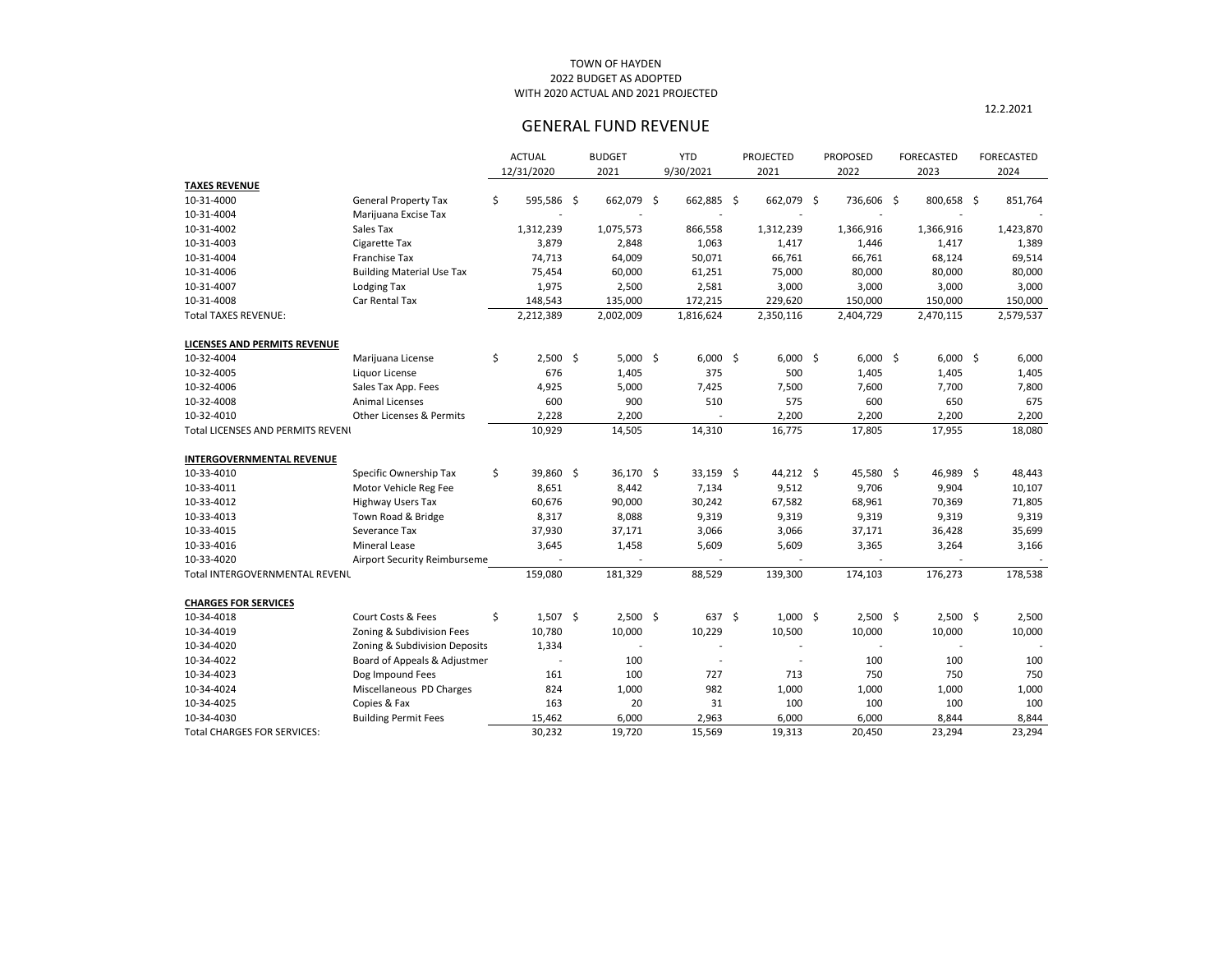## 2022 BUDGET AS ADOPTED TOWN OF HAYDEN WITH 2020 ACTUAL AND 2021 PROJECTED

# GENERAL FUND REVENUE

|                                             |                                    | <b>ACTUAL</b><br>12/31/2020 |        | <b>BUDGET</b><br>2021    | <b>YTD</b><br>9/30/2021 |        | <b>PROJECTED</b><br>2021 |         | <b>PROPOSED</b><br>2022  | <b>FORECASTED</b><br>2023      |             | <b>FORECASTED</b><br>2024 |
|---------------------------------------------|------------------------------------|-----------------------------|--------|--------------------------|-------------------------|--------|--------------------------|---------|--------------------------|--------------------------------|-------------|---------------------------|
| <b>COURT FINES &amp; FORFEITURES</b>        |                                    |                             |        |                          |                         |        |                          |         |                          |                                |             |                           |
| 10-35-4025                                  | <b>Court Fines and Forfeitures</b> | \$<br>$\sim$                | \$     | $\overline{\phantom{a}}$ | \$                      | $-$ \$ | $\blacksquare$           | $\zeta$ | $\overline{\phantom{a}}$ | \$<br>$\overline{\phantom{a}}$ | $\varsigma$ |                           |
| 10-35-4027                                  | Dog Fines                          | 215                         |        | 500                      |                         |        | 500                      |         | 500                      | 500                            |             | 500                       |
| 10-35-4028                                  | <b>Traffic Fines</b>               | 6,180                       |        | 10,000                   | 3,830                   |        | 5,107                    |         | 5,265                    | 5,427                          |             | 5,595                     |
| 10-35-4029                                  | Non-Traffic Fines                  | 455                         |        | 500                      |                         |        | 500                      |         | 500                      | 500                            |             | 500                       |
| <b>Total COURT FINES &amp; FORFEITURES:</b> |                                    | 6,850                       |        | 11,000                   | 3,830                   |        | 6,107                    |         | 6,265                    | 6,427                          |             | 6,595                     |
| <b>MISCELLANEOUS REVENUE</b>                |                                    |                             |        |                          |                         |        |                          |         |                          |                                |             |                           |
| 10-36-4030                                  | Miscellaneous                      | \$<br>34,462 \$             |        | $20,000$ \$              | 264,742 \$              |        | 265,000 \$               |         | 20,000 \$                | 20,000 \$                      |             | 20,000                    |
| 10-36-4031                                  | <b>Property Rental Income</b>      | 2,702                       |        | 2,700                    | 1,210                   |        | 1,500                    |         | 2,700                    | 2,700                          |             | 2,700                     |
| 10-36-4032                                  | Interest Income                    | 7,070                       |        | 5,357                    | 7,273                   |        | 9,697                    |         | 9,895                    | 10,201                         |             | 10,517                    |
| 10-36-4036                                  | <b>Grants Revenue</b>              | 192,824                     |        | 400,000                  | 97,815                  |        | 242,000                  |         | 735,000                  | 350,000                        |             | 400,000                   |
| 10-36-4037                                  | Airport Security Reimburseme       | 41,422                      |        | 45,000                   | 40,772                  |        | 45,000                   |         | 45,000                   | 45,000                         |             | 45,000                    |
| 10-36-4040                                  | Sale of Vehicles                   |                             |        | 1,500                    |                         |        |                          |         |                          |                                |             |                           |
| 10-36-4044                                  | <b>Rec Programs Revenue</b>        |                             |        |                          |                         |        |                          |         |                          |                                |             |                           |
| 10-36-4045                                  | <b>Rec Events Revenue</b>          |                             |        |                          |                         |        |                          |         |                          |                                |             |                           |
| 10-36-4046                                  | Dry Creek Park Facilities          |                             |        |                          |                         |        |                          |         |                          |                                |             |                           |
| 10-36-4050                                  | Hayden EDC                         |                             |        |                          |                         |        |                          |         |                          |                                |             |                           |
| 10-36-4053                                  | Other Revenue - Recreation         |                             |        |                          |                         |        |                          |         |                          |                                |             |                           |
| 10-36-4061                                  | <b>Economic Dev. Donations</b>     |                             |        |                          |                         |        |                          |         |                          |                                |             |                           |
| <b>Total MISCELLANEOUS REVENUE:</b>         |                                    | 278,480                     |        | 474,557                  | 411,811                 |        | 563,197                  |         | 812,595                  | 427,901                        |             | 478,217                   |
| <b>TRANSFERS</b>                            |                                    |                             |        |                          |                         |        |                          |         |                          |                                |             |                           |
| 10-39-6003                                  | Transfer from Development F(\$     |                             | $-$ \$ | $-$ \$                   |                         | $-$ \$ | $-$ \$                   |         | $-$ \$                   |                                | - \$        |                           |
| <b>Total TRANSFERS:</b>                     |                                    |                             |        |                          |                         |        |                          |         |                          |                                |             |                           |
|                                             |                                    |                             |        |                          |                         |        |                          |         |                          |                                |             |                           |
| <b>GENERAL FUND Revenue Total:</b>          |                                    | 2,697,959 \$                |        | 2,703,120 \$             | 2,350,673 \$            |        | 3,094,809 \$             |         | 3,435,946 \$             | 3,121,966 \$                   |             | 3,284,262                 |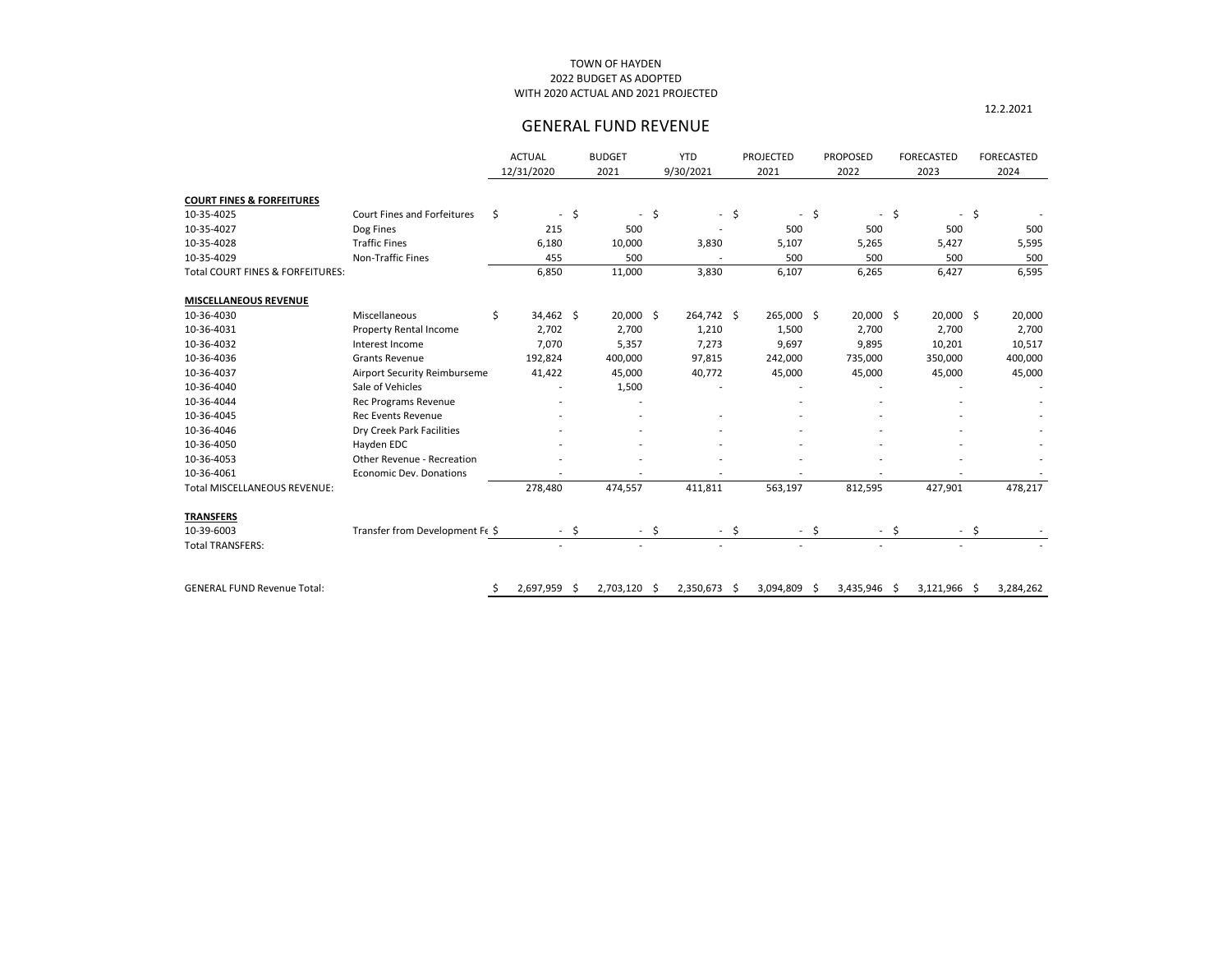12.2.2021

|                                     |                                        |     | <b>ACTUAL</b> | <b>BUDGET</b> |        | <b>YTD</b> | <b>PROJECTED</b> |        | <b>PROPOSED</b> | <b>FORECASTED</b> | <b>FORECASTED</b> |
|-------------------------------------|----------------------------------------|-----|---------------|---------------|--------|------------|------------------|--------|-----------------|-------------------|-------------------|
|                                     |                                        |     | 12/31/2020    | 2021          |        | 9/30/2021  | 2021             |        | 2022            | 2023              | 2024              |
| <b>LEGISLATIVE EXPENDITURES</b>     |                                        |     |               |               |        |            |                  |        |                 |                   |                   |
| 10-46-5000                          | <b>Council Salaries</b>                | \$  | $7,404$ \$    | $8,000$ \$    |        | $5,546$ \$ | $7,500$ \$       |        | $7,500$ \$      | $10,000$ \$       | 10,000            |
| 10-46-5001                          | <b>Social Security</b>                 |     | 459           | 465           |        | 344        | 459              |        | 465             | 465               | 465               |
| 10-46-5003                          | <b>Workers Compensation</b>            |     | 313           | 386           |        | 264        | 352              |        | 386             | 386               | 386               |
| 10-46-5006                          | Medicare                               |     | 107           | 109           |        | 80         | 107              |        | 109             | 109               | 109               |
| 10-46-6002                          | Audit                                  |     | 16,625        | 17,000        |        | 1,399      | 16,625           |        | 19,000          | 19,000            | 20,000            |
| 10-46-6004                          | Miscellaneous                          |     | 1,047         | 500           |        | 2,243      | 2,500            |        | 2,500           | 2,500             | 2,500             |
| 10-46-6007                          | <b>Advertising &amp; Legal Notices</b> |     | 40            | 100           |        |            | 100              |        | 100             | 100               | 100               |
| 10-46-6010                          | Education/Memberships/Travel           |     | 4,021         | 5,000         |        | 4,824      | 5,000            |        | 7,000           | 7,000             | 7,000             |
| 10-46-6012                          | Treasurer Fee Exp.                     |     | 13,197        | 13,242        |        | 14,395     | 14,732           |        | 14,732          | 15,346            | 15,985            |
| Total LEGISLATIVE EXPENDITURES:     |                                        |     | 43,214        | 44,802        |        | 29,096     | 47,374           |        | 51,792          | 54,906            | 56,545            |
|                                     |                                        |     |               |               |        |            |                  |        |                 |                   |                   |
| <b>MUNICIPAL COURT EXPENDITURES</b> |                                        |     |               |               |        |            |                  |        |                 |                   |                   |
| 10-47-5000                          | <b>Judicial Salaries</b>               | \$  | $6,162$ \$    | $6,000$ \$    |        | 4,500 \$   | $6,000$ \$       |        | $6,000$ \$      | $6,000$ \$        | 6,000             |
| 10-47-5001                          | <b>Social Security</b>                 |     | 745           | 714           |        | 561        | 748              |        | 714             | 744               | 775               |
| 10-47-5002                          | Unemployment                           |     | 36            | 35            |        | 28         | 37               |        | 35              | 36                | 38                |
| 10-47-5003                          | <b>Workers Compensation</b>            |     | 157           | 193           |        | 132        | 176              |        | 193             | 201               | 209               |
| 10-47-5006                          | Medicare                               |     | 174           | 167           |        | 131        | 175              |        | 167             | 174               | 181               |
| 10-47-5008                          | Part-time Wages                        |     | 5,762         | 5,345         |        | 4,547      | 6,062            |        | 5,600           | 5,833             | 6,076             |
| 10-47-6000                          | Travel                                 |     |               | 500           |        |            |                  |        | 500             | 500               | 500               |
| 10-47-6003                          | <b>Office Supplies</b>                 |     | 55            | 100           |        |            |                  |        | 100             | 100               | 100               |
| 10-47-6004                          | Miscellaneoous                         |     |               |               |        |            |                  |        |                 |                   |                   |
| 10-47-6010                          | Education / Membership                 |     | 355           | 1,500         |        | 365        | 400              |        | 1,500           | 1,500             | 1,500             |
| Total MUNICIPAL COURT EXPENDITURES: |                                        |     | 13,446        | 14,554        |        | 10,263     | 13,598           |        | 14,808          | 15,088            | 15,379            |
| <b>EXECUTIVE EXPENDITURES</b>       |                                        |     |               |               |        |            |                  |        |                 |                   |                   |
| 10-48-5000                          | <b>Mayor Salary</b>                    | \$  | $1,575$ \$    | $1,500$ \$    |        | $1,200$ \$ | $1,575$ \$       |        | $1,575$ \$      | $2,000$ \$        | 2,000             |
| 10-48-5001                          | <b>Social Security</b>                 |     | 98            | 112           |        | 74         | 99               |        | 112             | 112               | 112               |
| 10-48-5003                          | <b>Workers Compensation</b>            |     | 157           | 193           |        | 132        | 176              |        | 193             | 193               | 193               |
| 10-48-5006                          | Medicare                               |     | 23            | 26            |        | 17         | 23               |        | 26              | 26                | 26                |
| 10-48-6000                          | Travel                                 |     |               | 1,000         |        |            |                  |        | 1,000           | 1,000             | 1,000             |
| 10-48-6004                          | Miscellaneous                          |     |               | 200           |        | 175        | 175              |        | 200             | 200               | 200               |
| Total EXECUTIVE EXPENDITURES:       |                                        |     | 1,852         | 3,031         |        | 1,599      | 2,048            |        | 3,106           | 3,531             | 3,531             |
| <b>ELECTION EXPENDITURES</b>        |                                        |     |               |               |        |            |                  |        |                 |                   |                   |
| 10-49-6009                          | Professional Services & Judges         | \$. | $3,353$ \$    |               | $-$ \$ | $-$ \$     |                  | $-$ \$ | 5,000 \$        | $1,000$ \$        | 5,000             |
| Total ELECTION EXPENDITURES:        |                                        |     | 3,353         |               | $\sim$ | $\sim$     | $\sim$           |        | 5,000           | 1,000             | 5,000             |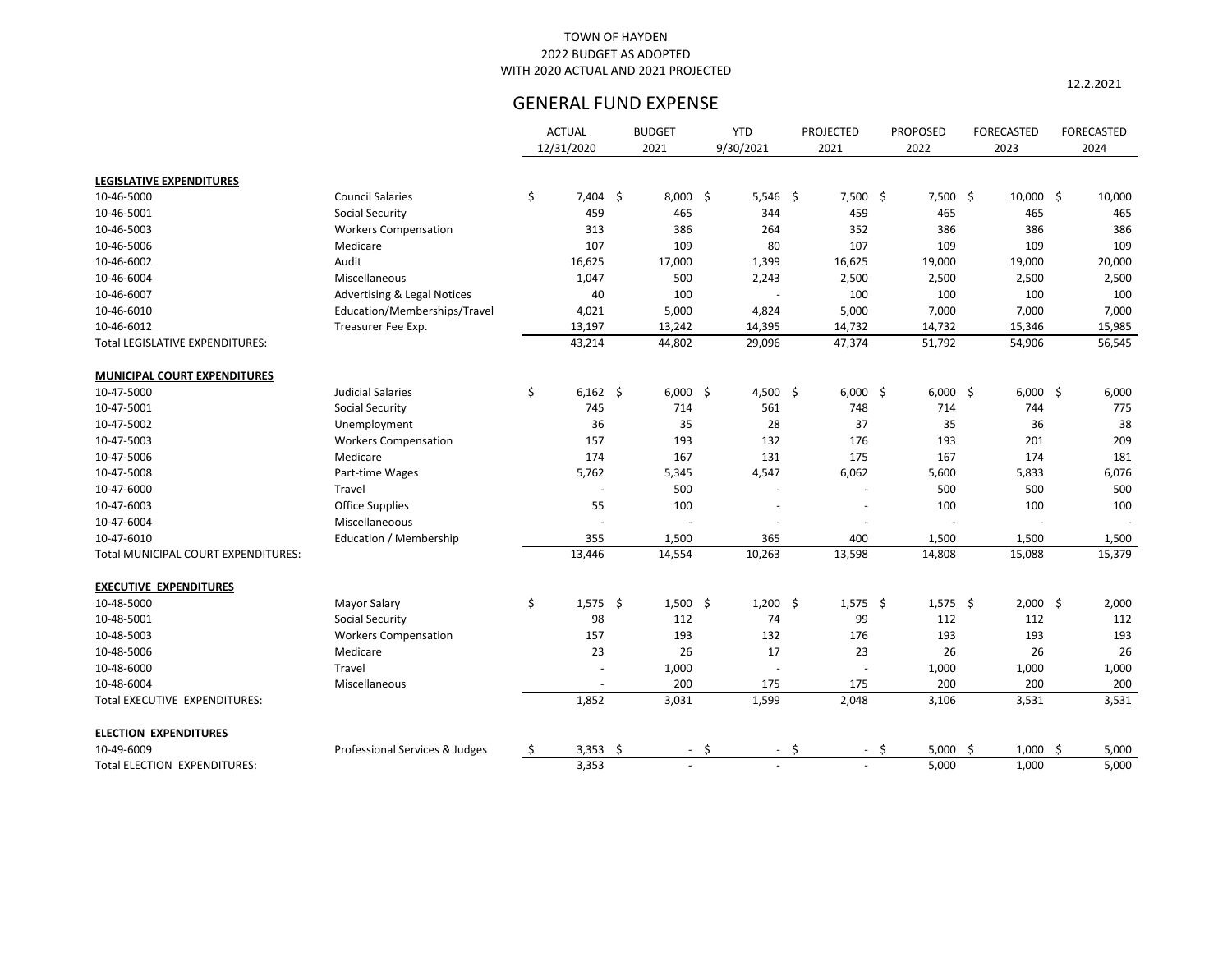12.2.2021

|                                    |                                        | <b>ACTUAL</b>    | <b>BUDGET</b> |              | <b>YTD</b>  |               | <b>PROJECTED</b> | <b>PROPOSED</b> | <b>FORECASTED</b> | <b>FORECASTED</b> |
|------------------------------------|----------------------------------------|------------------|---------------|--------------|-------------|---------------|------------------|-----------------|-------------------|-------------------|
|                                    |                                        | 12/31/2020       | 2021          |              | 9/30/2021   |               | 2021             | 2022            | 2023              | 2024              |
| <b>ADMINISTRATION EXPENDITURES</b> |                                        |                  |               |              |             |               |                  |                 |                   |                   |
| 10-50-5000                         | Salaries & Wages                       | \$<br>132,017 \$ |               | $123,984$ \$ | 120,504 \$  |               | 160,672 \$       | $178,524$ \$    | 187,920 \$        | 197,811           |
| 10-50-5001                         | <b>Social Security</b>                 | 11,336           | 11,531        |              | 8,247       |               | 10,996           | 11,454          | 11,932            | 12,429            |
| 10-50-5002                         | Unemployment                           | 498              |               | 523          | 388         |               | 517              | 539             | 561               | 585               |
| 10-50-5003                         | <b>Workers Compensation</b>            | 1,254            |               | 1,578        | 1,055       |               | 1,406            | 1,465           | 1,526             | 1,589             |
| 10-50-5004                         | Health Insurance                       | 42,993           | 66,586        |              | 48,803      |               | 65,070           | 67,782          | 70,606            | 73,548            |
| 10-50-5005                         | <b>Retirement Expense</b>              | 11,535           | 11,855        |              | 8,440       |               | 11,253           | 11,722          | 12,210            | 12,719            |
| 10-50-5006                         | Medicare                               | 2,651            |               | 2,697        | 1,929       |               | 2,572            | 2,679           | 2,791             | 2,907             |
| 10-50-5007                         | <b>Administrative Overtime</b>         |                  |               |              |             |               |                  |                 |                   |                   |
| 10-50-5008                         | Part-time Wages                        | 35,748           | 40,651        |              | 3,701       |               | 3,701            |                 |                   |                   |
| 10-50-5011                         | <b>HRA Account</b>                     | 28,518           | 20,000        |              | 9,334       |               | 15,000           | 20,000          | 20,000            | 20,000            |
| 10-50-6000                         | Travel                                 | 784              |               | 1,000        | 1,735       |               | 2,000            | 2,000           | 2,000             | 2,000             |
| 10-50-6002                         | Postage                                | 1,590            |               | 900          | 1,333       |               | 1,400            | 2,500           | 2,500             | 2,500             |
| 10-50-6003                         | <b>Office Supplies</b>                 | 2,006            |               | 1,000        | 2,530       |               | 3,000            | 3,000           | 3,000             | 3,000             |
| 10-50-6004                         | Miscellaneous                          | 18,826           | 10,000        |              | 21,600      |               | 23,000           | 20,000          | 20,000            | 20,000            |
| 10-50-6005                         | Insurance                              | 13,128           | 13,561        |              | 12,666      |               | 13,561           | 14,126          | 14,715            | 15,328            |
| 10-50-6007                         | <b>Advertising &amp; Legal Notices</b> | 358              |               | 500          | 394         |               | 500              | 500             | 500               | 500               |
| 10-50-6008                         | <b>Professional Services</b>           | 43,981           | 55,000        |              | 12,994      |               | 20,000           | 47,500          | 27,500            | 47,500            |
| 10-50-6009                         | Vehicle Expense                        |                  |               |              |             |               |                  |                 |                   |                   |
| 10-50-6010                         | Education/Memberships                  | 3,261            | 10,000        |              | 8,436       |               | 12,000           | 12,000          | 12,000            | 12,000            |
| 10-50-6012                         | Donations                              | 6,320            |               | 5,000        | 5,463       |               | 6,000            | 6,500           | 6,500             | 6,500             |
| 10-50-7001                         | Telephone                              | 5,804            |               | 5,535        | 5,194       |               | 6,925            | 7,214           | 7,514             | 7,827             |
| Total ADMINISTRATION EXPENDITURES: |                                        | 362,607          | 381,901       |              | 274,745     |               | 359,574          | 409,504         | 403,775           | 438,742           |
|                                    |                                        |                  |               |              |             |               |                  |                 |                   |                   |
| PLANNING EXPENDITURES              |                                        |                  |               |              |             |               |                  |                 |                   |                   |
| 10-51-5000                         | Salaries & Wages                       | \$<br>35,906 \$  |               | 37,011 \$    | $22,427$ \$ |               | 29,903 \$        | $30,358$ \$     | $31,623$ \$       | 32,941            |
| 10-51-5001                         | <b>Social Security</b>                 | 2,436            |               | 2,539        | 1,492       |               | 1,990            | 2,020           | 2,104             | 2,192             |
| 10-51-5002                         | Unemployment                           | 107              |               | 115          | 70          |               | 94               | 95              | 99                | 103               |
| 10-51-5004                         | <b>Planning Benefits</b>               | 1,532            |               | 1,174        | 1,466       |               | 1,954            | 1,984           | 2,066             | 2,153             |
| 10-51-5005                         | Retirement                             | 2,533            |               | 2,679        | 1,575       |               | 2,100            | 2,132           | 2,221             | 2,313             |
| 10-51-5006                         | Medicare                               | 570              |               | 594          | 349         |               | 465              | 472             | 492               | 513               |
| 10-51-6007                         | <b>Advertising &amp; Legal Notices</b> | 1,035            |               | 1,200        | 448         |               | 1,000            | 1,200           | 1,200             | 1,200             |
| 10-51-6008                         | <b>Professional Services</b>           | 150,866          |               | 5,000        | 4,170       |               | 5,000            | 10,000          | 10,000            | 10,000            |
| 10-51-6010                         | Education / Travel                     | 533              |               | 2,000        | 533         |               | 533              | 2,000           | 2,000             | 2,000             |
| 10-51-6050                         | Developer review                       |                  |               |              |             |               |                  |                 |                   |                   |
| Total PLANNING EXPENDITURES:       |                                        | 195,518          | 52,312        |              | 32,530      |               | 43,039           | 50,262          | 51,806            | 53,415            |
|                                    |                                        |                  |               |              |             |               |                  |                 |                   |                   |
| <b>INFO TECH EXPENDITURES</b>      |                                        |                  |               |              |             |               |                  |                 |                   |                   |
| 10-52-6006                         | Repairs & Maintenance                  | \$<br>$1,681$ \$ |               | $10,000$ \$  |             | $293 \quad $$ | $1,000$ \$       | $10,000$ \$     | $10,000$ \$       | 10,000            |
| 10-52-6008                         | <b>Professional Services</b>           | 17,074           | 10,000        |              | 15,116      |               | 17,000           | 17,000          | 17,000            | 17,000            |
| 10-52-6011                         | Copier/Printer                         | 3,172            |               | 3,500        | 2,973       |               | 3,500            | 3,500           | 3,500             | 3,500             |
| 10-52-9000                         | <b>Equipment Replacement</b>           | 10,300           |               | 3,000        | 4,040       |               | 4,040            | 4,000           | 4,000             | 4,000             |
| Total INFO TECH EXPENDITURES:      |                                        | 32,227           | 26,500        |              | 22,423      |               | 25,540           | 34,500          | 34,500            | 34,500            |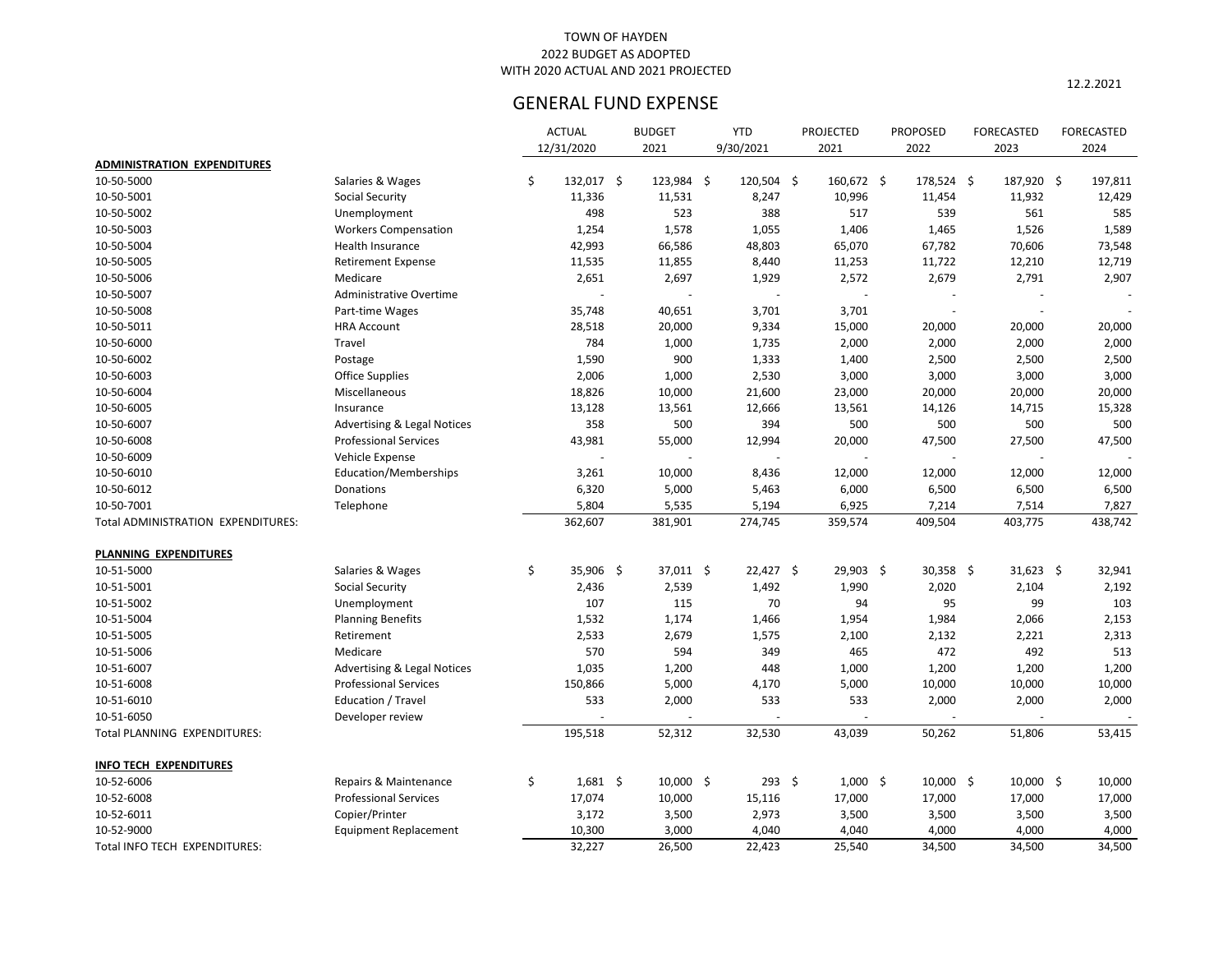12.2.2021

|                                     |                                        | <b>ACTUAL</b>    | <b>BUDGET</b> | <b>YTD</b> | <b>PROJECTED</b> |      | <b>PROPOSED</b> | <b>FORECASTED</b> | <b>FORECASTED</b> |
|-------------------------------------|----------------------------------------|------------------|---------------|------------|------------------|------|-----------------|-------------------|-------------------|
|                                     |                                        | 12/31/2020       | 2021          | 9/30/2021  | 2021             |      | 2022            | 2023              | 2024              |
| TH & STRUCTURES EXPENDITURES        |                                        |                  |               |            |                  |      |                 |                   |                   |
| 10-53-6000                          | <b>Contract Services</b>               | \$<br>$2,425$ \$ | $1,500$ \$    | $1,800$ \$ | $1,800$ \$       |      | $1,500$ \$      | $1,500$ \$        | 1,500             |
| 10-53-6005                          | Insurance                              | 8,533            | 8,863         | 9,256      | 12,341           |      | 12,991          | 13,674            | 14,394            |
| 10-53-6006                          | Repairs & Maintenance                  | 2,307            | 1,000         | 1,043      | 1,200            |      | 1,000           | 1,000             | 1,000             |
| 10-53-6020                          | <b>Museum Building Maintenance</b>     | 2,500            | 2,500         |            | 2,500            |      | 2,500           | 2,500             | 2,500             |
| 10-53-7000                          | Utilities                              | 5,996            | 6,500         | 5,388      | 7,185            |      | 7,484           | 7,796             | 8,121             |
| 10-53-9000                          | <b>Equipment Replacement</b>           | 48,200           | 1,000         | 3,549      | 5,000            |      | 17,500          | 1,000             | 1,000             |
| Total TH & STRUCTURES EXPENDITURES: |                                        | 69,960           | 21,363        | 21,035     | 30,026           |      | 42,975          | 27,470            | 28,515            |
| POLICE DEPT EXPENDITURES            |                                        |                  |               |            |                  |      |                 |                   |                   |
| 10-54-5000                          | Salaries & Wages                       | \$<br>435,703 \$ | 440,370 \$    | 303,099 \$ | 404,132 \$       |      | 459,241 \$      | 478,376 \$        | 498,308           |
| 10-54-5001                          | <b>Social Security</b>                 | 31,935           | 32,032        | 24,622     | 32,830 \$        |      | $37,307$ \$     | 38,861            | 40,480            |
| 10-54-5002                          | Unemployment                           | 1,438            | 1,503         | 1,211      | $1,615$ \$       |      | $1,835$ \$      | 1,912             | 1,992             |
| 10-54-5003                          | <b>Workers Compensation</b>            | 12,536           | 15,376        | 9,227      | 12,303           | - \$ | 13,981 \$       | 14,563            | 15,170            |
| 10-54-5004                          | Health Insurance                       | 124,482          | 137,614       | 76,470     | $101,961$ \$     |      | 115,864 \$      | 120,692           | 125,721           |
| 10-54-5005                          | Pension Expense                        | 15,822           | 22,817        | 13,280     | 17,707 \$        |      | $20,121$ \$     | 20,960            | 21,833            |
| 10-54-5006                          | Medicare                               | 7,469            | 7,491         | 5,759      | $7,678$ \$       |      | $8,725$ \$      | 9,089             | 9,467             |
| 10-54-5007                          | <b>Public Safety Overtime</b>          | 49,907           | 45,000        | 42,954     | 57,272           |      | 42,750          | 40,613            | 38,582            |
| 10-54-5008                          | Part-time Wages                        |                  |               |            |                  |      |                 |                   |                   |
| 10-54-5009                          | <b>Airport Security Wages</b>          | 37,315           | 47,726        | 37,260     | 45,000           |      | 47,726          | 50,000            | 50,000            |
| 10-54-6002                          | Ammunition                             | 3,902            | 2,500         | 2,222      | 2,500            |      | 4,000           | 4,000             | 4,000             |
| 10-54-6003                          | <b>Office Supplies</b>                 | 1,551            | 1,600         | 608        | 1,600            |      | 2,000           | 2,000             | 2,000             |
| 10-54-6005                          | Insurance                              | 13,784           | 15,113        | 15,475     | 20,633           |      | 24,760          | 25,792            | 26,866            |
| 10-54-6006                          | Repairs & Maintenance                  | 670              | 1,000         |            | 1,000            |      | 1,000           | 1,000             | 1,000             |
| 10-54-6007                          | <b>Advertising &amp; Legal Notices</b> |                  | 1,000         | 6,331      | 7,081            |      | 5,000           | 5,000             | 5,000             |
| 10-54-6008                          | <b>Professional Services</b>           | 8,464            | 23,500        | 4,450      | 10,000           |      | 15,000          | 15,000            | 15,000            |
| 10-54-6009                          | Vehicle Expense                        | 13,021           | 15,000        | 9,364      | 13,500           |      | 17,500          | 17,500            | 17,500            |
| 10-54-6010                          | Education/Membership/Travel            | 6,127            | 34,500        | 5,920      | 19,000           |      | 34,500          | 35,500            | 25,500            |
| 10-54-6011                          | Copier/Printer                         | 3,361            | 3,500         | 2,265      | 3,500            |      | 3,500           | 3,500             | 3,500             |
| 10-54-6013                          | Uniforms                               | 4,368            | 8,000         | 5,133      | 6,500            |      | 8,000           | 8,000             | 6,000             |
| 10-54-6014                          | <b>General Operating Expense</b>       | 4,717            | 5,500         | 4,958      | 6,610            |      | 7,500           | 7,500             | 7,500             |
| 10-54-6015                          | <b>Building</b>                        | 16,843           | 12,000        | 9,162      | 12,216           |      | 25,000          | 25,000            | 25,000            |
| 10-54-6020                          | Computer Programs/Equipment            | 15,999           | 17,300        | 6,394      | 14,525           |      | 17,300          | 29,800            | 29,800            |
| 10-54-7000                          | Utilities                              | 12,004           | 12,948        | 9,525      | 12,701           |      | 13,230          | 13,781            | 14,355            |
| 10-54-7001                          | Telephone                              | 8,482            | 8,209         | 6,077      | 8,103            |      | 8,441           | 8,793             | 9,159             |
| 10-54-7002                          | Solar Performance Contract             |                  |               |            |                  |      | 25,810          | 25,810            | 25,810            |
| 10-54-9000                          | <b>Equipment Replacement</b>           | 22,894           | 30,000        | 11,586     | 25,000           |      | 25,000          | 25,000            | 15,000            |
| 10-54-9025                          | Lease Payment - Service Fund           | 25,000           | 25,000        | 16,667     | 25,000           |      | 35,000          | 35,000            | 35,000            |
| 10-54-9050                          | Lease Payment -Police Station          | 106,770          | 106,700       | 53,500     | 106,770          |      | 106,770         | 106,770           | 106,770           |
| Total POLICE DEPT EXPENDITURES:     |                                        | 984,566          | 1,073,301     | 683,522    | 976,738          |      | 1,126,861       | 1,169,810         | 1,176,314         |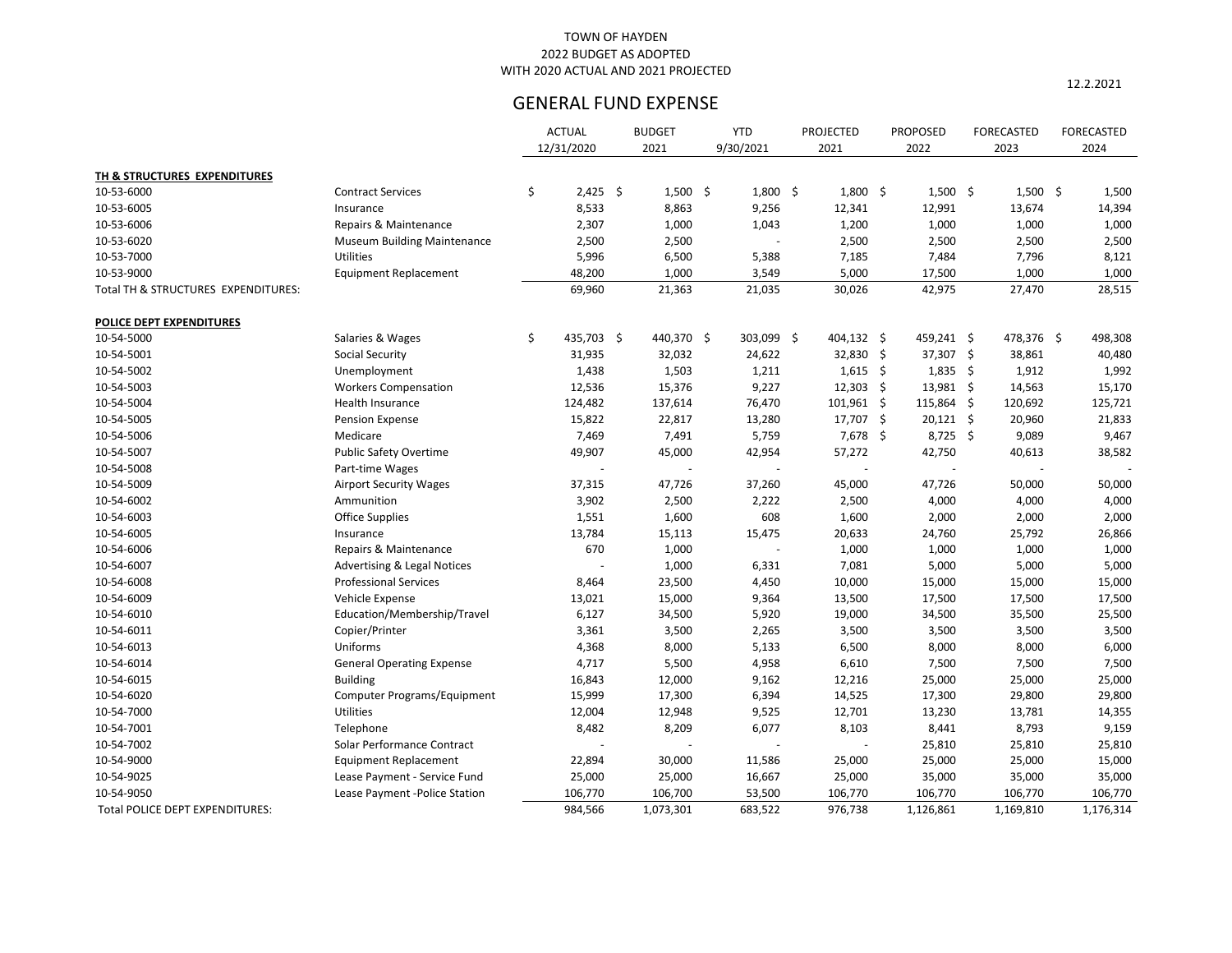12.2.2021

|                                  |                                  | <b>ACTUAL</b>    | <b>BUDGET</b> | <b>YTD</b>   | <b>PROJECTED</b> | <b>PROPOSED</b> | FORECASTED | <b>FORECASTED</b> |
|----------------------------------|----------------------------------|------------------|---------------|--------------|------------------|-----------------|------------|-------------------|
|                                  |                                  | 12/31/2020       | 2021          | 9/30/2021    | 2021             | 2022            | 2023       | 2024              |
| <b>STREETS DEPT EXPENDITURES</b> |                                  |                  |               |              |                  |                 |            |                   |
| 10-56-5000                       | Salaries & Wages                 | \$<br>190,317 \$ | 193,392 \$    | $141,512$ \$ | 188,683 \$       | $191,556$ \$    | 199,538 \$ | 207,852           |
| 10-56-5001                       | <b>Social Security</b>           | 14,460           | 15,277        | 10,498       | 13,998           | 14,211          | 14,803     | 15,420            |
| 10-56-5002                       | Unemployment                     | 647              | 707           | 502          | 669              | 679             | 708        | 737               |
| 10-56-5003                       | <b>Workers Compensation</b>      | 9,715            | 11,916        | 6,708        | 8,944            | 9,080           | 9,459      | 9,853             |
| 10-56-5004                       | Health Insurance                 | 71,461           | 71,754        | 61,410       | 81,880           | 83,127          | 86,591     | 90,199            |
| 10-56-5005                       | Pension Expense                  | 10,707           | 10,803        | 8,749        | 11,665           | 11,843          | 12,337     | 12,851            |
| 10-56-5006                       | Medicare                         | 3,382            | 3,573         | 2,455        | 3,273            | 3,323           | 3,462      | 3,606             |
| 10-56-5007                       | <b>Streets Overtime</b>          | 23,692           | 30,107        | 8,303        | 11,071           | 18,000          | 18,750     | 19,531            |
| 10-56-5008                       | Seasonal and PT Wages            | 2,617            | 2,500         | 10,336       | 13,781           | 17,500          | 17,500     | 17,500            |
| 10-56-6003                       | <b>Office Supplies</b>           | 113              | 500           | 488          | 500              | 500             | 500        | 500               |
| 10-56-6005                       | Insurance                        | 6,709            | 6,953         | 6,931        | 9,242            | 9,627           | 10,028     | 10,446            |
| 10-56-6006                       | Repairs&Maint (Non-Equipment)    | 63,990           | 63,000        | 73,195       | 75,000           | 85,000          | 85,000     | 85,000            |
| 10-56-6008                       | <b>Professional Services</b>     | 38,531           | 15,000        | 4,978        | 41,000           | 45,000          | 10,000     | 10,000            |
| 10-56-6009                       | Vehicle Expense & Fuel           | 8,345            | 10,000        | 11,592       | 10,000           | 13,500          | 13,500     | 13,500            |
| 10-56-6010                       | Education/Membership/Travel      | 350              | 1,500         |              |                  | 1,500           | 1,500      | 1,500             |
| 10-56-6014                       | <b>General Operating Expense</b> | 9,857            | 6,500         | 5,024        | 6,500            | 6,500           | 6,500      | 6,500             |
| 10-56-6015                       | Tools                            | 2,209            | 1,500         | 1,995        | 1,850            | 2,000           | 2,000      | 2,000             |
| 10-56-6018                       | <b>Street Maintenance</b>        | 38,528           | 22,000        | 17,239       | 20,000           | 22,000          | 22,000     | 22,000            |
| 10-56-6022                       | <b>Weed Control</b>              | 2,011            | 1,000         | 619          | 2,000            | 2,000           | 1,000      | 1,000             |
| 10-56-6023                       | <b>Tree Trimming</b>             | 1,750            |               |              |                  |                 |            |                   |
| 10-56-6024                       | <b>Street Signs</b>              | 7,325            | 2,000         | 11,989       | 57,000           | 27,000          | 3,000      | 3,000             |
| 10-56-7000                       | <b>Utilities</b>                 | 42,273           | 47,885        | 32,366       | 43,154           | 44,952          | 46,825     | 48,776            |
| 10-56-7001                       | Telephone                        | 929              | 588           | 1,364        | 1,818            | 1,894           | 1,973      | 2,055             |
| 10-56-8000                       | Capital Improvement Projects     | 94,808           | 283,000       | 222,710      | 283,000          | 60,000          | 60,000     | 60,000            |
| 10-56-9025                       | Lease Payment - Service Fund     | 35,000           | 35,000        | 23,333       | 35,000           | 35,000          | 35,000     | 35,000            |
| Total STREETS DEPT EXPENDITURES: |                                  | 679,726          | 836,454       | 664,298      | 920,029          | 705,793         | 661,972    | 678,825           |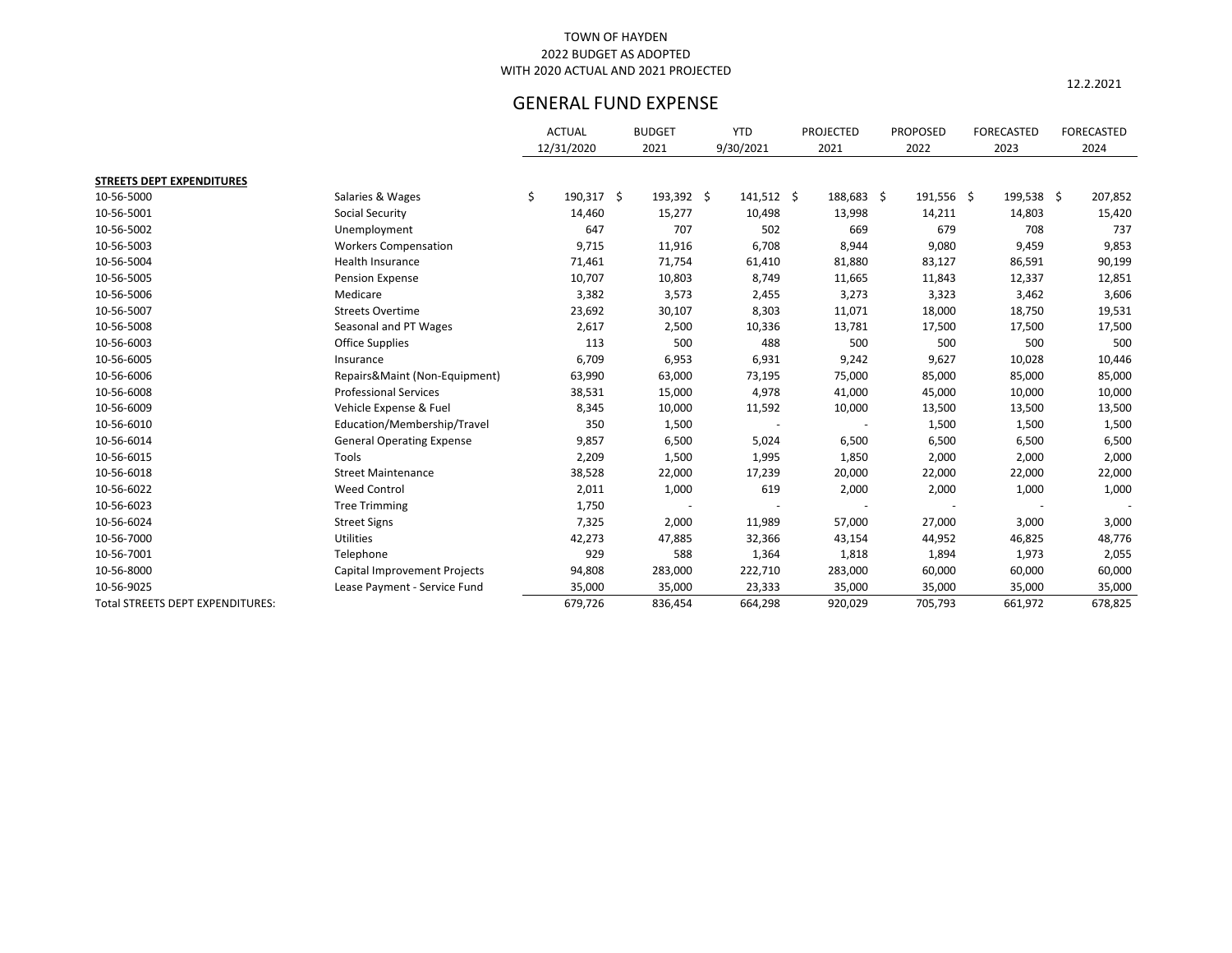12.2.2021

|                                      |                                     | <b>ACTUAL</b>     | <b>BUDGET</b> |           | <b>YTD</b>               |                  | <b>PROJECTED</b> | <b>PROPOSED</b> | <b>FORECASTED</b> | <b>FORECASTED</b> |
|--------------------------------------|-------------------------------------|-------------------|---------------|-----------|--------------------------|------------------|------------------|-----------------|-------------------|-------------------|
|                                      |                                     | 12/31/2020        | 2021          |           | 9/30/2021                |                  | 2021             | 2022            | 2023              | 2024              |
| PARKS MAINTENANCE DEPT               |                                     |                   |               |           |                          |                  |                  |                 |                   |                   |
| 10-58-5000                           | Salaries & Wages                    | \$<br>$41,704$ \$ |               | 46,630 \$ | 53,297 \$                |                  | 71,063 \$        | 88,829 \$       | $92,530$ \$       | 96,385            |
| 10-58-5001                           | <b>Social Security</b>              | 5,020             |               | 5,202     | 4,712                    |                  | 6,283            | 7,854           | 8,181             | 8,522             |
| 10-58-5002                           | Unemployment                        | 227               |               | 243       | 223                      |                  | 298              | 372             | 388               | 404               |
| 10-58-5003                           | <b>Workers Compensation</b>         | 1,176             |               | 1,392     | 2,051                    |                  | 2,734            | 3,418           | 3,560             | 3,708             |
| 10-58-5004                           | Health Insurance                    | 17,929            | 18,339        |           | 15,335                   |                  | 20,447           | 25,559          | 26,624            | 27,733            |
| 10-58-5005                           | Pension Expense                     | 3,168             |               | 2,949     | 3,713                    |                  | 4,950            | 6,188           | 6,446             | 6,715             |
| 10-58-5006                           | Medicare                            | 1,174             |               | 1,216     | 1,102                    |                  | 1,469            | 1,837           | 1,913             | 1,993             |
| 10-58-5007                           | Parks Overtime                      | 6,049             |               | 7,855     | 3,717                    |                  | 4,956            | 5,031           | 5,241             | 5,459             |
| 10-58-5008                           | Seasonal and PT Wages               | 28,889            | 34,602        |           | 15,130                   |                  | 21,183           | 21,183          | 22,065            | 22,985            |
| 10-58-6005                           | Insurance                           | 6,613             |               | 6,815     | 7,120                    |                  | 9,493            | 9,889           | 10,301            | 10,730            |
| 10-58-6006                           | Repairs & Maintenance               | 15,748            | 10,000        |           | 7,228                    |                  | 10,000           | 10,000          | 10,000            | 10,000            |
| 10-58-6008                           | <b>Professional Services</b>        | 40                |               | 1,000     | 534                      |                  | 534              | 1,000           | 1,000             | 1,000             |
| 10-58-6009                           | Vehicle Expense                     | 3,031             |               | 1,500     | 4,287                    |                  | 4,300            | 1,500           | 1,500             | 1,500             |
| 10-58-6010                           | Education/Membership/Travel         |                   |               | 1,000     |                          |                  |                  | 1,000           | 1,000             | 1,000             |
| 10-58-6020                           | <b>Parks Operating Costs</b>        | 2,738             |               | 2,500     | 3,605                    |                  | 3,700            | 3,700           | 3,700             | 3,700             |
| 10-58-6023                           | <b>Trees</b>                        | 5,265             |               | 5,000     | 3,912                    |                  | 5,000            | 5,000           | 5,000             | 5,000             |
| 10-58-6500                           | Fields & Turf Maintenance           | 16,314            | 19,135        |           | 8,203                    |                  | 13,125           | 13,672          | 14,242            | 14,835            |
| 10-58-7000                           | Utilities                           | 30,281            | 30,494        |           | 29,023                   |                  | 38,698           | 40,310          | 41,990            | 43,739            |
| 10-58-7500                           | Trails                              | 1,454             |               | 1,500     | 80                       |                  | 100              | 1,500           | 25,000            | 1,000             |
| 10-58-7800                           | <b>Equipment Expense</b>            | 430               |               | 500       | 24                       |                  | 400              | 500             | 500               | 500               |
| 10-58-8000                           | <b>Capital Improvement Projects</b> |                   |               |           | 4,328                    |                  | 4,328            |                 |                   |                   |
| 10-58-8200                           | Dry Creek Park Ballfields           |                   |               |           |                          |                  |                  |                 |                   |                   |
| 10-58-9010                           | Contingency                         |                   |               |           |                          |                  |                  |                 |                   |                   |
| 10-58-9025                           | Lease Payment - Service Fund        | 4,000             |               | 4,000     | 2,667                    |                  | 4,000            | 4,000           | 4,000             | 4,000             |
| Total PARKS DEPT EXPENDITURES:       |                                     | 191,249           | 201,871       |           | 170,293                  |                  | 227,062          | 252,341         | 285,180           | 270,909           |
| <b>MOSQUITO CONTROL EXPENDITURES</b> |                                     |                   |               |           |                          |                  |                  |                 |                   |                   |
| 10-59-5003                           | <b>Workers Compensation</b>         | \$<br>391 \$      |               | 400 \$    | $\overline{\phantom{a}}$ | $\ddot{\varphi}$ | 400 \$           | 400 \$          | 400 \$            | 400               |
| 10-59-6005                           | Insurance                           | 486               |               | 675       | 523                      |                  | 698              | 727             | 757               | 789               |
| 10-59-6008                           | <b>Professional Services</b>        | 11,893            | 15,000        |           | 21,480                   |                  | 21,480           | 21,480          | 21,480            | 21,480            |
| Total MOSQUITO CONTROL EXPENDITURES: |                                     | 12,770            | 16,075        |           | 22,003                   |                  | 22,578           | 22,607          | 22,637            | 22,669            |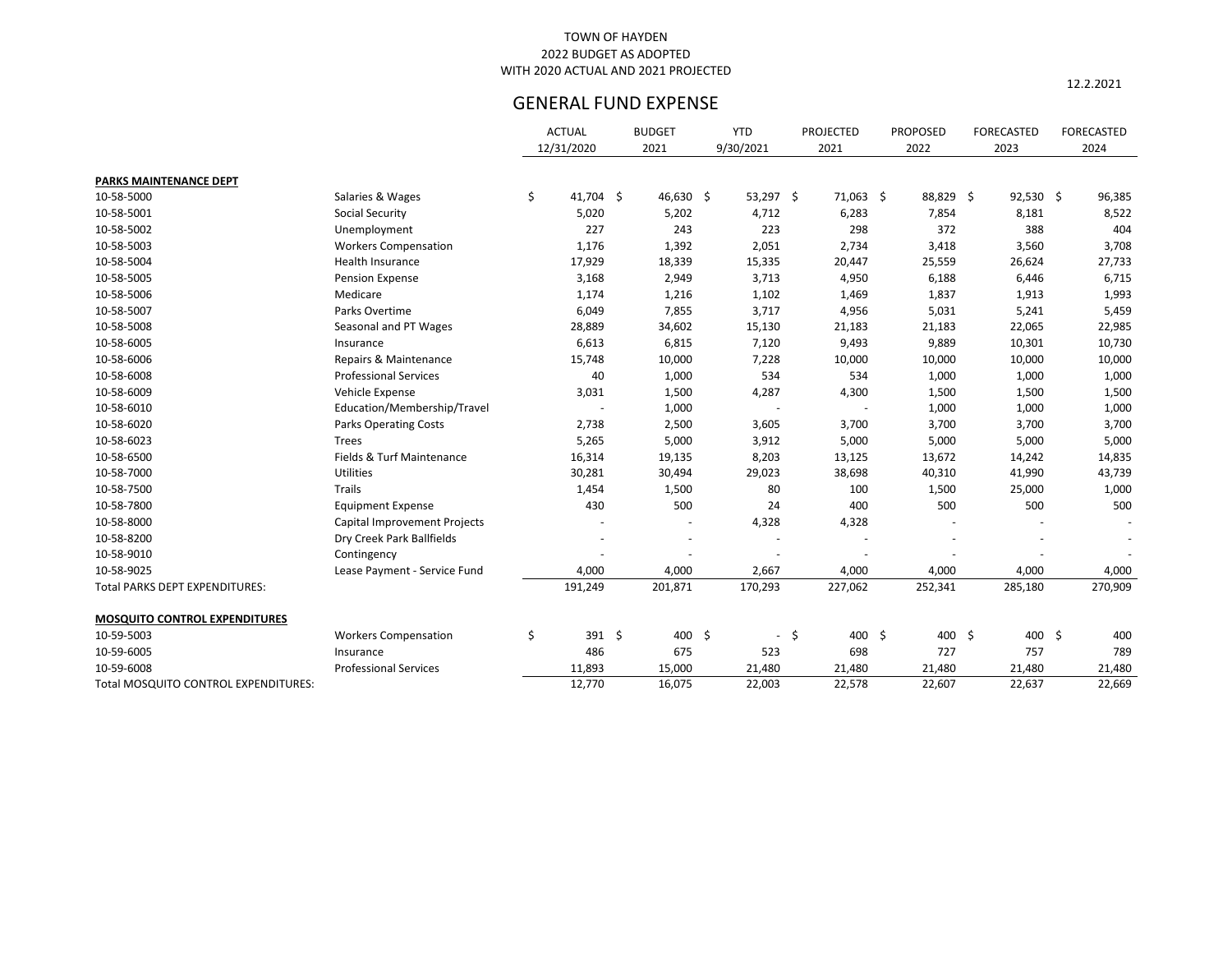12.2.2021

|                                          |                                       |    | <b>ACTUAL</b><br>12/31/2020 | <b>BUDGET</b><br>2021 | <b>YTD</b><br>9/30/2021  |      | <b>PROJECTED</b><br>2021 | <b>PROPOSED</b><br>2022 |        | FORECASTED<br>2023 |                | <b>FORECASTED</b><br>2024 |
|------------------------------------------|---------------------------------------|----|-----------------------------|-----------------------|--------------------------|------|--------------------------|-------------------------|--------|--------------------|----------------|---------------------------|
| <b>TRANSFER EXPENDITURES</b>             |                                       |    |                             |                       |                          |      |                          |                         |        |                    |                |                           |
| 10-60-9020                               | Transfer to Enterprise Fund           | \$ | 97,596 \$                   | $-5$                  |                          | $-5$ | $\sim$                   | \$                      | $-$ \$ | $\sim$             | $\ddot{\zeta}$ |                           |
| 10-70-1000                               | <b>Transfer to Recreation Fund</b>    |    | 74,607                      | 140,000               | 43,613                   |      | 167,000                  | 197,000                 |        | 175,000            |                | 170,000                   |
|                                          | Transfer to Climate Action Fund       |    |                             |                       |                          |      |                          | 5,000                   |        | 5,000              |                | 5,000                     |
| 10-70-2000                               | Transfer to Economic Dev. Fund        |    | 100,630                     |                       | $\overline{\phantom{a}}$ |      | 28,900                   | 4,500                   |        |                    |                |                           |
| 10-70-3000                               | <b>Transfer to Conservation Trust</b> |    | $\overline{\phantom{a}}$    |                       | $\overline{\phantom{a}}$ |      |                          |                         |        |                    |                |                           |
| 10-70-4000                               | Transfer to CIP                       |    | $\overline{\phantom{a}}$    | 131,190               |                          |      | 264,000                  | 465,000                 |        |                    |                |                           |
| 10-70-5000                               | <b>Transfer to Debt Service Fund</b>  |    |                             |                       |                          |      |                          |                         |        |                    |                |                           |
| <b>Total TRANSFER EXPENDITURES:</b>      |                                       |    | 272,833                     | 271,190               | 43,613                   |      | 459,900                  | 671,500                 |        | 180,000            |                | 175,000                   |
| <b>GENERAL FUND Revenue Total:</b>       |                                       |    | 2,697,959                   | 2,703,120             | 2,350,673                |      | 3,094,809                | 3,435,946               |        | 3,121,966          |                | 3,284,262                 |
| <b>GENERAL FUND Expenditure Total:</b>   |                                       |    | 2,863,322                   | 2,943,354             | 1,975,421                |      | 3,127,506                | 3,391,049               |        | 2,911,675          |                | 2,959,343                 |
| Net Total GENERAL FUND:                  |                                       | S. | $(165, 363)$ \$             | $(240, 234)$ \$       | $375,253$ \$             |      | $(32,697)$ \$            | 44,897 \$               |        | $210,290$ \$       |                | 324,919                   |
| FUND BALANCE - BEGINNING                 |                                       |    | 1,046,766                   | 1,142,367             | 1,086,711                |      | 1,086,711                | 1,054,014               |        | 1,098,911          |                | 1,309,201                 |
| <b>FUND BALANCE - ENDING</b>             |                                       |    | $1,086,711$ \$              | $902,133$ \$          | 1,461,963                | -Ŝ   | $1,054,014$ \$           | 1,098,911 \$            |        | 1,309,201          | \$.            | 1,634,120                 |
|                                          |                                       |    |                             |                       |                          |      |                          |                         |        |                    |                |                           |
| Assigned per Policy (4 Months Operating) |                                       |    | 706,183.51                  | 735,707.08            | 534,781.48               |      | 594,752.22               | 826,127.05              |        | 839,682.05         |                | 846,265.51                |
| <b>Tabor Reserve</b>                     |                                       |    | 80,939                      | 81,094                | 70,520                   |      | 92,844                   | 103,078                 |        | 93,659             |                | 98,528                    |
| Net Unassigned Fund Balance              |                                       |    | 380,527                     | 166,426               | 927,182                  |      | 459,262                  | 272,784                 |        | 469,519            |                | 787,854                   |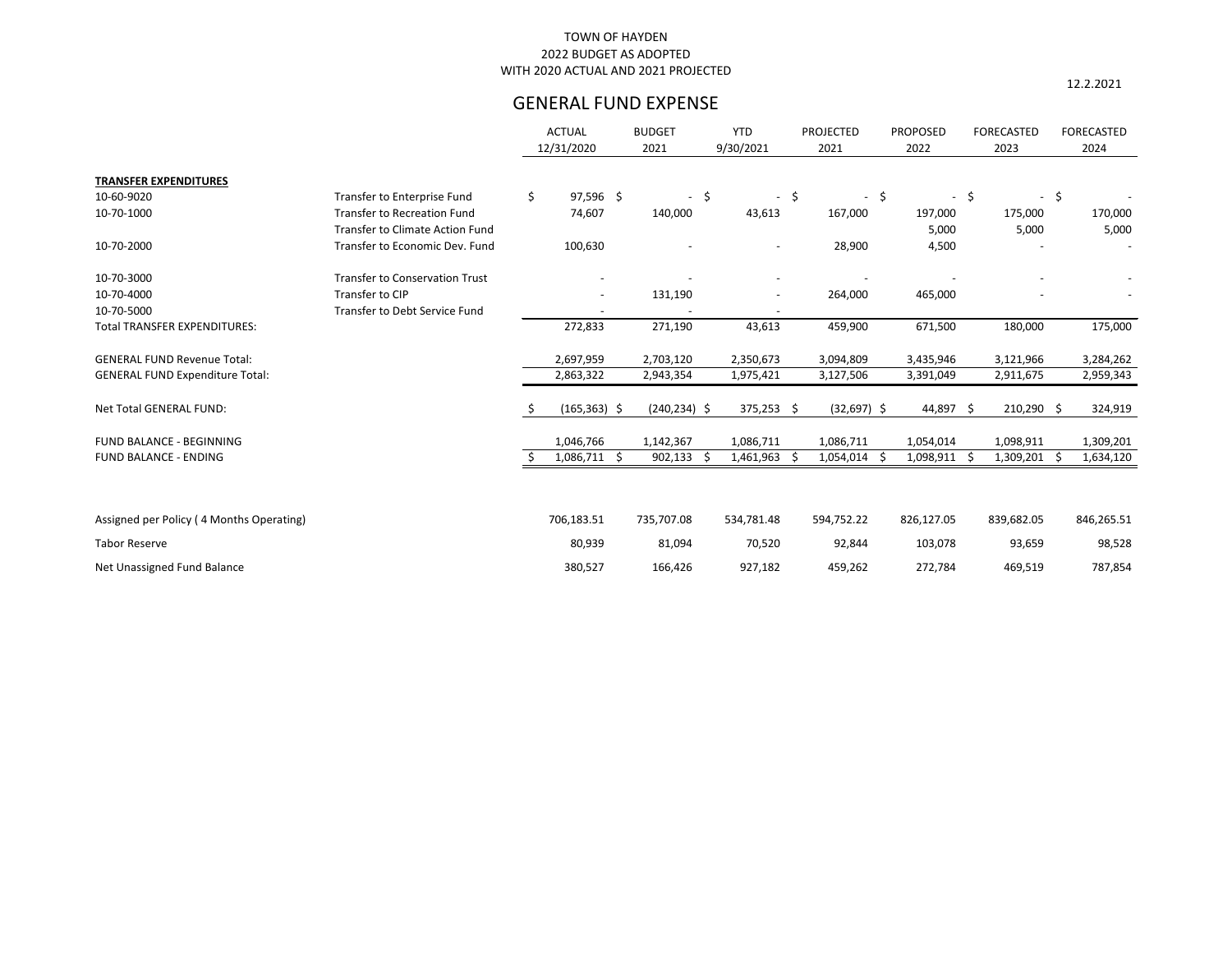12.2.2021

# ENTERPRISE FUND REVENUE

|                                       |                                     |     | <b>ACTUAL</b> |      | <b>BUDGET</b>            |    | <b>YTD</b>               |        | <b>PROJECTED</b>         | <b>PROPOSED</b> |     | <b>FORECASTED</b>        |     | <b>FORECASTED</b> |
|---------------------------------------|-------------------------------------|-----|---------------|------|--------------------------|----|--------------------------|--------|--------------------------|-----------------|-----|--------------------------|-----|-------------------|
|                                       |                                     |     | 12/31/2020    |      | 2021                     |    | 9/30/2021                |        | 2021                     | 2022            |     | 2023                     |     | 2024              |
| <b>WATER INCOME</b>                   |                                     |     |               |      |                          |    |                          |        |                          |                 |     |                          |     |                   |
| 51-37-4032                            | Interest Income                     | \$. | $\sim$        | -\$  |                          | \$ |                          | $-$ \$ | $\overline{\phantom{a}}$ | \$              | -\$ | $\overline{\phantom{a}}$ | -\$ |                   |
| 51-37-4100                            | Water Base Fee                      |     | 605,407       |      | 621,170                  |    | 459,487                  |        | 612,650                  | 651,755         |     | 671,912                  |     | 692,693           |
| 51-37-4101                            | <b>Metered User Fee</b>             |     | 297,126       |      | 335,487                  |    | 282,341                  |        | 376,455                  | 400,484         |     | 412,870                  |     | 425,640           |
| 51-37-4400                            | Other Income                        |     | 6,467         |      | 20,000                   |    | 5,395                    |        | 6,000                    | 6,000           |     | 6,000                    |     | 6,000             |
| 51-37-4401                            | <b>General Fund Contribution</b>    |     |               |      |                          |    |                          |        |                          |                 |     |                          |     |                   |
| 51-37-4405                            | Grant & Loans - Water               |     | 878,751       |      | 1,080,000                |    | 24,000                   |        | 238,220                  | 735,000         |     |                          |     |                   |
| 51-37-4407                            | <b>Enterprise Fund Contribution</b> |     | 342,918       |      |                          |    |                          |        |                          |                 |     |                          |     |                   |
| 51-37-4500                            | Tap Fees                            |     | 102,200       |      | 73,000                   |    | 63,824                   |        | 71,124                   | 78,424          |     | 85,724                   |     | 93,024            |
| 51-37-4700                            | <b>Walker Ditch Assessments</b>     |     |               |      |                          |    |                          |        |                          |                 |     |                          |     |                   |
| <b>Total WATER INCOME:</b>            |                                     |     | 2,232,869     |      | 2,129,658                |    | 835,047                  |        | 1,304,449                | 1,871,663       |     | 1,176,507                |     | 1,217,357         |
| <b>SEWER INCOME</b>                   |                                     |     |               |      |                          |    |                          |        |                          |                 |     |                          |     |                   |
| 51-38-4032                            | Interest Income                     | \$. |               | - \$ | $1,000$ \$               |    |                          | $-$ \$ | $1,000$ \$               | $1,000$ \$      |     | $1,000$ \$               |     | 1,000             |
| 51-38-4100                            | Sewer Base Fee                      |     | 250,183       |      | 257,302                  |    | 190,788                  |        | 254,384                  | 270,621         |     | 278,991                  |     | 287,619           |
| 51-38-4101                            | Metered User Fee                    |     | 169,189       |      | 174,241                  |    | 140,642                  |        | 187,523                  | 199,492         |     | 205,662                  |     | 212,023           |
| 51-38-4200                            | Sewer Service Contract              |     | 3,987         |      | $\overline{\phantom{a}}$ |    | $\overline{\phantom{a}}$ |        |                          |                 |     | $\overline{\phantom{a}}$ |     |                   |
| 51-38-4400                            | Other Income                        |     | 353           |      | 100                      |    | 411                      |        | 411                      | 400             |     | 400                      |     | 400               |
| 51-38-4405                            | Grants & Loans-Sewer                |     | 70,066        |      |                          |    |                          |        |                          |                 |     |                          |     |                   |
| 51-38-4500                            | Tap Fees                            |     | 88,500        |      | 64,900                   |    | 51,620                   |        | 57,520                   | 63,420          |     | 69,320                   |     | 75,220            |
| <b>Total SEWER INCOME:</b>            |                                     |     | 582,278       |      | 497,543                  |    | 383,461                  |        | 500,837                  | 534,933         |     | 555,373                  |     | 576,262           |
| <b>REFUSE INCOME</b>                  |                                     |     |               |      |                          |    |                          |        |                          |                 |     |                          |     |                   |
| 51-39-4000                            | <b>Refuse Collection</b>            |     | 235,674 \$    |      | 242,935 \$               |    | 196,487                  |        | 261,983 \$               | 275,000 \$      |     | 283,505 \$               |     | 292,273           |
| <b>Total REFUSE INCOME:</b>           |                                     |     | 235,674       |      | 242,935                  |    | 196,487                  |        | 261,983                  | 275,000         |     | 283,505                  |     | 292,273           |
| <b>ENTERPRISE FUND Revenue Total:</b> |                                     | \$. | 3,050,821 \$  |      | 2,870,136                | -Ŝ | $1,414,995$ \$           |        | 2,067,269 \$             | 2,681,596 \$    |     | $2,015,385$ \$           |     | 2,085,892         |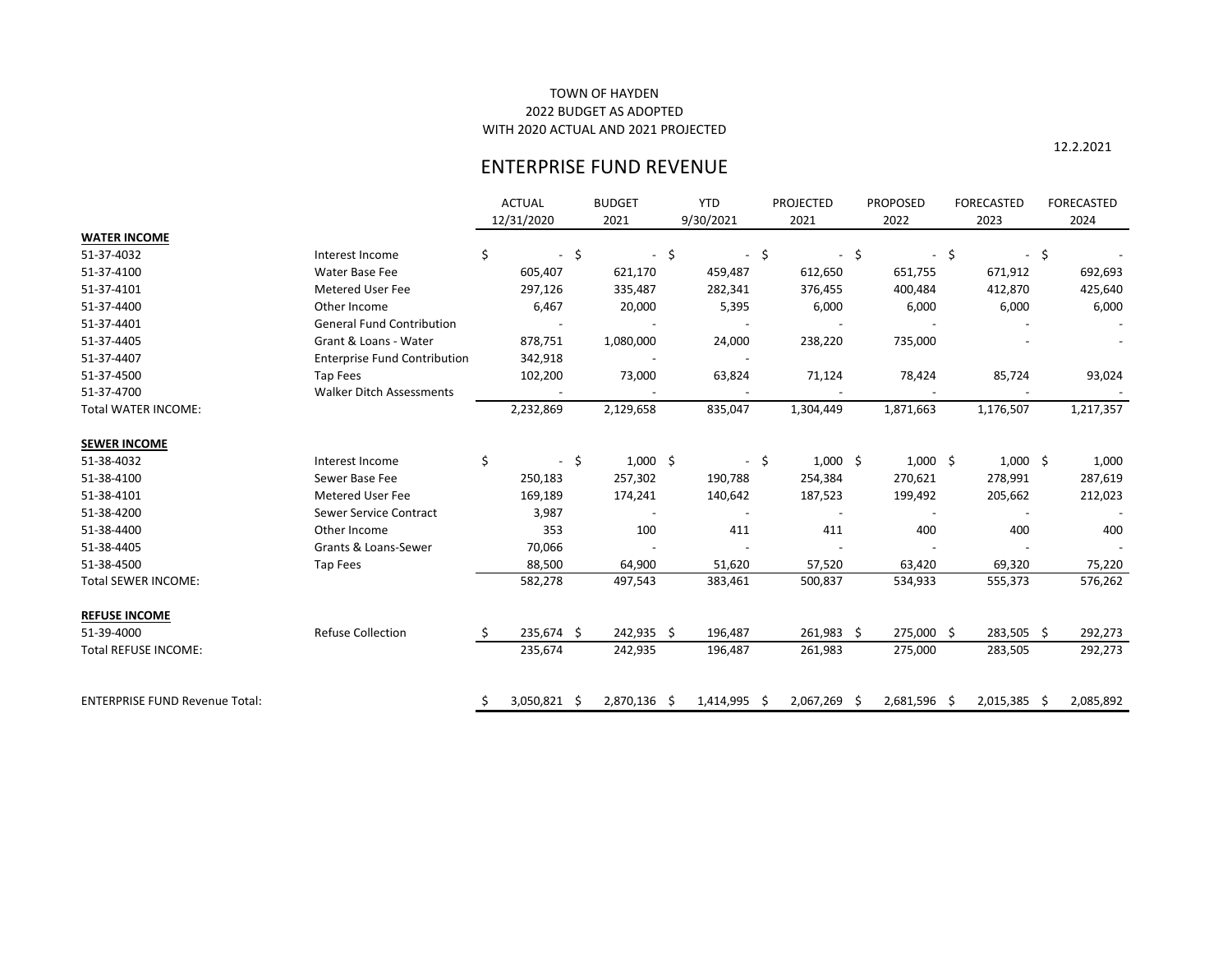|                                       |                                  | <b>ACTUAL</b>    | <b>BUDGET</b> | <b>YTD</b>           | <b>PROJECTED</b> | <b>PROPOSED</b> | <b>FORECASTED</b> | FORECASTED |
|---------------------------------------|----------------------------------|------------------|---------------|----------------------|------------------|-----------------|-------------------|------------|
|                                       |                                  | 12/31/2020       | 2021          | 9/30/2021            | 2021             | 2022            | 2023              | 2024       |
| <b>WATER OPERATING EXPENSES</b>       |                                  |                  |               |                      |                  |                 |                   |            |
| 51-67-5000                            | Salaries & Wages                 | \$<br>129,367 \$ | 126,522 \$    | $102,757$ \$         | $137,010$ \$     | 145,755 \$      | $151,828$ \$      | 158,154    |
| 51-67-5001                            | <b>Social Security</b>           | 9,848            | 10,024        | 7,251                | 9,668            | 10,071          | 10,491            | 10,928     |
| 51-67-5002                            | Unemployment                     | 437              | 461           | 345                  | 461              | 480             | 500               | 521        |
| 51-67-5003                            | <b>Workers Compensation</b>      | 2,507            | 3,075         | 2,109                | 2,812            | 2,929           | 3,051             | 3,179      |
| 51-67-5004                            | Health Insurance                 | 33,671           | 34,141        | 24,729               | 32,972           | 34,346          | 35,777            | 37,268     |
| 51-67-5005                            | <b>Pension Expense</b>           | 8,236            | 8,129         | 6,851                | 9,134            | 9,515           | 9,911             | 10,324     |
| 51-67-5006                            | Medicare                         | 2,303            | 2,344         | 1,696                | 2,261            | 2,355           | 2,454             | 2,556      |
| 51-67-5007                            | <b>Water Overtime</b>            | 18,387           | 13,513        | 7,020                | 9,360            | 9,750           | 9,263             | 9,263      |
| 51-67-5008                            | Part-time Wages                  |                  |               |                      |                  |                 |                   |            |
| 51-67-6003                            | <b>Office Supplies</b>           | 370              | 200           | 354                  | 375              | 375             | 375               | 375        |
| 51-67-6005                            | Insurance                        | 12,666           | 13,090        | 13,178               | 17,570           | 18,302          | 19,065            | 19,859     |
| 51-67-6006                            | Repairs & Maintenance            | 191              | 1,500         | 695                  | 700              | 700             | 700               | 700        |
| 51-67-6008                            | <b>Professional Services</b>     | 8,918            | 1,000         | 4,114                | 5,000            | 5,000           | 5,000             | 5,000      |
| 51-67-6009                            | Vehicle Expense                  | 1,252            | 1,500         | 1,977                | 2,000            | 2,000           | 2,000             | 2,000      |
| 51-67-6010                            | Education/Membership/Travel      | 1,704            | 3,000         | 2,996                | 3,500            | 3,500           | 3,500             | 3,500      |
| 51-67-6016                            | <b>Water Quality Testing</b>     | 5,125            | 5,729         | 4,044                | 5,392            | 5,617           | 5,851             | 6,095      |
| 51-67-6101                            | <b>Bad Debts-Water</b>           | 9,838            | 8,500         |                      | 8,500            | 8,500           | 8,500             | 8,500      |
| 51-67-7001                            | Telephone                        | 1,100            | 887           | 1,151                | 1,535            | 1,599           | 1,666             | 1,735      |
| Total WATER OPERATING EXPENSES:       |                                  | 245,920          | 233,615       | 181,268              | 248,251          | 260,795         | 269,931           | 279,956    |
|                                       |                                  |                  |               |                      |                  |                 |                   |            |
| <b>WATER TRMT PLANT EXPENSES</b>      |                                  |                  |               |                      |                  |                 |                   |            |
| 51-68-6006                            | Treatment Plant Rep & Maint      | \$<br>24,074 \$  | $10,000$ \$   | $21,216$ \$          | $21,216$ \$      | $12,000$ \$     | $12,000$ \$       | 12,000     |
| 51-68-6008                            | <b>Professional Services</b>     | 16,006           | 5,000         | 25,119               | 25,119           | 28,056          | 28,056            | 28,056     |
| 51-68-6100                            | Lab Equipment                    | 397              | 2,500         | 1,703                | 2,271            | 2,500           | 2,500             | 2,500      |
| 51-68-6101                            | <b>Building Maintenance</b>      | 919              | 30,000        | 1,571                | 2,000            | 2,000           | 2,000             | 2,000      |
| 51-68-6103                            | Chemicals                        | 28,651           | 25,000        | 20,773               | 27,697           | 28,852          | 30,054            | 31,306     |
| 51-68-7000                            | <b>Treatment Plant Utilities</b> | 30,214           | 33,568        | 25,171               | 33,561           | 34,959          | 36,416            | 37,933     |
| 51-68-8000                            | Capital Improvement Projects     | 1,543,025        |               |                      |                  |                 |                   |            |
| 51-68-9000                            | Treatment Plant Equip Replace    | 1,386            | 2,000         | 142                  | 200              | 48,000          | 20,000            | 20,000     |
| Total WATER TRMT PLANT EXPENSES:      |                                  | 1,644,673        | 108,068       | 95,695               | 112,065          | 156,367         | 131,026           | 133,795    |
|                                       |                                  |                  |               |                      |                  |                 |                   |            |
| <b>GOLDEN MEADOWS PUMPING STATION</b> |                                  |                  |               |                      |                  |                 |                   |            |
| 51-69-6006                            | Golden Rep & Maint               | \$<br>$5,259$ \$ | $1,600$ \$    | 840                  | $1,120$ \$       | $1,600$ \$      | $1,600$ \$        | 1,600      |
| 51-69-6101                            | <b>Building Maintenance</b>      |                  | 500           |                      |                  | 500             | 500               | 500        |
| 51-69-7000                            | <b>Golden Meadows Utilties</b>   | 10,722           | 11,759        | 9,052                | 12,070           | 12,573          | 13,097            | 13,642     |
| 51-69-8000                            | Capital Improvement Projects     |                  |               |                      |                  |                 |                   |            |
| Total GOLDEN MEADOWS PUMPING STATION: |                                  | 15,981           | 13,859        | 9,892                | 13,190           | 14,673          | 15,197            | 15,742     |
|                                       |                                  |                  |               |                      |                  |                 |                   |            |
| <b>HOSPITAL HILL WATER TANK/PUMP</b>  |                                  |                  |               |                      |                  |                 |                   |            |
| 51-70-6006                            | Hosp Hill Repairs & Maint.       | \$<br>$6,265$ \$ | $1,000$ \$    | $1,310 \; \; \simeq$ | $6,300$ \$       | $1,000$ \$      | $1,500$ \$        | 1,500      |
| 51-70-7000                            | Hosp Hill Utilities              | 7,773            | 9,550         | 7,798                | 9,168            | 9,550           | 9,948             | 10,363     |
| 51-70-8000                            | Capital Improvement Projects     | 85,978           | 1,025,000     | 83,782               | 109,000          | 850,000         |                   |            |
| Total HOSPITAL HILL WATER TANK/PUMP:  |                                  | 100,016          | 1,035,550     | 92,890               | 124,468          | 860,550         | 11,448            | 11,863     |

## TOWN OF HAYDEN 2022 BUDGET AS ADOPTED WITH 2020 ACTUAL AND 2021 PROJECTED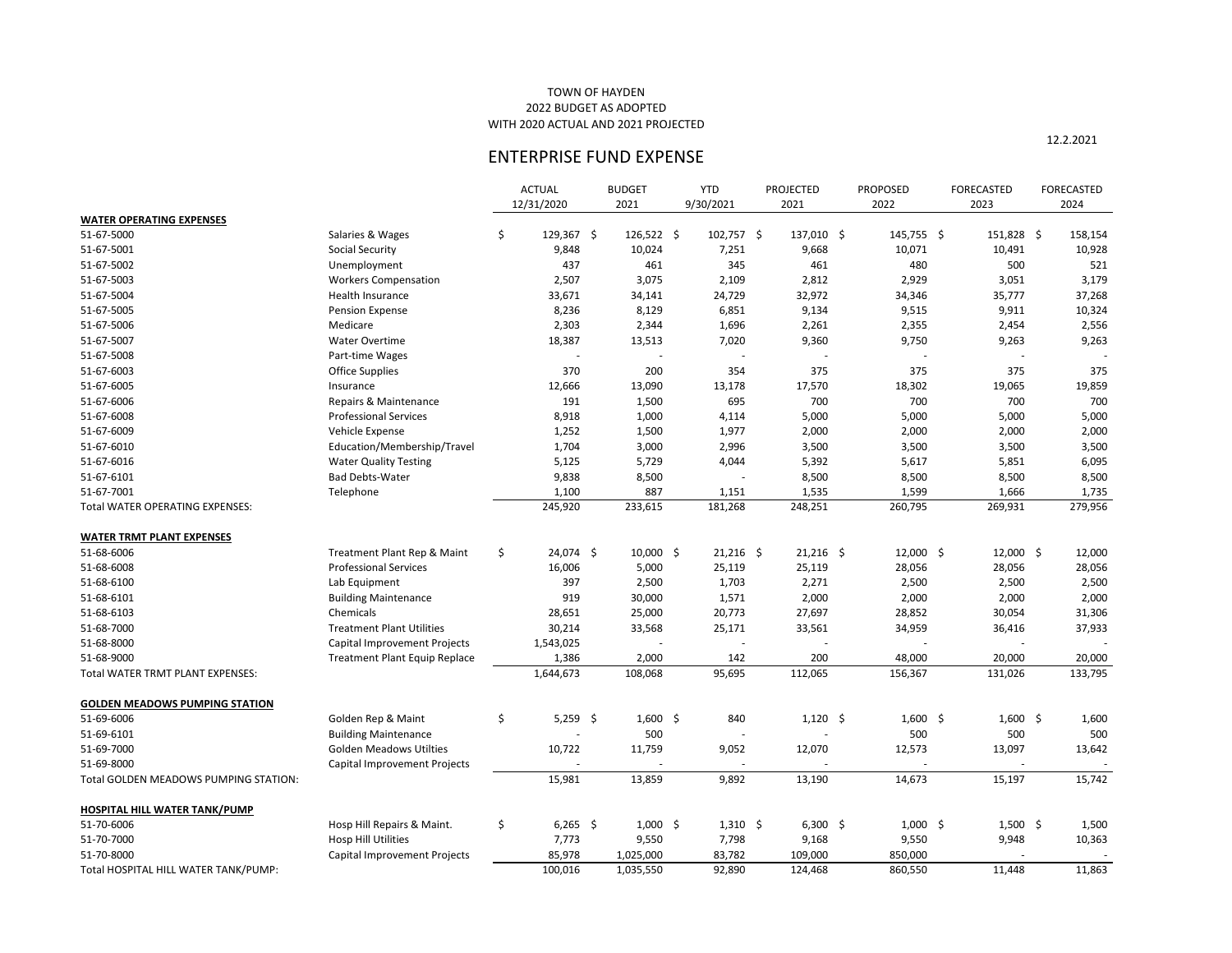## TOWN OF HAYDEN 2022 BUDGET AS ADOPTED WITH 2020 ACTUAL AND 2021 PROJECTED

|                                          |                              | <b>ACTUAL</b><br>12/31/2020    |     | <b>BUDGET</b><br>2021 | <b>YTD</b><br>9/30/2021 | <b>PROJECTED</b><br>2021 | <b>PROPOSED</b><br>2022 | <b>FORECASTED</b><br>2023 | <b>FORECASTED</b><br>2024 |
|------------------------------------------|------------------------------|--------------------------------|-----|-----------------------|-------------------------|--------------------------|-------------------------|---------------------------|---------------------------|
| <b>WATER METERS &amp; KEY PUMP</b>       |                              |                                |     |                       |                         |                          |                         |                           |                           |
| 51-71-6200                               | Meter Repair                 | \$<br>$\overline{\phantom{0}}$ | -\$ | $2,000$ \$            | $81 \; \xi$             | $2,000$ \$               | $2,000$ \$              | $2,000$ \$                | 2,000                     |
| 51-71-6201                               | Inventory                    | 28,840                         |     | 25,000                | 27,333                  | 26,000                   | 25,000                  | 25,000                    | 25,000                    |
| 51-71-6205                               | <b>Backflow Testing</b>      | 658                            |     | 500                   | 144                     | 670                      | 500                     | 500                       | 500                       |
| 51-71-7000                               | <b>Key Pump Utilities</b>    | 846                            |     | 900                   | 1,115                   | 1,487                    | 5,149                   | 5,364                     | 5,587                     |
| 51-71-8000                               | Capital Improvement Projects |                                |     | 10,000                | 21,387                  | 21,387                   |                         |                           |                           |
| Total WATER METERS & KEY PUMP:           |                              | 30,345                         |     | 38,400                | 50,060                  | 51,544                   | 32,649                  | 32,864                    | 33,087                    |
| <b>WATER RIGHTS &amp; DITCH EXPENSES</b> |                              |                                |     |                       |                         |                          |                         |                           |                           |
| 51-72-6006                               | Repairs & Maint.             | \$<br>573 \$                   |     | $2,000$ \$            | 3,295 \$                | 3,295 \$                 | $7,000$ \$              | $2,000$ \$                | 2,000                     |
| 51-72-6008                               | <b>Professional Services</b> | 11,453                         |     | 15,000                | 3,334                   | 10,000                   | 15,000                  | 15,000                    | 4,000                     |
| 51-72-9200                               | <b>Water Storage</b>         | 32,749                         |     | 34,493                | 20,032                  | 33,803                   | 34,493                  | 35,197                    | 35,915                    |
| Total WATER RIGHTS & DITCH EXPENSES:     |                              | 44,774                         |     | 51,493                | 26,661                  | 47,098                   | 56,493                  | 52,197                    | 41,915                    |
| <b>WATER DISTRIBUTION EXPENSES</b>       |                              |                                |     |                       |                         |                          |                         |                           |                           |
| 51-73-6300                               | <b>Distribution Repair</b>   | \$<br>86,471 \$                |     | $20,000$ \$           | 29,969 \$               | 35,000 \$                | 35,000 \$               | $35,000$ \$               | 35,000                    |
| 51-73-6301                               | Sand & Gravel                | 16,836                         |     | 5,000                 | 5,860                   | 17,000                   | 17,000                  | 5,000                     | 5,000                     |
| Total WATER DISTRIBUTION EXPENSES:       |                              | 103,307                        |     | 25,000                | 35,830                  | 52,000                   | 52,000                  | 40,000                    | 40,000                    |
| <b>WATER DEBT SERVICE EXPENSES</b>       |                              |                                |     |                       |                         |                          |                         |                           |                           |
| 51-74-8000                               | Principal & Interest         | \$<br>19,963 \$                |     | 42,875 \$             | $21,438$ \$             | 42,875 \$                | 102,898 \$              | 146,036 \$                | 146,036                   |
| Total WATER DEBT SERVICE EXPENSES:       |                              | 19,963                         |     | 42,875                | 21,438                  | 42,875                   | 102,898                 | 146,036                   | 146,036                   |
| <b>WATER ADMINISTRATION EXPENSES</b>     |                              |                                |     |                       |                         |                          |                         |                           |                           |
| 51-75-5000                               | Salaries & Wages             | \$<br>$54,393$ \$              |     | $50,655$ \$           | $51,845$ \$             | $69,127$ \$              | 72,007 \$               | 75,007 \$                 | 78,133                    |
| 51-75-5001                               | <b>Social Security</b>       | 4,727                          |     | 4,660                 | 3,560                   | 4,747                    | 4,945                   | 5,151                     | 5,366                     |
| 51-75-5002                               | Unemployment                 | 207                            |     | 211                   | 167                     | 223                      | 233                     | 242                       | 252                       |
| 51-75-5003                               | <b>Workers Compensation</b>  | 313                            |     | 384                   | 264                     | 352                      | 366                     | 381                       | 397                       |
| 51-75-5004                               | Health Insurance             | 23,758                         |     | 24,571                | 21,232                  | 28,309                   | 29,489                  | 30,718                    | 31,997                    |
| 51-75-5005                               | <b>Pension Expense</b>       | 4,905                          |     | 4,920                 | 3,626                   | 4,834                    | 5,036                   | 5,246                     | 5,464                     |
| 51-75-5006                               | Medicare                     | 1,105                          |     | 1,090                 | 833                     | 1,110                    | 1,156                   | 1,205                     | 1,255                     |
| 51-75-5007                               | Water Admin Overtime         |                                |     |                       |                         |                          |                         |                           |                           |
| 51-75-5008                               | Part-time Wages              | 15,478                         |     | 15,000                | 1,798                   | 2,500                    |                         |                           |                           |
| 51-75-6003                               | <b>Office Supplies</b>       | 1,615                          |     | 600                   | 242                     | 300                      | 600                     | 600                       | 600                       |
| 51-75-6004                               | Miscellaneous                | 75                             |     |                       |                         |                          |                         |                           |                           |
| 51-75-6008                               | <b>Professional Services</b> | 14,654                         |     | 10,000                | 7,621                   | 7,621                    | 10,000                  | 10,000                    | 10,000                    |
| Total WATER ADMINISTRATION EXPENSES:     |                              | 121,231                        |     | 112,091               | 91,187                  | 119,124                  | 123,832                 | 128,550                   | 133,464                   |
| <b>SENECA HILL EXPENSES</b>              |                              |                                |     |                       |                         |                          |                         |                           |                           |
| 51-76-6006                               | Seneca Hill Repair & Maint.  | \$<br>$2,126$ \$               |     | $1,000$ \$            | $3,614$ \$              | 4,000 \$                 | $2,000$ \$              | $2,000$ \$                | 2,000                     |
| 51-76-7000                               | Seneca Hill Utilities        | 883                            |     | 521                   | 1,765                   | 2,353                    | 2,451                   | 2,553                     | 2,659                     |
| 51-76-8000                               | Capital Improvement Projects |                                |     |                       |                         |                          |                         |                           | $\sim$                    |
| Total SENECA HILL EXPENSES:              |                              | 3,009                          |     | 1,521                 | 5,378                   | 6,353                    | 4,451                   | 4,553                     | 4,659                     |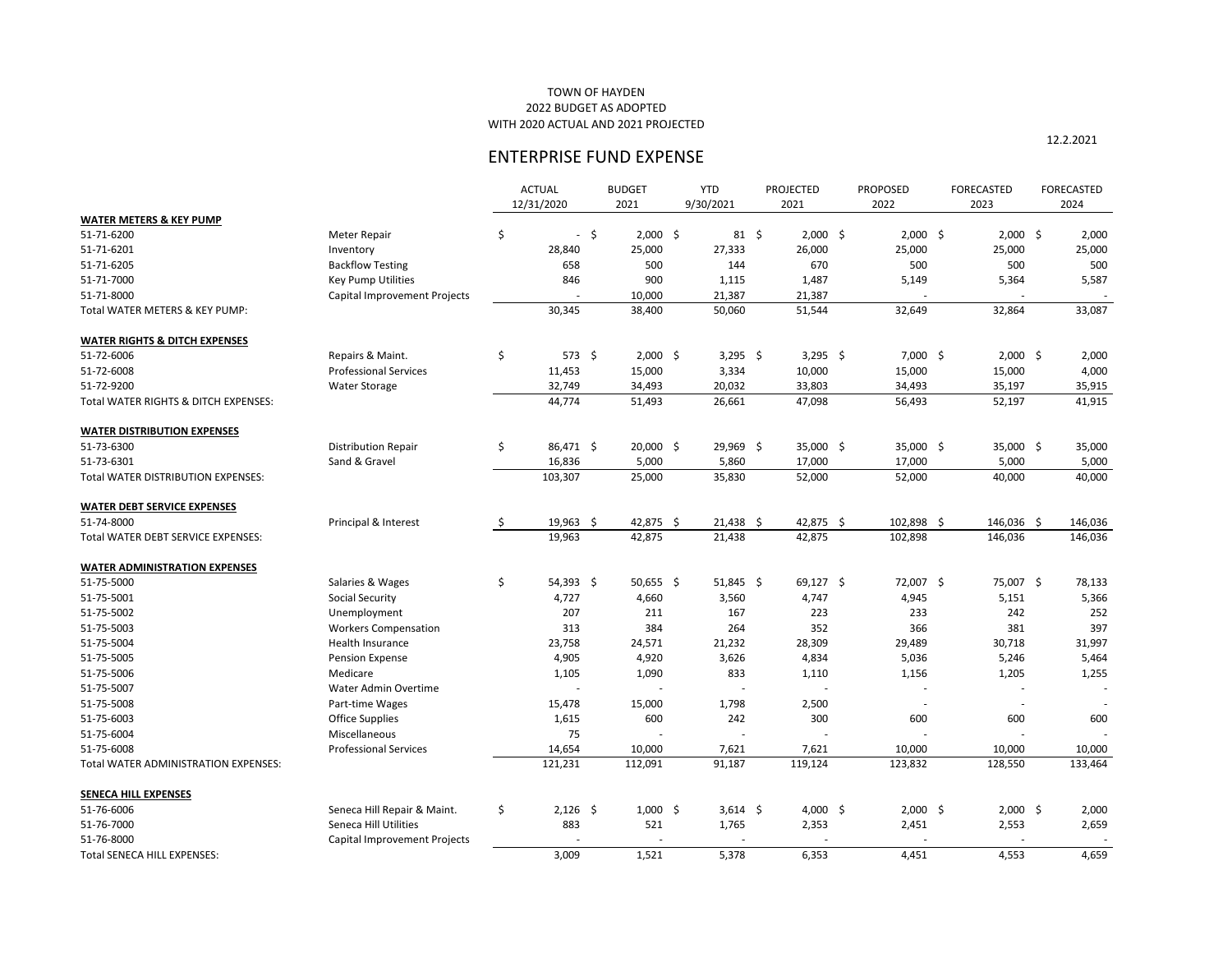## TOWN OF HAYDEN 2022 BUDGET AS ADOPTED WITH 2020 ACTUAL AND 2021 PROJECTED

|                                       |                                      |            | <b>ACTUAL</b> | <b>BUDGET</b> |             | <b>YTD</b>      | <b>PROJECTED</b> | <b>PROPOSED</b> | <b>FORECASTED</b> | FORECASTED |
|---------------------------------------|--------------------------------------|------------|---------------|---------------|-------------|-----------------|------------------|-----------------|-------------------|------------|
|                                       |                                      | 12/31/2020 |               | 2021          |             | 9/30/2021       | 2021             | 2022            | 2023              | 2024       |
| <b>SEWER OPERATING EXPENSES</b>       |                                      |            |               |               |             |                 |                  |                 |                   |            |
| 51-77-5000                            | Salaries & Wages                     | \$         | 94,088 \$     |               | $92,666$ \$ | $69,413$ \$     | $92,551$ \$      | 98,458 \$       | $102,560$ \$      | 106,834    |
| 51-77-5001                            | <b>Social Security</b>               |            | 7,201         |               | 7,368       | 4,909           | 6,545            | 6,818           | 7,102             | 7,398      |
| 51-77-5002                            | Unemployment                         |            | 319           |               | 338         | 234             | 312              | 325             | 339               | 353        |
| 51-77-5003                            | <b>Workers Compensation</b>          |            | 1,567         |               | 1,922       | 1,318           | 1,758            | 1,831           | 1,907             | 1,987      |
| 51-77-5004                            | Health Insurance                     |            | 22,727        |               | 23,165      | 18,122          | 24,163           | 25,170          | 26,219            | 27,311     |
| 51-77-5005                            | <b>Pension Expense</b>               |            | 6,198         |               | 6,203       | 4,692           | 6,256            | 6,517           | 6,789             | 7,072      |
| 51-77-5006                            | Medicare                             |            | 1,684         |               | 1,723       | 1,148           | 1,531            | 1,595           | 1,661             | 1,730      |
| 51-77-5007                            | Sewer Overtime                       |            | 13,556        |               | 10,064      | 4,840           | 6,454            | 6,723           | 6,387             | 6,387      |
| 51-77-5008                            | Part-time Wages                      |            |               |               |             |                 |                  |                 |                   |            |
| 51-77-6003                            | <b>Office Supplies</b>               |            | 188           |               | 500         |                 | 100              | 500             | 500               | 500        |
| 51-77-6005                            | Insurance                            |            | 3,380         |               | 3,509       | 4,060           | 5,413            | 5,639           | 5,874             | 6,118      |
| 51-77-6006                            | Repairs & Maintenance                |            | 239           |               | 3,500       | 669             | 750              | 3,500           | 3,500             | 3,500      |
| 51-77-6008                            | <b>Professional Services</b>         |            | 2,646         |               | 5,000       | 113             | 300              | 5,000           | 5,000             | 5,000      |
| 51-77-6009                            | Vehicle Expense                      |            | 1,392         |               | 1,000       | 1,102           | 1,200            | 1,200           | 1,500             | 1,550      |
| 51-77-6010                            | Education/Membership/Travel          |            | 85            |               | 1,000       | 1,520           | 1,520            | 1,200           | 1,200             | 1,200      |
| 51-77-6016                            | <b>Water Quality Testing</b>         |            | 1,241         |               | 1,300       | 1,253           | 1,700            | 1,700           | 1,700             | 1,700      |
| 51-77-6101                            | <b>Bad Debts-Sewer</b>               |            |               |               |             |                 |                  |                 |                   |            |
| 51-77-7001                            | Telephone                            |            | 1,102         |               | 901         | 1,126           | 1,502            | 1,564           | 1,630             | 1,698      |
| Total SEWER OPERATING EXPENSES:       |                                      |            | 157,614       |               | 160,159     | 114,520         | 152,055          | 167,739         | 173,867           | 180,337    |
|                                       |                                      |            |               |               |             |                 |                  |                 |                   |            |
| <b>WASTEWATER TRMT PLANT EXPENSES</b> |                                      |            |               |               |             |                 |                  |                 |                   |            |
| 51-78-6006                            | Treatment Plant Rep & Main           | \$         | $12,494$ \$   |               | $1,500$ \$  | $1,962 \quad $$ | $2,616$ \$       | $6,500$ \$      | $2,000$ \$        | 2,000      |
| 51-78-6008                            | <b>Professional Services</b>         |            |               |               |             | 270             |                  |                 |                   |            |
| 51-78-6100                            | Lab Equipment                        |            | 4,957         |               | 4,500       | 1,660           | 2,214            | 2,306           | 2,402             | 2,502      |
| 51-78-6101                            | <b>Building Maintenance</b>          |            |               |               | 1,500       | 851             | 1,000            | 1,500           | 1,500             | 1,500      |
| 51-78-6103                            | Chemicals                            |            | 6,440         |               | 8,425       | 4,208           | 5,610            | 5,844           | 6,088             | 6,341      |
| 51-78-6104                            | Sewer Discharge Permit               |            | 92            |               |             |                 | 200              | 200             | 200               | 200        |
| 51-78-7000                            | <b>Treatment Plant Utilities</b>     |            | 46,135        |               | 60,293      | 45,851          | 61,135           | 63,682          | 66,336            | 69,100     |
| 51-78-7001                            | Solar Performance Contract           |            |               |               |             |                 |                  | 47,932          | 47,932            | 47,932     |
| 51-78-8000                            | Capital Improvement Projects         |            |               |               |             |                 |                  |                 |                   |            |
| 51-78-9000                            | <b>Treatment Plant Equip Replace</b> |            | 830           |               | 5,000       | 97,378          | 97,378           | 17,000          | 5,000             | 5,000      |
| Total WASTEWATER TRMT PLANT EXPENSES: |                                      |            | 70,948        |               | 81,218      | 152,180         | 170,153          | 144,965         | 131,458           | 134,575    |
| <b>WASHINGTON STREET LIFT STATION</b> |                                      |            |               |               |             |                 |                  |                 |                   |            |
| 51-79-6006                            | Wash St Repair & Maint               | \$         | $6,966$ \$    |               | 500 \$      | 899 \$          | 950 \$           | $950 \; \xi$    | $950 \; \xi$      | 950        |
| 51-79-6008                            | <b>Professional Services</b>         |            |               |               |             |                 |                  |                 |                   |            |
| 51-79-6103                            | Wash St Chemicals                    |            |               |               | 350         |                 |                  | 350             | 350               | 350        |
| 51-79-7000                            | <b>Washington Street Utilities</b>   |            | 952           |               | 1,370       | 1,533           | 2,044            | 1,427           | 1,597             | 2,130      |
| 51-79-8000                            | Capital Improvement Projects         |            | 131,441       |               |             |                 |                  |                 |                   |            |
| Total WASHINGTON STREET LIFT STATION: |                                      |            | 139,360       |               | 2,220       | 2,432           | 2,994            | 2,727           | 2,897             | 3,430      |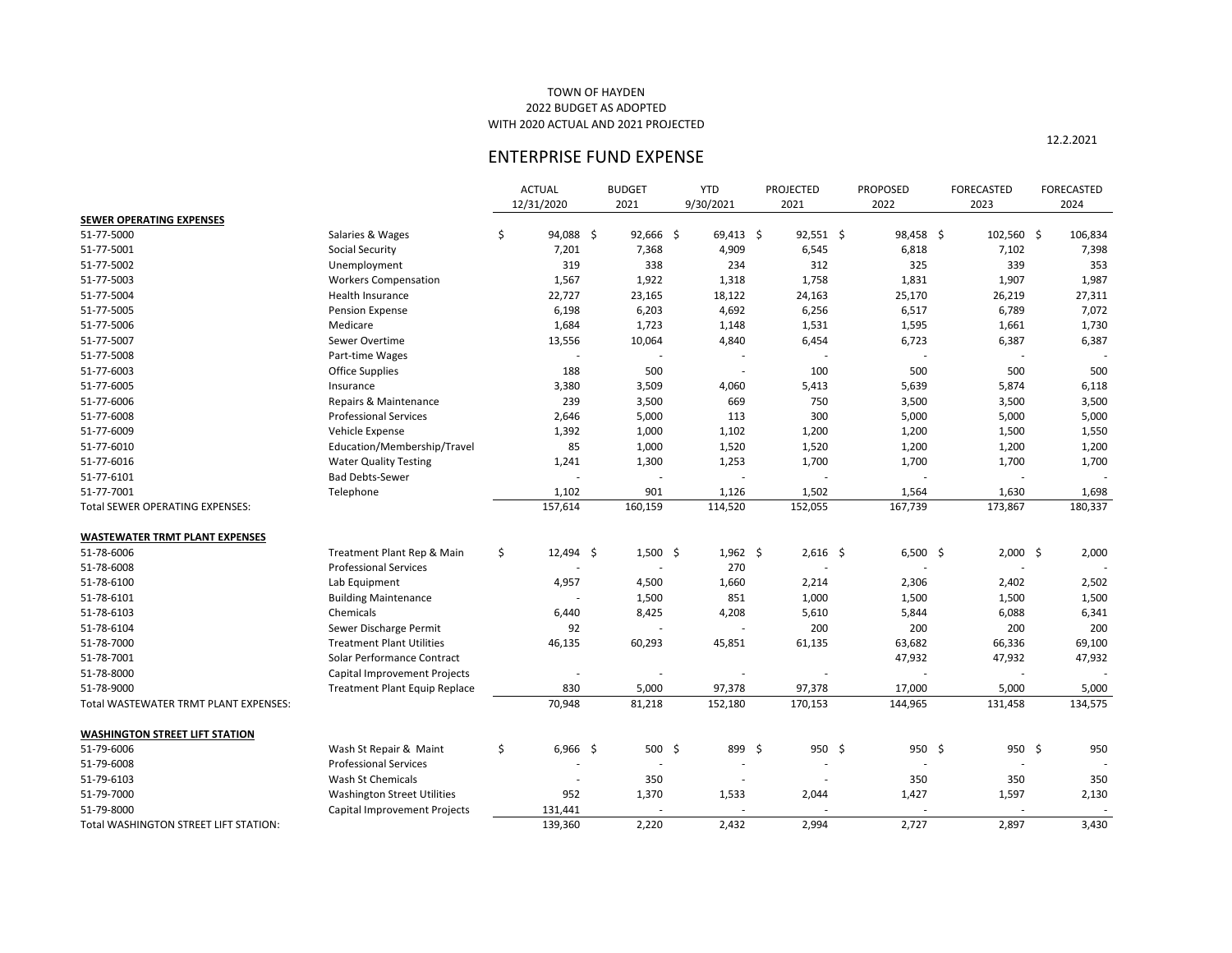## TOWN OF HAYDEN 2022 BUDGET AS ADOPTED WITH 2020 ACTUAL AND 2021 PROJECTED

|                                       |                                | <b>ACTUAL</b><br>12/31/2020 | <b>BUDGET</b><br>2021 | <b>YTD</b><br>9/30/2021 |        | <b>PROJECTED</b><br>2021 | <b>PROPOSED</b><br>2022 | <b>FORECASTED</b><br>2023 | <b>FORECASTED</b><br>2024 |
|---------------------------------------|--------------------------------|-----------------------------|-----------------------|-------------------------|--------|--------------------------|-------------------------|---------------------------|---------------------------|
| <b>SEWER COLLECTION SYST EXPENSES</b> |                                |                             |                       |                         |        |                          |                         |                           |                           |
| 51-80-6300                            | <b>Collection Repair</b>       | \$<br>$5,320$ \$            | $5,000$ \$            | $5,719$ \$              |        | $5,719$ \$               | $6,000$ \$              | $6,000$ \$                | 6,000                     |
| 51-80-6301                            | Sand & Gravel                  | 618                         | 650                   | 2,562                   |        | 2,562                    | 2,600                   | 2,600                     | 2,600                     |
| Total SEWER COLLECTION SYST EXPENSES: |                                | 5,937                       | 5,650                 | 8,281                   |        | 8,281                    | 8,600                   | 8,600                     | 8,600                     |
| <b>AIRPORT LIFT STATION</b>           |                                |                             |                       |                         |        |                          |                         |                           |                           |
| 51-81-6006                            | Repairs & Maintenance          | \$<br>$2,645$ \$            | $500$ \$              | 789 \$                  |        | $1,051$ \$               | $1,500$ \$              | $1,563$ \$                | 1,628                     |
| 51-81-6103                            | Chemicals                      |                             | 350                   |                         |        | 100                      | 350                     | 350                       | 350                       |
| 51-81-7000                            | <b>Utilities</b>               | 4,189                       | 4,341                 | 3,525                   |        | 4,699                    | 4,522                   | 3,671                     | 4,895                     |
| <b>Total AIRPORT LIFT STATION:</b>    |                                | 6,834                       | 5,191                 | 4,313                   |        | 5,851                    | 6,372                   | 5,584                     | 6,873                     |
| <b>DRY CREEK LIFT STATION</b>         |                                |                             |                       |                         |        |                          |                         |                           |                           |
| 51-82-6006                            | <b>Repairs and Maintenance</b> | \$<br>$2,999$ \$            | $1,000 \leq$          | $696$ \$                |        | $1,000$ \$               | $1,000$ \$              | $1,000$ \$                | 1,000                     |
| 51-82-6103                            | Chemicals                      |                             | 350                   |                         |        |                          | 350                     | 350                       | 350                       |
| 51-82-7000                            | <b>Utilities</b>               | 3,193                       | 2,879                 | 2,300                   |        | 3,067                    | 3,194                   | 3,327                     | 3,466                     |
| <b>Total DRY CREEK LIFT STATION:</b>  |                                | 6,192                       | 4,229                 | 2,996                   |        | 4,067                    | 4,544                   | 4,677                     | 4,816                     |
| <b>WESTEND/PRECISION LIFT STATION</b> |                                |                             |                       |                         |        |                          |                         |                           |                           |
| 51-83-6006                            | Repairs & Maintenance          | \$<br>$5,116$ \$            | 450 \$                |                         | $-$ \$ | 450 \$                   | 450 \$                  | 450 \$                    | 450                       |
| 51-83-6103                            | Chemicals                      |                             | 350                   |                         |        | 200                      | 350                     | 350                       | 350                       |
| 51-83-7000                            | West End - Utilities           | 2,412                       | 2,712                 | 1,784                   |        | 2,378                    | 2,825                   | 1,858                     | 2,477                     |
| Total WESTEND/PRECISION LIFT STATION: |                                | 7,528                       | 3,513                 | 1,784                   |        | 3,028                    | 3,625                   | 2,658                     | 3,277                     |
| SEWER DEBT SERVICE EXPENSES           |                                |                             |                       |                         |        |                          |                         |                           |                           |
| 51-84-8000                            | Principal & Interest           | \$<br>$6,237$ \$            | $26,331$ \$           | $13,166$ \$             |        | $26,331$ \$              | $26,331$ \$             | $26,331$ \$               | 26,331                    |
| Total SEWER DEBT SERVICE EXPENSES:    |                                | 6,237                       | 26,331                | 13,166                  |        | 26,331                   | 26,331                  | 26,331                    | 26,331                    |
| SEWER ADMINISTRATION EXPENSES         |                                |                             |                       |                         |        |                          |                         |                           |                           |
| 51-85-5000                            | <b>Administration Salary</b>   | \$<br>54,393 \$             | $50,655$ \$           | $51,845$ \$             |        | $69,127$ \$              | 72,007 \$               | 75,007 \$                 | 78,133                    |
| 51-85-5001                            | Social Security                | 4,700                       | 4,624                 | 3,561                   |        | 4,747                    | 4,945                   | 5,151                     | 5,366                     |
| 51-85-5002                            | Unemployment                   | 206                         | 209                   | 167                     |        | 223                      | 232                     | 242                       | 252                       |
| 51-85-5003                            | <b>Workers Compensation</b>    | 313                         | 384                   | 264                     |        | 352                      | 366                     | 381                       | 397                       |
| 51-85-5004                            | Health Insurance               | 23,758                      | 24,571                | 18,381                  |        | 24,508                   | 25,529                  | 26,593                    | 27,701                    |
| 51-85-5005                            | <b>Pension Expense</b>         | 4,874                       | 4,878                 | 3,625                   |        | 4,834                    | 4,907                   | 5,112                     | 5,325                     |
| 51-85-5006                            | Medicare                       | 1,099                       | 1,081                 | 833                     |        | 1,110                    | 1,127                   | 1,174                     | 1,223                     |
| 51-85-5007                            | Sewer Admin Overtime           |                             |                       |                         |        |                          |                         |                           |                           |
| 51-85-5008                            | Part-time Wages                | 15,046                      | 19,000                | 1,798                   |        | 1,798                    |                         |                           |                           |
| 51-85-6003                            | <b>Office Supplies</b>         | 1,388                       | 500                   | 503                     |        | 671                      | 500                     | 500                       | 500                       |
| 51-85-6008                            | <b>Professional Services</b>   | 11,311                      | 10,000                | 6,601                   |        | 6,601                    | 10,000                  | 10,000                    | 10,000                    |
| Total SEWER ADMINISTRATION EXPENSES:  |                                | 117,088                     | 115,903               | 87,578                  |        | 113,971                  | 119,615                 | 124,161                   | 128,897                   |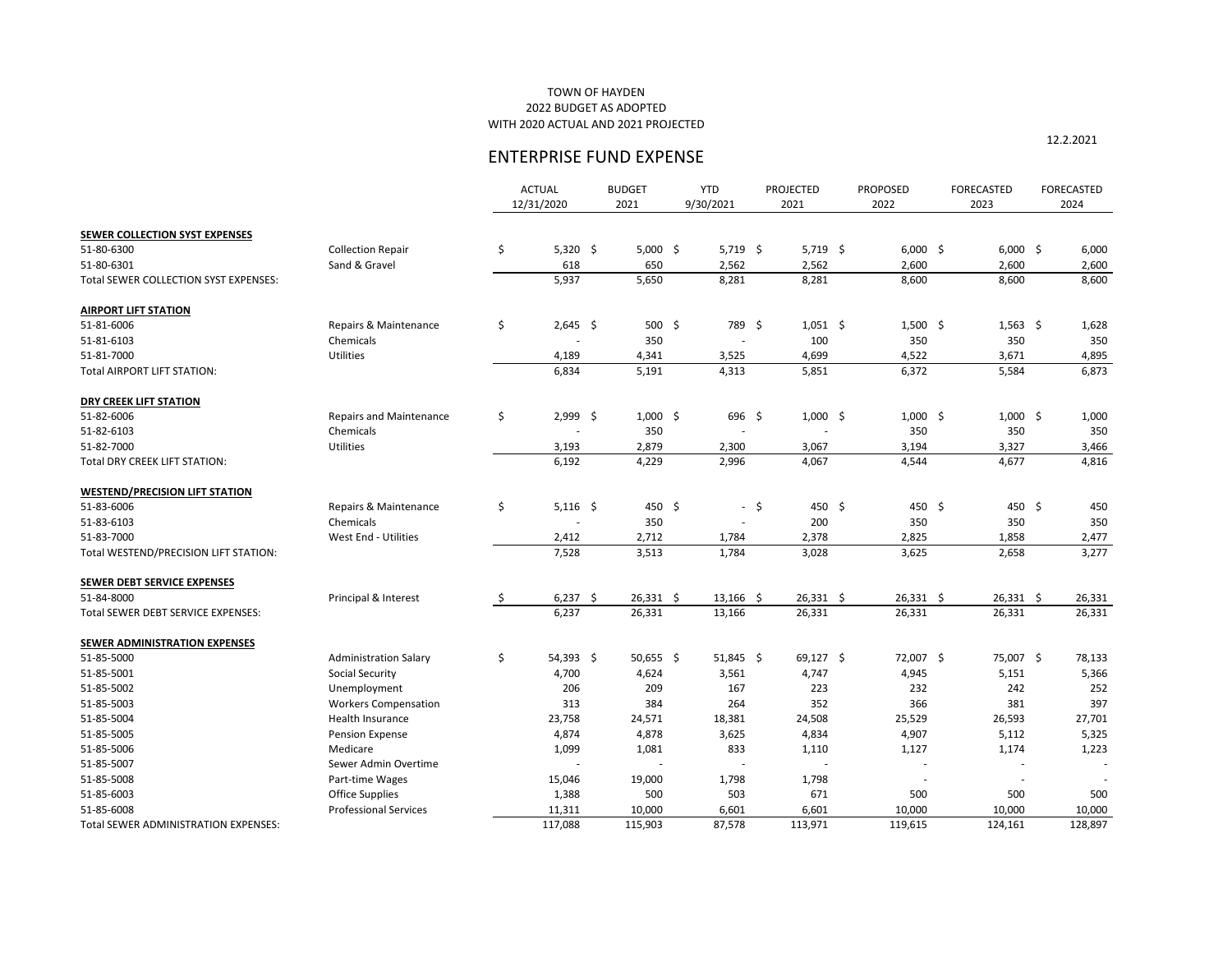## TOWN OF HAYDEN 2022 BUDGET AS ADOPTED WITH 2020 ACTUAL AND 2021 PROJECTED

|                                           |                         |    | <b>ACTUAL</b><br>12/31/2020 | <b>BUDGET</b><br>2021 |     | <b>YTD</b><br>9/30/2021 | <b>PROJECTED</b><br>2021 |                          | <b>PROPOSED</b><br>2022  |              | <b>FORECASTED</b><br>2023 | <b>FORECASTED</b><br>2024 |
|-------------------------------------------|-------------------------|----|-----------------------------|-----------------------|-----|-------------------------|--------------------------|--------------------------|--------------------------|--------------|---------------------------|---------------------------|
| <b>CONTINGENCY TRANSFERS RESERVES</b>     |                         |    |                             |                       |     |                         |                          |                          |                          |              |                           |                           |
| 51-86-9000                                | Contingency             | \$ | $-$ \$                      | $5,000$ \$            |     | $-$ \$                  |                          | $-$ \$                   |                          | \$<br>$\sim$ | $\sim$                    | \$                        |
| 51-86-9100                                | Transfer to other funds |    | 317,449                     |                       |     | $\sim$                  |                          | $\overline{\phantom{a}}$ | $\overline{\phantom{a}}$ |              | $\overline{\phantom{a}}$  |                           |
| Total CONTINGENCY TRANSFERS RESERVES:     |                         |    | 317,449                     | 5,000                 |     |                         |                          |                          | $\overline{\phantom{a}}$ |              | $\overline{\phantom{a}}$  |                           |
| <b>REFUSE EXPENSE</b>                     |                         |    |                             |                       |     |                         |                          |                          |                          |              |                           |                           |
| 51-87-6008                                | <b>Contract Payment</b> | Ŝ. | 235,669 \$                  | $221,814$ \$          |     | $216,262 \div$          |                          | 288,349 \$               | 275,000 \$               |              | $283,505$ \$              | 292,273                   |
| <b>Total REFUSE EXPENSE:</b>              |                         |    | 235,669                     | 221,814               |     | 216,262                 |                          | 288,349                  | 275,000                  |              | 283,505                   | 292,273                   |
| <b>ENTERPRISE FUND Revenue Total:</b>     |                         |    | $3,050,821$ \$              | 2,870,136 \$          |     | $1,414,995$ \$          |                          | $2,067,269$ \$           | 2,681,596 \$             |              | $2,015,385$ \$            | 2,085,892                 |
| <b>ENTERPRISE FUND Expenditure Total:</b> |                         |    | $3,400,076$ \$              | 2,293,700 \$          |     | 1,213,809               | -S                       | $1,592,047$ \$           | 2,424,226 \$             |              | $1,595,539$ \$            | 1,629,927                 |
| Net Total ENTERPRISE FUND:                |                         |    | $(349, 255)$ \$             | $576,436$ \$          |     | $201,186$ \$            |                          | $475,222$ \$             | $257,371$ \$             |              | 419,846 \$                | 455,965                   |
| FUND BALANCE - BEGINNING                  |                         |    | 1,162,382                   | 1,624,913             |     | 113,468                 |                          | 113,468                  | 588,690                  |              | 846,061                   | 1,265,907                 |
| <b>FUND BALANCE - ENDING</b>              |                         |    | 113,468<br>- \$             | 2,201,349             | -\$ | 314,654                 | \$                       | 588,690                  | 846,061 \$<br>-Ŝ         |              | $1,265,907$ \$            | 1,721,872                 |
| ENTERPRISE DEBT RESERVE REQUIREMENTS      |                         |    | 266,563                     | 242,083               |     | 216,514                 |                          | 278,097                  | 282,666                  |              | 275,084                   | 281,489                   |
| Operating Reserve (per policy 4 months)   |                         |    | 530,157                     | 481,340               |     | 428,888                 |                          | 552,053                  | 561,032                  |              | 545,867                   | 558,677                   |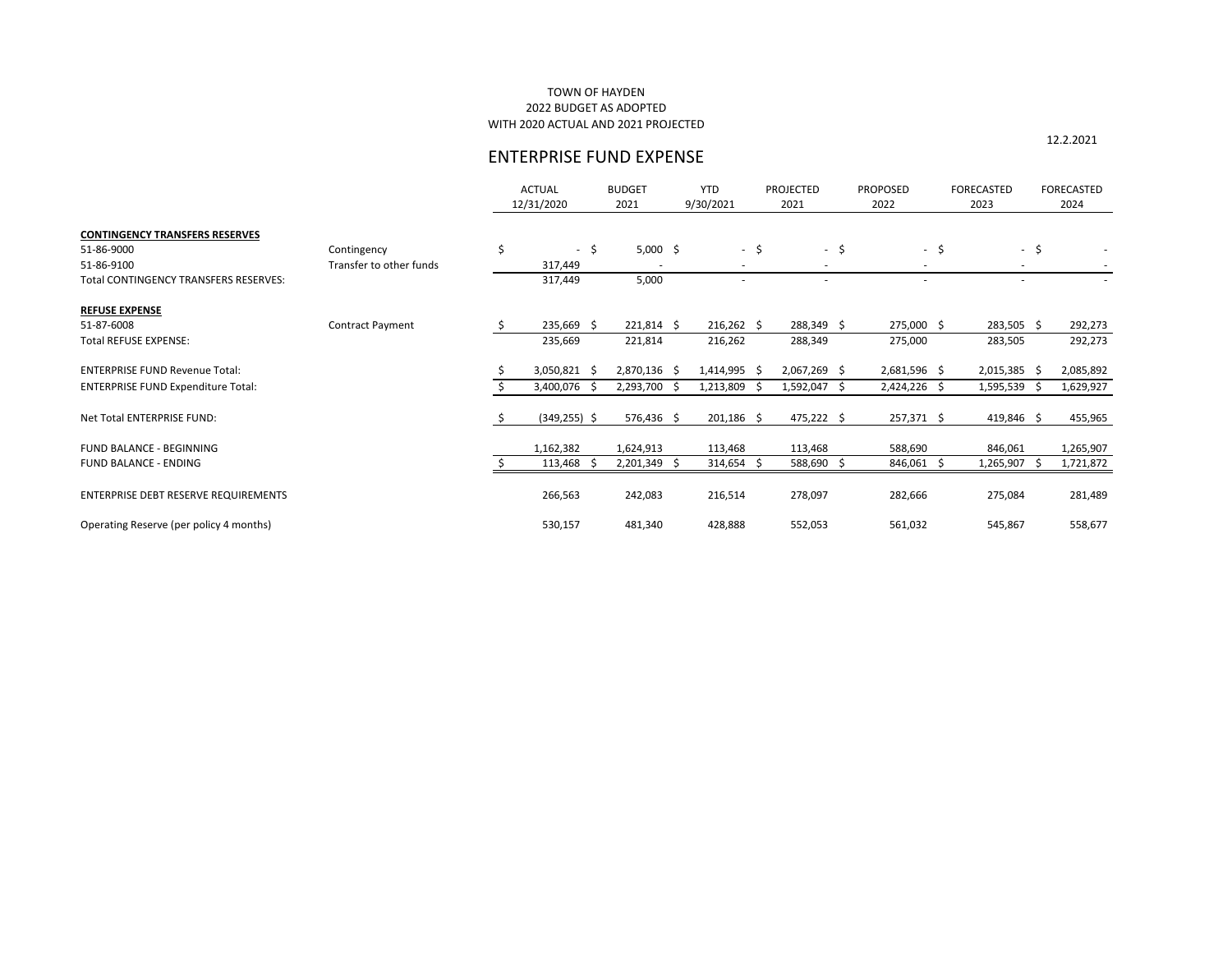|                                          |                                      | <b>ACTUAL</b> |    | <b>BUDGET</b> | <b>YTD</b>  | <b>PROJECTED</b> | <b>PROPOSED</b> | <b>FORECASTED</b> | <b>FORECASTED</b> |
|------------------------------------------|--------------------------------------|---------------|----|---------------|-------------|------------------|-----------------|-------------------|-------------------|
|                                          |                                      | 12/31/2020    |    | 2021          | 9/30/2021   | 2021             | 2022            | 2023              | 2024              |
| <b>RECREATION &amp; ARTS REVENUE</b>     |                                      |               |    |               |             |                  |                 |                   |                   |
| 12-36-4044                               | <b>Recreation Programs Revenue</b>   | \$<br>9,799   | \$ | $35,000$ \$   | $7,463$ \$  | $10,000$ \$      | $15,000$ \$     | $15,625$ \$       | 16,276            |
| 12-36-4045                               | <b>Recration Events Revenue</b>      | 3,902         |    | 28,000        | 13,299      | 15,000           | 17,000          | 17,708            | 18,446            |
| 12-36-4048                               | <b>Park Facilities</b>               | 3,680         |    | 4,000         | 2,995       | 4,000            | 4,000           | 4,000             | 4,000             |
| 12-36-4053                               | Other Revenue - Recreation           |               |    | 4,200         |             | 4,200            | 4,200           | 4,200             | 4,200             |
| 12-36-4002                               | Sales Tax                            |               |    | 143,000       | 214,377     | 285,836          | 300,880         | 316,716           | 333,385           |
| 12-37-4010                               | Recreation/Fitness Membership Fees   |               |    | 47,800        | 39,758      | 53,010           | 55,219          | 57,520            | 59,916            |
| 12-37-4011                               | <b>Creative Arts Membership Fees</b> |               |    |               |             |                  |                 |                   |                   |
| 12-37-4023                               | <b>Child Care Fees</b>               |               |    | 10,000        |             |                  | 10,000          | 10,417            | 10,629            |
| 12-37-4036                               | <b>Grants Revenue</b>                | 12,119        |    | 90,000        | 31,360      | 32,000           | 170,000         | 150,000           | 150,000           |
| 12-37-4044                               | Hayden Center Program Revenues       |               |    | 10,000        | 4,608       | 6,144            | 26,800          | 26,800            | 26,800            |
| 12-37-4045                               | Hayden Center Event Revenues         |               |    | 30,000        | 1,105       | 3,000            | 30,000          | 40,000            | 50,000            |
| 12-37-4048                               | Hayden Center Facility Fees          |               |    | 28,800        | 7,511       | 10,014           | 28,800          | 28,800            | 28,800            |
| 12-37-4050                               | Miscellaneous                        |               |    | 2,500         |             | 2,500            | 2,500           | 2,500             | 2,500             |
| <b>Total: RECREATION CENTER REVENUE:</b> |                                      | 29,499        |    | 433,300       | 322,474     | 425,704          | 664,398         | 674,285           | 704,952           |
| <b>TRANSFERS</b>                         |                                      |               |    |               |             |                  |                 |                   |                   |
| 12-39-6002                               | <b>Transfer from GF-Recreation</b>   | 74,607        | -S | 140,000 \$    | $43,613$ \$ | 167,000 \$       | 197,000 \$      | 175,000 \$        | 170,000           |
| <b>Total TRANSFERS:</b>                  |                                      | 74,607        |    | 140,000       | 43,613      | 167,000          | 197,000         | 175,000           | 170,000           |
| <b>RECREATION FUND Revenue Total:</b>    |                                      | 104,106       |    | 573,300       | 366,087     | 592,704          | 861,398         | 849,285           | 874,952           |

# TOWN OF HAYDEN 2022 BUDGET AS ADOPTED WITH 2020 ACTUAL AND 2021 PROJECTED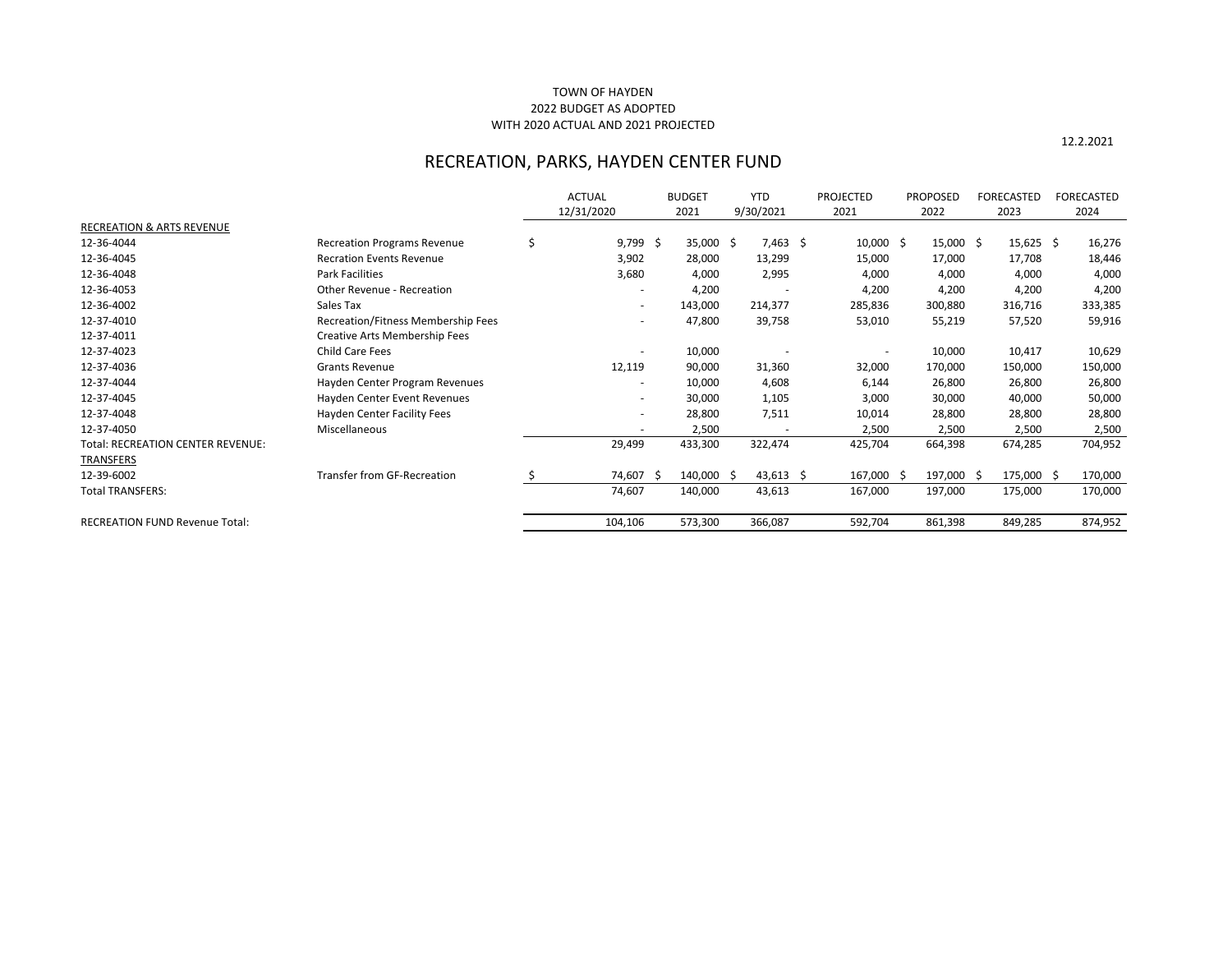# TOWN OF HAYDEN 2022 BUDGET AS ADOPTED WITH 2020 ACTUAL AND 2021 PROJECTED

|                                        |                                    | <b>ACTUAL</b><br>12/31/2020 | <b>BUDGET</b><br>2021 |                          | <b>YTD</b><br>9/30/2021 | <b>PROJECTED</b><br>2021 | <b>PROPOSED</b><br>2022 | <b>FORECASTED</b><br>2023 | <b>FORECASTED</b><br>2024 |
|----------------------------------------|------------------------------------|-----------------------------|-----------------------|--------------------------|-------------------------|--------------------------|-------------------------|---------------------------|---------------------------|
| <b>EXPENDITURES</b>                    |                                    |                             |                       |                          |                         |                          |                         |                           |                           |
| <b>REC &amp; FITNESS PROGRAMS</b>      |                                    |                             |                       |                          |                         |                          |                         |                           |                           |
| 12-57-5000                             | Salaries & Wages                   | \$<br>$932 \div$            |                       | $-5$                     |                         |                          | 56,160                  | 58,500                    | 60,938                    |
| 12-57-5001                             | Social Security                    | 2,466                       |                       | $\overline{\phantom{a}}$ |                         | $\overline{\phantom{a}}$ | 4,596                   | 4,787                     | 4,987                     |
| 12-57-5002                             | Unemployment                       | 108                         |                       |                          |                         | $\overline{\phantom{a}}$ | 214                     | 223                       | 232                       |
| 12-57-5003                             | <b>Workers Compensation</b>        | 940                         |                       |                          |                         | $\overline{\phantom{a}}$ | 1,231                   | 1,282                     | 1,336                     |
| 12-57-5004                             | Health Insurance                   | 26,578                      |                       |                          |                         |                          | 25,692                  | 26,763                    | 27,878                    |
| 12-57-5005                             | <b>Pension Expense</b>             | 2,547                       |                       |                          |                         | $\overline{\phantom{a}}$ | 3,755                   | 3,912                     | 4,075                     |
| 12-57-5006                             | Medicare                           | 577                         |                       |                          |                         | $\overline{\phantom{a}}$ | 1,075                   | 1,120                     | 1,166                     |
| 12-57-5008                             | Seasonal Emp. Wages                | 35,589                      |                       |                          |                         |                          |                         |                           |                           |
| 12-59-5009                             | <b>Contract Employee Wages</b>     |                             |                       |                          |                         |                          | 22,000                  | 22,917                    | 23,872                    |
| 12-57-6005                             | Insurance                          | 1,483                       | 1,349                 |                          | 1,445                   | 1,927                    | 2,007                   | 2,091                     | 2,178                     |
| 12-57-6006                             | Repairs & Maintenance              | 479                         |                       | 500                      | 475                     | 500                      | 500                     | 500                       | 500                       |
| 12-57-6008                             | <b>Professional Services</b>       | 1,882                       | 1,500                 |                          |                         |                          |                         |                           |                           |
| 12-57-6010                             | Education/Membership/Travel        | 602                         | 1,000                 |                          | 682                     | 800                      | 1,000                   | 1,000                     | 1,000                     |
| 12-57-6020                             | Parks & Recreation Operating Costs | 203                         | 1,700                 |                          | 1,600                   | 1,700                    | 1,700                   | 1,700                     | 1,700                     |
| 12-57-6022                             | Parks & Recreation Programs        | 5,778                       | 19,200                |                          | 8,384                   | 9,000                    | 20,000                  | 20,833                    | 21,701                    |
| 12-57-6023                             | Parks & Recreation Events          | 5,456                       | 15,000                |                          | 17,797                  | 18,000                   | 25,000                  | 26,042                    | 27,127                    |
| 12-57-7000                             | Utilities                          | 2,019                       | 2,160                 |                          | 676                     | 901                      | 939                     | 978                       | 1,018                     |
| 12-57-7001                             | Telephone                          | 411                         |                       | 222                      | 454                     | 606                      | 631                     | 657                       | 685                       |
| <b>Total REC PROGRAM EXPENDITURES:</b> |                                    | 88,048                      | 42,631                |                          | 31,514                  | 33,434                   | 166,499                 | 173,304                   | 180,391                   |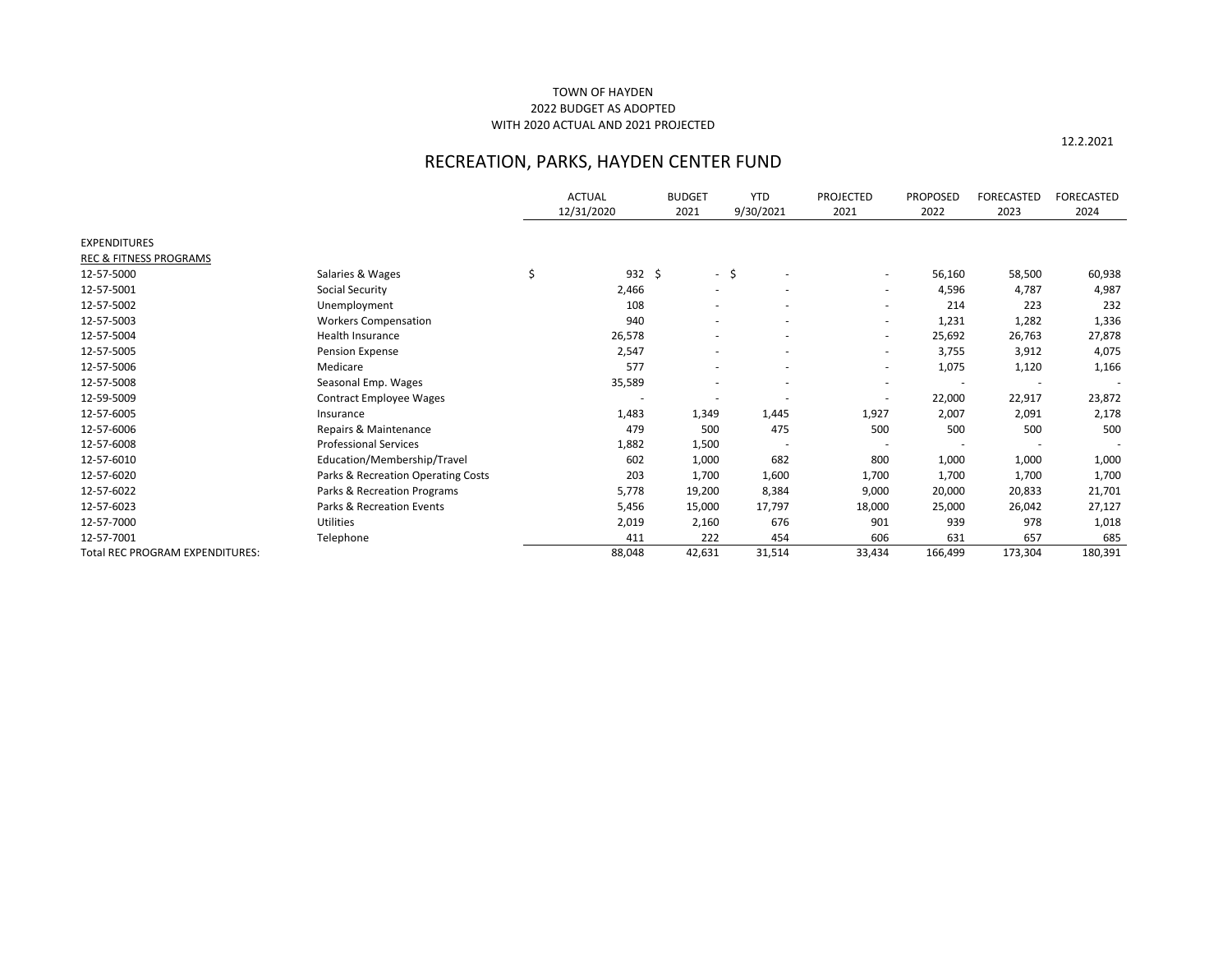# TOWN OF HAYDEN 2022 BUDGET AS ADOPTED WITH 2020 ACTUAL AND 2021 PROJECTED

|                                   |                                      | <b>ACTUAL</b><br>12/31/2020 | <b>BUDGET</b><br>2021 |            | <b>YTD</b><br>9/30/2021 | <b>PROJECTED</b><br>2021 | <b>PROPOSED</b><br>2022  | <b>FORECASTED</b><br>2023 | <b>FORECASTED</b><br>2024 |
|-----------------------------------|--------------------------------------|-----------------------------|-----------------------|------------|-------------------------|--------------------------|--------------------------|---------------------------|---------------------------|
| HAYDEN CENTER EXPENDITURES        |                                      |                             |                       |            |                         |                          |                          |                           |                           |
| 12-59-5000                        | Salaries & Wages                     | \$<br>$1,152$ \$            |                       | 209,902 \$ | 132,942                 | 177,255                  | 132,641                  | \$138,167                 | \$143,924                 |
| 12-59-5001                        | <b>Social Security</b>               | 96                          |                       | 13,014     | 10,879                  | 14,505                   | 15,110                   | 15,739                    | 16,395                    |
| 12-59-5002                        | Unemployment                         | 1                           |                       | 699        | 507                     | 676                      | 704                      | 733                       | 764                       |
| 12-59-5003                        | <b>Workers Compensation</b>          |                             |                       | 3,000      | 2,914                   | 3,885                    | 4,047                    | 4,215                     | 4,391                     |
| 12-59-5004                        | Health Insurance                     |                             |                       | 55,799     | 63,003                  | 84,004                   | 87,504                   | 91,150                    | 94,948                    |
| 12-59-5005                        | <b>Pension Expense</b>               | $\overline{\phantom{a}}$    |                       | 16,205     | 8,890                   | 11,853                   | 12,347                   | 12,861                    | 13,397                    |
| 12-59-5006                        | Medicare                             | 23                          |                       | 175        | 2,544                   | 3,392                    | 3,534                    | 3,681                     | 3,834                     |
| 12-59-5007                        | Hayden Center Overtime               |                             |                       |            | 473                     | 946                      | 965                      | 1,005                     | 1,047                     |
| 12-59-5008                        | Part Employee Wages                  | 399                         |                       |            | 30,194                  | 40,259                   | 41,080                   | 42,792                    | 44,575                    |
| 12-59-5009                        | <b>Contract Employee Wages</b>       |                             |                       |            | 9,763                   | 16,737                   |                          |                           |                           |
| 12-59-6002                        | Postage                              |                             |                       | 500        | 108                     | 200                      | 211                      | 219                       | 228                       |
| 12-59-6003                        | Office Supplies                      |                             |                       | 1,500      | 3,204                   | 3,500                    | 3,571                    | 3,720                     | 3,875                     |
| 12-59-6004                        | Miscellaneous                        |                             |                       | 500        | 232                     | 300                      | 306                      | 500                       | 500                       |
| 12-59-6005                        | Insurance                            |                             |                       | 2,600      | 8,199                   | 10,933                   | 11,388                   | 11,863                    | 12,357                    |
| 12-59-6006                        | Repairs & Maintenance                |                             |                       | 10,000     | 19,500                  | 25,000                   | 10,000                   | 10,000                    | 10,000                    |
| 12-59-6007                        | <b>Advertising &amp; Promotion</b>   |                             |                       | 200        | 968                     | 1,000                    | 3,750                    | 7,500                     | 7,500                     |
| 12-59-6008                        | <b>Professional Services</b>         |                             |                       | 1,500      | 3,233                   | 3,500                    | 1,500                    | 1,500                     | 1,500                     |
| 12-59-6010                        | Education/Membership/Travel          |                             |                       | 500        | 187                     | 200                      | 200                      | 4,500                     | 4,500                     |
| 12-59-6013                        | Uniforms                             |                             |                       | 300        |                         | 300                      | 500                      | 500                       | 500                       |
| 12-59-6020                        | <b>Hayden Center Operating Costs</b> |                             |                       |            | 6,360                   | 7,000                    | 7,143                    | 7,289                     | 7,437                     |
| 12-59-6022                        | Hayden Center Programs               |                             |                       |            | 142                     | 142                      | $\overline{\phantom{a}}$ | $\overline{\phantom{a}}$  |                           |
| 12-59-6023                        | Hayden Center Events                 |                             |                       | 20,000     | 370                     | 1,200                    | 2,500                    | 1,500                     | 2,000                     |
| 12-59-6024                        | Computers & IT                       |                             |                       | 1,500      | 2,219                   | 2,219                    | 1,500                    | 1,500                     | 500                       |
| 12-59-6025                        | Child Care                           |                             |                       | 30,000     |                         |                          | $\overline{\phantom{a}}$ |                           |                           |
| 12-59-7000                        | Utilities                            |                             |                       | 62,000     | 43,780                  | 58,374                   | 60,806                   | 63,340                    | 65,979                    |
| 12-59-7002                        | Solar Performance Contract           |                             |                       |            |                         |                          | 47,932                   | 47,932                    | 47,932                    |
| 12-59-7001                        | Telephone                            |                             |                       | 500        | 910                     | 1,213                    | 1,263                    | 1,316                     | 1,371                     |
| Total HAYDEN CENTER EXPENDITURES: |                                      | 1,671                       |                       | 430,394    | 351,519                 | 468,591                  | 450,500                  | 473,523                   | 489,454                   |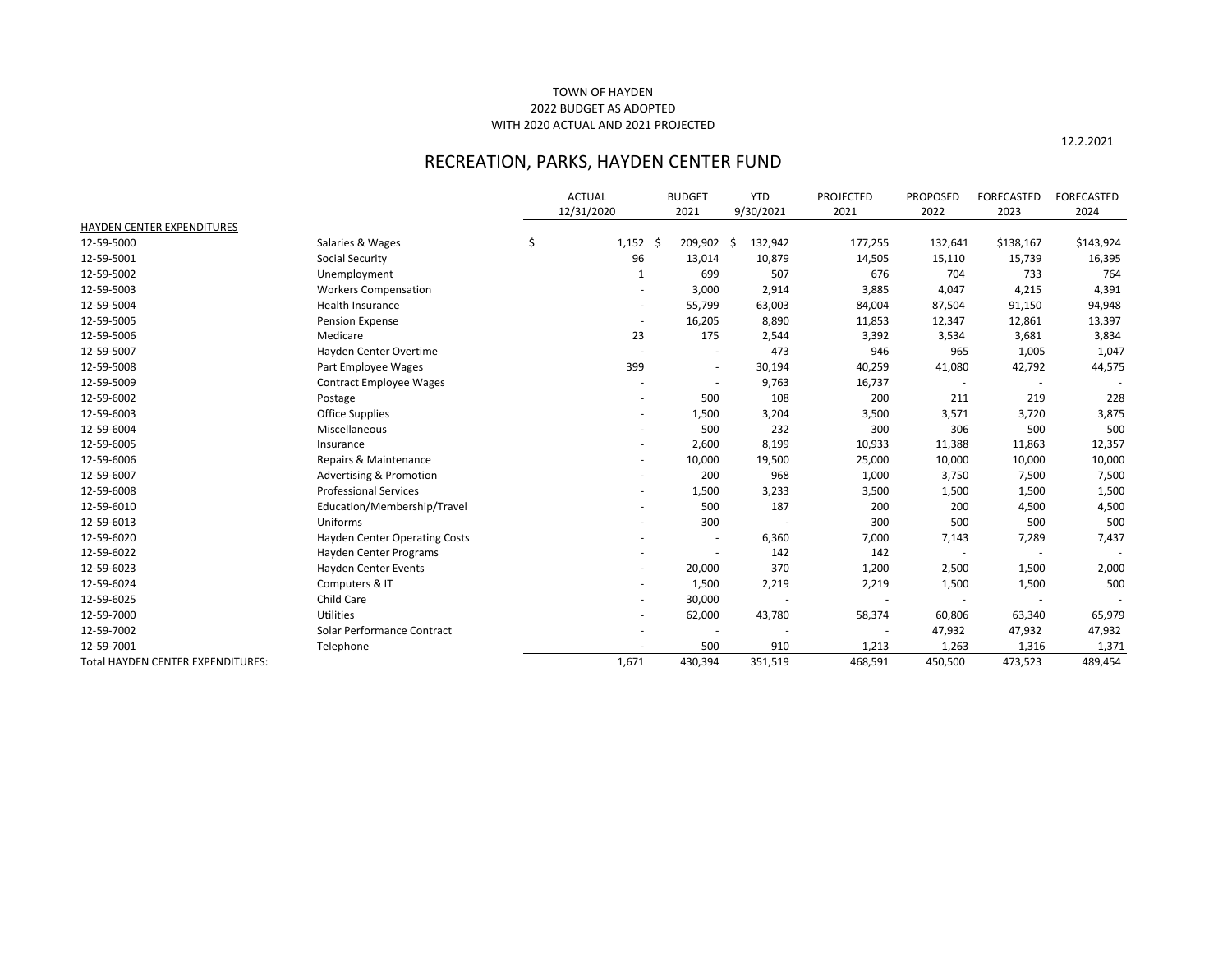# TOWN OF HAYDEN 2022 BUDGET AS ADOPTED WITH 2020 ACTUAL AND 2021 PROJECTED

|                                          |                                    | <b>ACTUAL</b><br>12/31/2020 | <b>BUDGET</b><br>2021 |      | <b>YTD</b><br>9/30/2021 | <b>PROJECTED</b><br>2021 | <b>PROPOSED</b><br>2022 | <b>FORECASTED</b><br>2023 | <b>FORECASTED</b><br>2024 |
|------------------------------------------|------------------------------------|-----------------------------|-----------------------|------|-------------------------|--------------------------|-------------------------|---------------------------|---------------------------|
| <b>CREATIVE ARTS EXPENDITURES</b>        |                                    |                             |                       |      |                         |                          |                         |                           |                           |
| 12-60-5000                               | Salaries & Wages                   |                             |                       |      |                         |                          | 54,080                  | 56,333                    | 58,681                    |
| 12-60-5001                               | <b>Social Security</b>             |                             |                       |      |                         | $\overline{\phantom{a}}$ | 4,326                   | 4,507                     | 4,694                     |
| 12-60-5002                               | Unemployment                       |                             |                       |      |                         | $\overline{\phantom{a}}$ | 206                     | 215                       | 224                       |
| 12-60-5003                               | <b>Workers Compensation</b>        |                             |                       |      |                         | $\overline{\phantom{a}}$ | 1,185                   | 1,235                     | 1,286                     |
| 12-60-5004                               | Health Insurance                   |                             |                       |      |                         | $\overline{\phantom{a}}$ | 25,908                  | 26,988                    | 28,112                    |
| 12-60-5005                               | <b>Pension Expense</b>             |                             |                       |      |                         | $\overline{\phantom{a}}$ | 3,616                   | 3,767                     | 3,924                     |
| 12-60-5006                               | Medicare                           |                             |                       |      |                         |                          | 1,028                   | 1,070                     | 1,115                     |
| 12-60-5009                               | <b>Contract Employee Wages</b>     |                             |                       |      |                         |                          | 18,000                  | 18,750                    | 19,531                    |
| 12-60-6003                               | <b>Arts Programs Supplies</b>      |                             |                       |      |                         |                          | 14,000                  | 14,000                    | 14,000                    |
| 12-60-6006                               | Repairs & Maintenance              |                             |                       |      |                         |                          | 2,000                   | 2,000                     | 2,000                     |
| 12-60-6007                               | <b>Advertising &amp; Promotion</b> |                             |                       |      |                         |                          | 3,750                   | 3,750                     | 3,750                     |
| 12-60-6008                               | <b>Professional Services</b>       |                             |                       |      |                         |                          | 2,500                   | 2,500                     | 2,500                     |
| 12-60-6010                               | Education/Membership/Travel        |                             |                       |      |                         |                          | 2,500                   | 2,500                     | 2,500                     |
| 12-60-6022                               | <b>Creative Arts Programs</b>      |                             |                       |      |                         |                          |                         |                           |                           |
| 12-60-6023                               | <b>Creative Arts Events</b>        | $\overline{\phantom{a}}$    |                       |      |                         |                          | 10,000                  | 10,000                    | 10,000                    |
| <b>Total CREATIVE ARTS EXPENDITURES:</b> |                                    |                             |                       |      |                         |                          | 143,100                 | 147,614                   | 152,317                   |
| <b>OTHER FINANCING SOURCES (USES)</b>    |                                    |                             |                       |      |                         |                          |                         |                           |                           |
| 12-70-5000                               | <b>Transfer to Debt Service</b>    | \$<br>$-5$                  | 100,000 \$            |      |                         | 101,000                  | 101,000                 | 101,000                   | 101,000                   |
| <b>Total TRANSFER EXPENDITURES:</b>      |                                    | $\sim$                      | 100,000               |      |                         | 101,000                  | 101,000                 | 101,000                   | 101,000                   |
| RECREATION FUND Expenditure Total:       |                                    | \$<br>89,719 \$             | 573,025               | - \$ | 383,033 \$              | 603,025 \$               | 861,099 \$              | 895,441 \$                | 923,162                   |
| Net Total RECREATION FUND:               |                                    | \$<br>$14,387$ \$           | $275$ \$              |      | $(16,946)$ \$           | $(10,321)$ \$            | $299 \div$              | $(46, 156)$ \$            | (48, 210)                 |
|                                          |                                    |                             |                       |      |                         |                          |                         |                           |                           |
| FUND BALANCE - BEGINNING                 |                                    |                             | 2,101                 |      | 14,387                  | 14,387                   | 4,067                   | 4,366                     | (41, 790)                 |
| <b>FUND BALANCE - ENDING</b>             |                                    | \$<br>$14,387$ \$           | $2,101$ \$            |      | $(2,559)$ \$            | 4,067 \$                 | 4,366 \$                | $(41,790)$ \$             | (90,000)                  |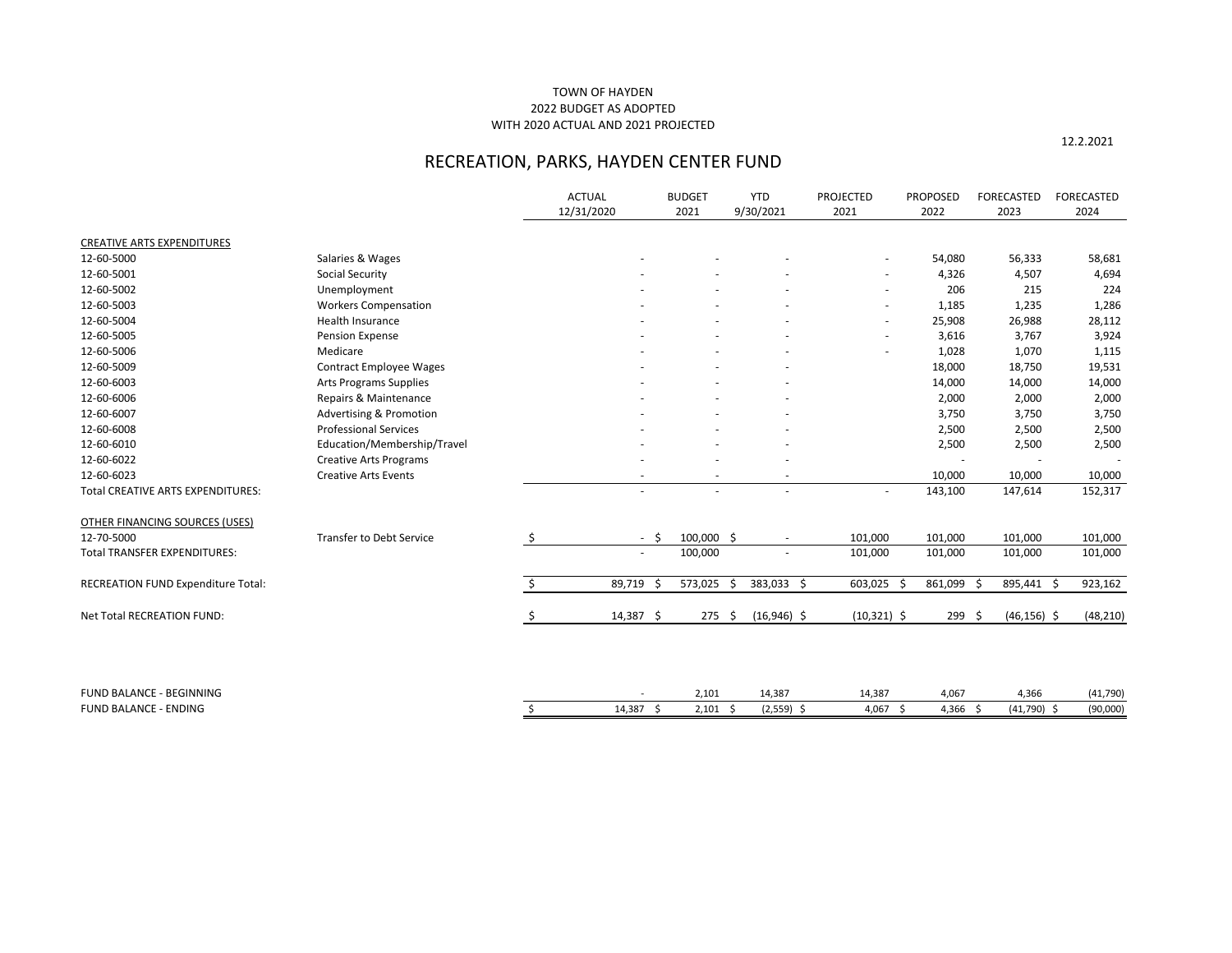12.2.2021

# ECONOMIC DEVELOPMENT FUND

|                                          |                                  |    | <b>ACTUAL</b>            |     | <b>BUDGET</b>            |      | <b>YTD</b>       |      | <b>PROJECTED</b>         |     | <b>PROPOSED</b> | FORECASTED    |     | FORECASTED |
|------------------------------------------|----------------------------------|----|--------------------------|-----|--------------------------|------|------------------|------|--------------------------|-----|-----------------|---------------|-----|------------|
|                                          |                                  |    | 12/31/2020               |     | 2021                     |      | 9/30/2021        |      | 2021                     |     | 2022            | 2023          |     | 2024       |
| <b>ECONOMIC DEV. FUND REVENUE</b>        |                                  |    |                          |     |                          |      |                  |      |                          |     |                 |               |     |            |
| 11-36-4050                               | Other Revenue                    | \$ | $\overline{\phantom{a}}$ | \$  | 17,800 \$                |      | $\sim$           | \$   | $\sim$                   | -\$ | 17,800 \$       | 17,800 \$     |     | 17,800     |
| 11-36-4052                               | Economic Dev. Grant Revenue      |    | 74,375                   |     | 40,000                   |      | 34,605           |      | 170,000                  |     | 330,000         | 40,000        |     | 40,000     |
| 11-36-4061                               | <b>Economic Dev. Donations</b>   |    |                          |     | 16,000                   |      |                  |      |                          |     | 16,000          | 16,000        |     | 16,000     |
| Total ECONOMIC DEV. FUND REVENUE:        |                                  |    | 74,375                   |     | 73,800                   |      | 34,605           |      | 170,000                  |     | 363,800         | 73,800        |     | 73,800     |
| <b>TRANSFERS</b>                         |                                  |    |                          |     |                          |      |                  |      |                          |     |                 |               |     |            |
| 11-39-6000                               | Transfer from GF - Econ Dev      | \$ | $100,630$ \$             |     |                          | - \$ |                  | - \$ | 28,900 \$                |     | 4,500 \$        | $\sim$        | -\$ |            |
| <b>Total TRANSFERS:</b>                  |                                  |    |                          |     | $\overline{\phantom{a}}$ |      |                  |      | 28,900                   |     | 4,500           |               |     |            |
| ECONOMIC DEVELOPMENT FUND Revenue Total: |                                  |    | 74,375 \$                |     | 73,800 \$                |      | 34,605           | \$   | 198,900                  | - S | 368,300 \$      | 73,800 \$     |     | 73,800     |
| <b>ECON DEVELOPMENT EXPENDITURES</b>     |                                  |    |                          |     |                          |      |                  |      |                          |     |                 |               |     |            |
| 11-55-5000                               | Salaries & Wages                 | \$ | 5,436                    | -\$ | $22,500$ \$              |      | $11,214$ \$      |      | $14,952$ \$              |     | $15,575$ \$     | $16,223$ \$   |     | 16,899     |
| 11-55-5001                               | <b>Social Security</b>           |    | 357                      |     | 459                      |      | 746              |      | 995                      |     | 4,477           | 4,664         |     | 4,858      |
| 11-55-5002                               | Unemployment                     |    | 15                       |     | 21                       |      | 35               |      | 47                       |     | 211             | 220           |     | 229        |
| 11-55-5004                               | Health Insurance                 |    | 116                      |     |                          |      | 83               |      | 110                      |     | 495             | 516           |     | 537        |
| 11-55-5005                               | Pension Expense                  |    | 358                      |     | 485                      |      | 787              |      | 1,050                    |     | 4,724           | 4,921         |     | 5,126      |
| 11-55-5006                               | Medicare                         |    | 83                       |     | 107                      |      | 174              |      | 233                      |     | 1,047           | 1,091         |     | 1,136      |
| 11-55-6000                               | Travel                           |    | 775                      |     | 850                      |      |                  |      | 850                      |     | 850             | 850           |     | 850        |
| 11-55-6004                               | Miscellaneous                    |    |                          |     | 500                      |      | 105              |      | 500                      |     | 500             | 500           |     | 500        |
| 11-55-6008                               | <b>Professional Services</b>     |    |                          |     | 2,500                    |      | 7,004            |      | $\overline{\phantom{a}}$ |     | 20,000          | 20,000        |     | 20,000     |
| 11-55-6010                               | Education/Membership             |    | 520                      |     | 1,000                    |      | 725              |      | 725                      |     | 1,000           | 1,000         |     | 1,000      |
| 11-55-6011                               | Memberships                      |    | 185                      |     |                          |      |                  |      | 185                      |     |                 |               |     |            |
| 11-55-6014                               | <b>General Operating Expense</b> |    | 1,016                    |     | 1,000                    |      | 289              |      | 200                      |     | 200             | 200           |     | 200        |
| 11-55-6015                               | Marketing                        |    | 33                       |     | 2,000                    |      | 23,112           |      | 1,500                    |     | 2,000           | 2,000         |     | 2,000      |
| 11-55-7000                               | <b>Utilties</b>                  |    | 1,024                    |     | 1,191                    |      | 1,044            |      | 1,393                    |     | 1,451           | 1,511         |     | 1,574      |
| 11-55-7010                               | Revolving Loan Fund/Grants       |    | 126,499                  |     | 15,000                   |      | 16,015           |      | 151,000                  |     | 200,000         | 15,000        |     | 15,000     |
| 11-55-8000                               | Capital Project                  |    | 31,924                   |     | 25,000                   |      | 29,443           |      | 31,639                   |     | 115,808         |               |     |            |
| Total ECON DEVELOPMENT EXPENDITURES:     |                                  | ₽  | 168,339 \$               |     | 72,613 \$                |      | 90,777 \$        |      | 205,377 \$               |     | 368,337 \$      | 68,695 \$     |     | 69,909     |
| Net Total ECONOMIC DEVELOPMENT FUND:     |                                  |    | $(93,964)$ \$            |     | $1,187$ \$               |      | $(56, 172)$ \$   |      | $(6,477)$ \$             |     | $(37)$ \$       | $5,105$ \$    |     | 3,891      |
| <b>FUND BALANCE - BEGINNING</b>          |                                  |    |                          |     | 290.00                   |      | 6,665.47         |      | 6,665.47                 |     | 188.06          | 150.84        |     | 5,255.83   |
| <b>FUND BALANCE - ENDING</b>             |                                  | Ŝ. | $6,665.47$ \$            |     | 1,477.00 \$              |      | $(49,506.48)$ \$ |      | 188.06 \$                |     | 150.84 \$       | $5,255.83$ \$ |     | 9,146.44   |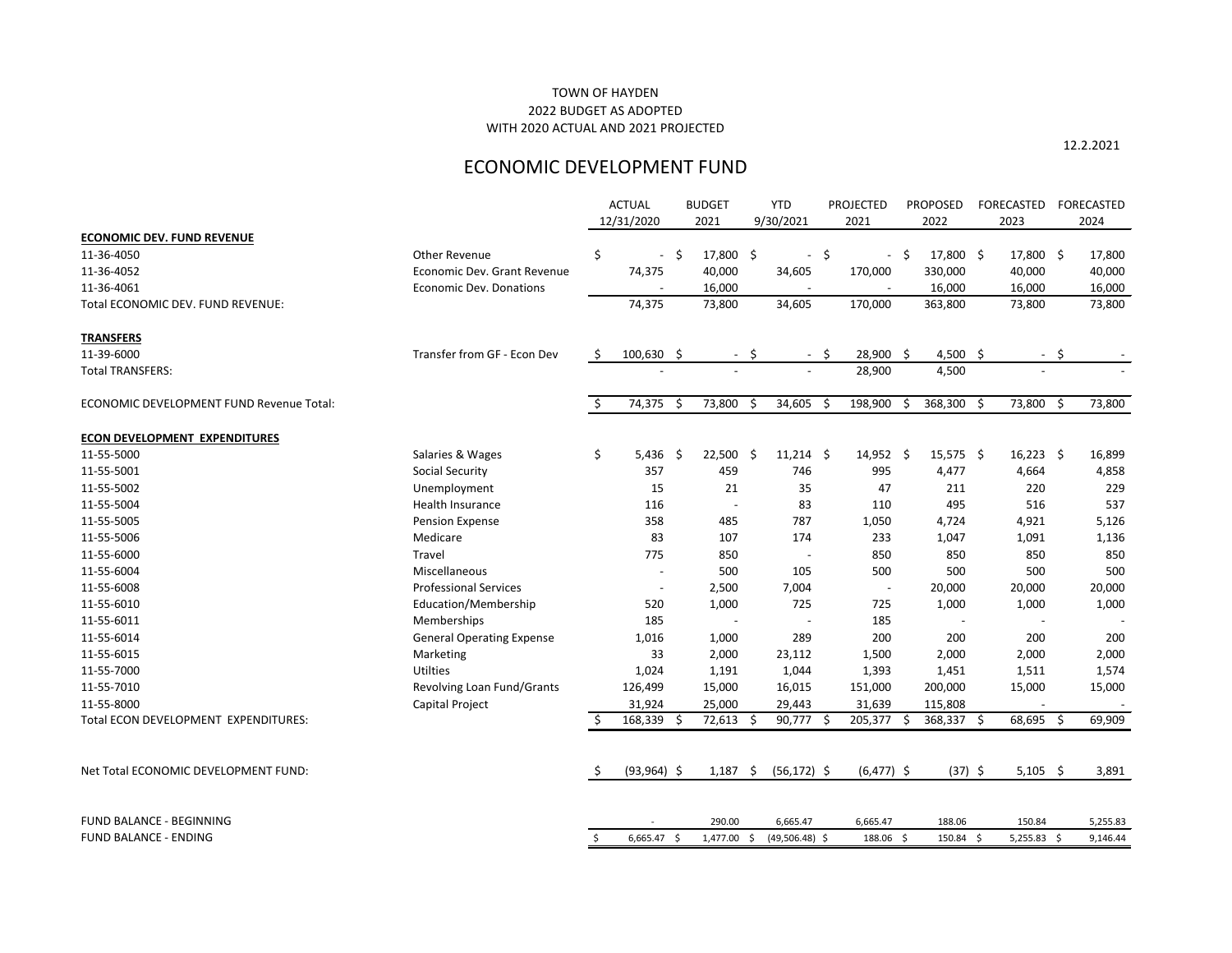|                                                   |                                  | <b>ACTUAL</b><br>12/31/2020 | <b>BUDGET</b><br>2021 |              | <b>YTD</b><br>9/30/2021  | <b>PROJECTED</b><br>2021 |        | <b>PROPOSED</b><br>2022  |      | <b>FORECASTED</b><br>2023 | <b>FORECASTED</b><br>2024 |
|---------------------------------------------------|----------------------------------|-----------------------------|-----------------------|--------------|--------------------------|--------------------------|--------|--------------------------|------|---------------------------|---------------------------|
| <b>MISCELLANEOUS REVENUES</b>                     |                                  |                             |                       |              |                          |                          |        |                          |      |                           |                           |
| 64-36-4000                                        | <b>Transfer from Other Funds</b> | \$<br>-\$                   |                       | \$<br>$\sim$ | $-5$                     |                          | $-5$   |                          | $-5$ | -\$<br>$\sim$             |                           |
| 64-36-4032                                        | Interest Income                  | \$                          |                       | 250          |                          | 250                      |        | 250                      |      | 250                       | 250                       |
| Total MISCELLANEOUS REVENUES:                     |                                  |                             |                       | 250          | $\blacksquare$           | 250                      |        | 250                      |      | 250                       | 250                       |
| <b>LOTTERY REVENUES</b>                           |                                  |                             |                       |              |                          |                          |        |                          |      |                           |                           |
| 64-37-4000                                        | Lottery Proceeds                 | \$<br>20,272 \$             |                       | 19,700 \$    | $12,452$ \$              | $16,602$ \$              |        | 19,700 \$                |      | 19,700 \$                 | 19,700                    |
| 64-37-4500                                        | Grants & Loan Proceed            |                             | 70,000                |              |                          |                          |        | 80,000                   |      | 40,000                    |                           |
| <b>Total LOTTERY REVENUES:</b>                    |                                  | 20,272                      | 89,700                |              | 12,452                   | 16,602                   |        | 99,700                   |      | 59,700                    | 19,700                    |
| <b>TRANSFERS</b>                                  |                                  |                             |                       |              |                          |                          |        |                          |      |                           |                           |
| 64-39-6000                                        | Transfer from GF                 | \$<br>- \$                  |                       | $-$ \$       | - \$                     |                          | - \$   |                          | - \$ | - \$                      |                           |
| <b>Total TRANSFERS:</b>                           |                                  |                             |                       | $\sim$       | $\overline{\phantom{a}}$ | $\overline{\phantom{a}}$ |        | $\overline{\phantom{a}}$ |      |                           |                           |
| <b>CONSERV. TRUST FUND EXPENSES</b>               |                                  |                             |                       |              |                          |                          |        |                          |      |                           |                           |
| 64-46-8000                                        | Capital Improvement Project      | \$<br>$-$ \$                |                       | 80,000 \$    | - \$                     |                          | $-$ \$ | 100,000 \$               |      | $-$ \$                    |                           |
| Total CONSERV. TRUST FUND EXPENSES:               |                                  |                             | 80,000                |              | $\overline{\phantom{a}}$ | $\sim$                   |        | 100,000                  |      |                           |                           |
|                                                   |                                  |                             |                       |              |                          |                          |        |                          |      |                           |                           |
| <b>CONSERVATION TRUST FUND Revenue Total:</b>     |                                  | $20,272$ \$                 |                       | 89,950 \$    | $12,452$ \$              | $16,852$ \$              |        | 99,950 \$                |      | 59,950 \$                 | 19,950                    |
| <b>CONSERVATION TRUST FUND Expenditure Total:</b> |                                  | - \$                        |                       | 80,000 \$    | $-5$                     |                          | $-5$   | 100,000 \$               |      | $-5$                      |                           |
| Net Total CONSERVATION TRUST FUND:                |                                  | $20,272$ \$                 |                       | $9,950$ \$   | $12,452$ \$              | $16,852$ \$              |        | 37,074 \$                |      | 59,950 \$                 | 19,950                    |
|                                                   |                                  |                             |                       |              |                          |                          |        |                          |      |                           |                           |
| FUND BALANCE - BEGINNING                          |                                  |                             | 20,272.14             |              |                          | 20,272.14                |        | 37,124.47                |      | 37,074.47                 | 97,024.47                 |
| <b>FUND BALANCE - ENDING</b>                      |                                  | 20,272.14<br>S.             | 20,272.14             |              | 20,272.14 \$             | 37,124.47 \$             |        | 37,074.47 \$             |      | 97,024.47                 | 116,974.47                |

# TOWN OF HAYDEN 2022 BUDGET AS ADOPTED WITH 2020 ACTUAL AND 2021 PROJECTED

# CONSERVATION TRUST FUND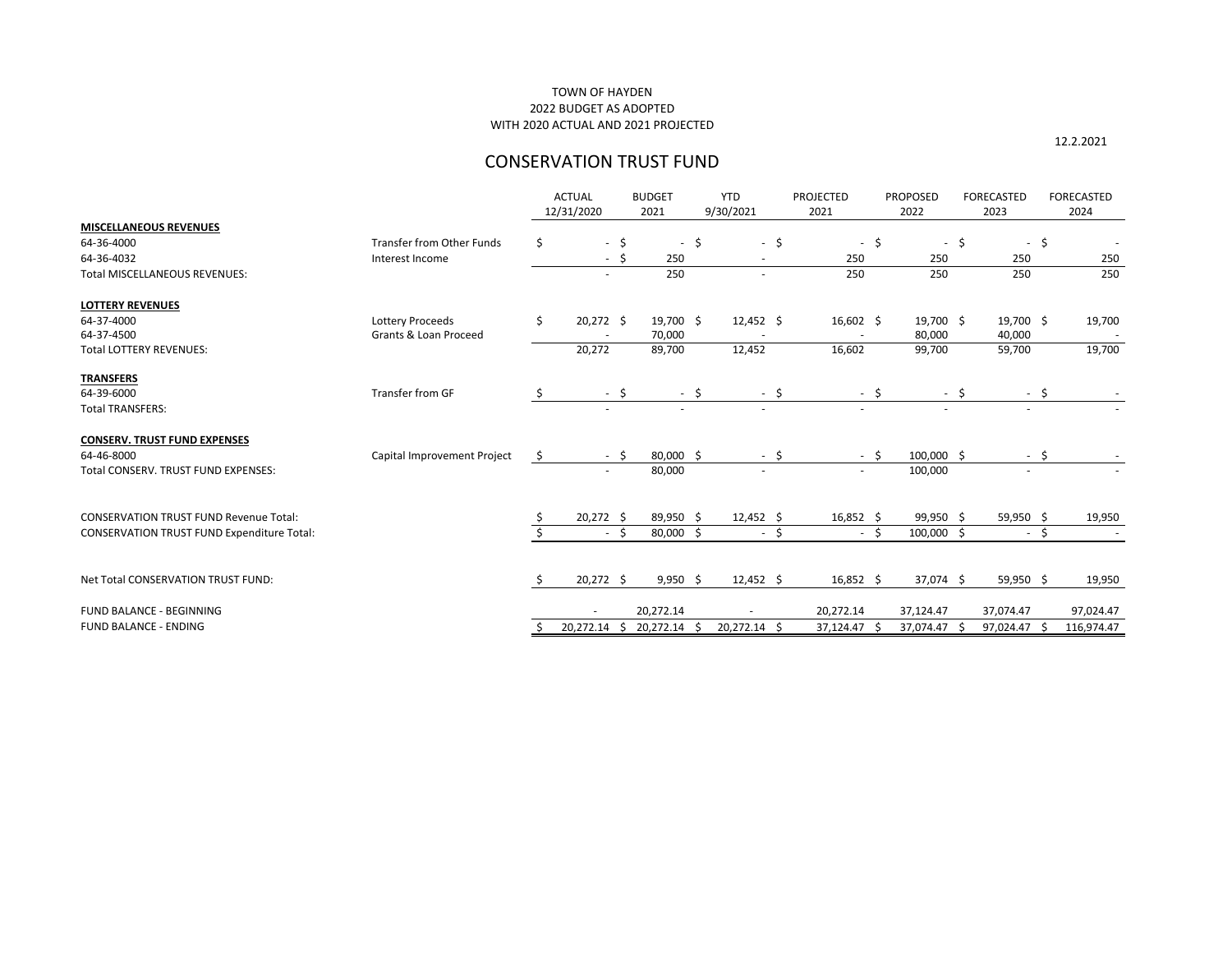## 2022 BUDGET AS ADOPTED WITH 2020 ACTUAL AND 2021 PROJECTED TOWN OF HAYDEN

# DEBT SERVICE FUND

|  | 12.2.2021 |  |  |
|--|-----------|--|--|
|  |           |  |  |

|                                                 |                               |              | <b>ACTUAL</b>            | <b>BUDGET</b>                    |      | <b>YTD</b>    |        | <b>PROJECTED</b>         | <b>PROPOSED</b>        |                    | <b>FORECASTED</b> |        | <b>FORECASTED</b> |
|-------------------------------------------------|-------------------------------|--------------|--------------------------|----------------------------------|------|---------------|--------|--------------------------|------------------------|--------------------|-------------------|--------|-------------------|
| <b>DEBT SERVICE FUND</b>                        |                               |              | 12/31/2020               | 2021                             |      | 9/30/2021     |        | 2021                     | 2022                   |                    | 2023              |        | 2024              |
| PROPERTY TAX REVENUE                            |                               |              |                          |                                  |      |               |        |                          |                        |                    |                   |        |                   |
| 30-31-4000                                      | <b>General Property Tax</b>   | \$           | 371,871                  | \$409,101                        |      | $$410,753$ \$ |        | 382,237                  | $$455,152$ \$          |                    | 474,116 \$        |        | 493,871           |
| <b>Total PROPERTY TAX REVENUE:</b>              |                               |              | 371,871                  | 409,101                          |      | 410,753       |        | 382,237                  | 455,152                |                    | 474,116           |        | 493,871           |
| <b>SPECIFIC OWNERSHIP TAX REVENUE</b>           |                               |              |                          |                                  |      |               |        |                          |                        |                    |                   |        |                   |
| 30-33-4010                                      | Specific Ownership Tax        | \$           | $24,630$ \$              | 21,898 \$                        |      | 20,489 \$     |        | 27,319                   | $27,595$ \$<br>-\$     |                    | 27,874 \$         |        | 28,155            |
| Total SPECIFIC OWNERSHIP TAX REVENUE:           |                               |              | 24,630                   | 21,898                           |      | 20,489        |        | 27,319                   | 27,595                 |                    | 27,874            |        | 28,155            |
| <b>MISCELLANEOUS REVENUES</b>                   |                               |              |                          |                                  |      |               |        |                          |                        |                    |                   |        |                   |
| 30-36-4032                                      | Interest Income               | \$           | $1,491$ \$               | $1,000$ \$                       |      | $1,847$ \$    |        | $2,463$ \$               | $2,463$ \$             |                    | $2,463$ \$        |        | 2,463             |
| <b>Total MISCELLANEOUS REVENUES:</b>            |                               |              | 1,491                    | 1,000                            |      | 1,847         |        | 2,463                    | 2,463                  |                    | 2,463             |        | 2,463             |
| <b>TRANSFERS</b>                                |                               |              |                          |                                  |      |               |        |                          |                        |                    |                   |        |                   |
| 30-39-6000                                      | Transfer from GF              | \$           | $\overline{\phantom{a}}$ | $\zeta$                          | $-5$ |               | $-$ \$ | $\overline{\phantom{a}}$ | \$.                    | $-$ \$             |                   | $-$ \$ |                   |
| 30-39-6002                                      | <b>Transfer from Rec Fund</b> |              | $\overline{\phantom{a}}$ | 100,000                          |      |               |        | 100,000                  | 100,000                |                    | 100,000           |        | 100,000           |
| <b>Total TRANSFERS:</b>                         |                               |              | $\overline{\phantom{a}}$ | 100,000                          |      |               |        | 100,000                  | 100,000                |                    | 100,000           |        | 100,000           |
| <b>DEBT SERVICE Revenue Total:</b>              |                               | S            |                          | 397,992 \$531,999 \$433,089 \$   |      |               |        | 512,018                  | $$585,209$ \$          |                    | $604,452$ \$      |        | 624,489           |
| <b>DEBT SERVICE EXPENSE</b>                     |                               |              |                          |                                  |      |               |        |                          |                        |                    |                   |        |                   |
| 30-61-6012                                      | Treasurer Fee Exp.            | \$           | 7,492                    | $\ddot{\varsigma}$<br>$8,182$ \$ |      | $8,252$ \$    |        | 7,645                    | \$<br>$9,103$ \$       |                    | $9,482$ \$        |        | 9,877             |
| 30-61-8002                                      | G.O. Principal                |              | 210,250                  | 215,000                          |      | 250           |        | 215,000                  | 215,000                |                    | 220,000           |        | 230,000           |
| 30-61-8003                                      | G.O. Interest                 |              | 100,696                  | 94,249                           |      | 58,309        |        | 94,249                   | 94,249                 |                    | 90,696            |        | 80,895            |
| 30-61-8004                                      | Sales Tax Bond                |              | $\overline{\phantom{a}}$ | 50,143                           |      | 57,770        |        | 57,770                   | 57,770                 |                    | 57,770            |        | 57,770            |
| 30-61-8005                                      | Revenue Principle             |              | $\overline{\phantom{a}}$ | 49,850                           |      |               |        | 42,229                   | 43,320                 |                    | 43,320            |        | 43,320            |
| 30-61-9010                                      | Contingency                   |              |                          |                                  |      |               |        |                          |                        |                    |                   |        |                   |
| Total DEBT SERVICE EXPENSE:                     |                               |              | 318,438                  | 417,424                          |      | 124,582       |        | 416,893                  | 419,442                |                    | 421,268           |        | 421,862           |
| 2018 G.O. BONDS DEBT SERVICE Expenditure Total: |                               |              |                          | 318,438 \$417,424 \$124,582 \$   |      |               |        |                          | 416,893 \$419,442 \$   |                    | $421,268$ \$      |        | 421,862           |
| Net Total 2018 G.O. BONDS DEBT SERVICE:         |                               | -Ş           |                          | 79,554 \$114,575 \$308,508 \$    |      |               |        |                          | $95,125$ \$ 165,767 \$ |                    | 183,184 \$        |        | 202,627           |
| FUND BALANCE - BEGINNING                        |                               |              | 72,673                   | 71,624                           |      | 72,673        |        | 152,227                  | 247,352                |                    | 413,119           |        | 596,303           |
| FUND BALANCE - ENDING                           |                               | <sup>S</sup> |                          | 152,227 \$186,199 \$381,181 \$   |      |               |        | 247,352                  | \$413,119              | $\ddot{\varsigma}$ | 596,303           | \$     | 798,930           |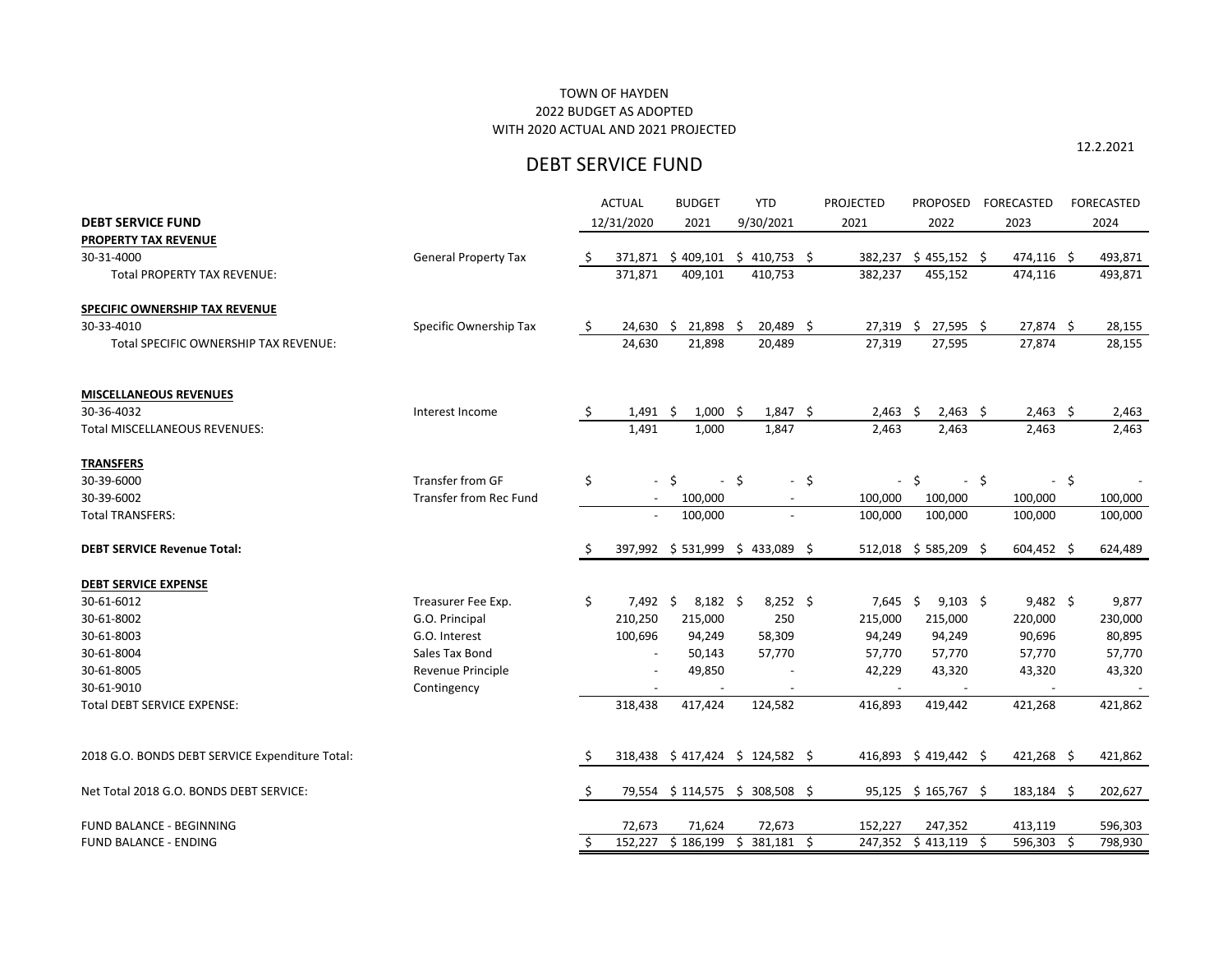12.2.2021

# INTERGOVERNMENTAL SERVICE FUND

|                                                   |                                | <b>ACTUAL</b> |         |    | <b>BUDGET</b> |           | <b>YTD</b>          |        | <b>PROJECTED</b> |      | <b>PROPOSED</b>          |                | FORECASTED  |    | FORECASTED |
|---------------------------------------------------|--------------------------------|---------------|---------|----|---------------|-----------|---------------------|--------|------------------|------|--------------------------|----------------|-------------|----|------------|
|                                                   |                                | 12/31/2020    |         |    | 2021          | 9/30/2021 |                     | 2021   |                  | 2022 |                          | 2023           |             |    | 2024       |
| <b>INTERGOVERNMENTAL REVENUES</b>                 |                                |               |         |    |               |           |                     |        |                  |      |                          |                |             |    |            |
| 52-30-4036                                        | <b>Grant Funding</b>           | \$            | $\sim$  | -S | 75,000 \$     |           | $\sim$              | \$     | $\sim$           | \$   | $\overline{\phantom{a}}$ | $\ddot{\zeta}$ | $\sim$      | \$ |            |
| 52-30-4402                                        | <b>Equipment Lease</b>         |               | 64,000  |    | 64,000        |           | 42,667              |        | 64,000           |      | 85,000                   |                | 85,000      |    | 85,000     |
| 52-30-4500                                        | Sale of Equipment              |               | 336,331 |    | 14,000        |           |                     |        |                  |      |                          |                | 20,000      |    | 20,000     |
| Total INTERGOVERNMENTAL REVENUES:                 |                                |               | 400,331 |    | 153,000       |           | 42,667              |        | 64,000           |      | 85,000                   |                | 85,000      |    | 85,000     |
| <b>INTERGOVERNMENTAL EXPENDITURES</b>             |                                |               |         |    |               |           |                     |        |                  |      |                          |                |             |    |            |
| 52-40-6006                                        | <b>Repairs and Maintenance</b> | \$            |         |    | $12,000$ \$   |           |                     | $-$ \$ | $\sim$ $^{-1}$   | Ş.   | $\overline{\phantom{a}}$ | -S             | $12,000$ \$ |    | 12,000     |
| 52-40-9000                                        | <b>Equipment Replacement</b>   |               | 316,931 |    | 95,000        |           | 22,972              |        | 30,000           |      | 99,000                   |                | 20,000      |    | 20,000     |
| 52-40-9025                                        | Lease-Purchase                 |               | 22,972  |    | 50,000        |           |                     |        |                  |      | 50,000                   |                | 50,000      |    | 50,000     |
| Total INTERGOVERNMENTAL EXPENDITURES:             |                                |               | 339,903 |    | 157,000       |           | 22,972              |        | 30,000           |      | 149,000                  |                | 82,000      |    | 82,000     |
| INTERGOVERNMENTAL SERVICE FUND Revenue Total:     |                                |               | 400,331 |    | \$153,000     |           | 42,667              |        | 64,000           |      | 85,000                   | -Ŝ             | 85,000      |    | 85,000     |
| INTERGOVERNMENTAL SERVICE FUND Expenditure Total: |                                |               | 339,903 |    | \$157,000     |           | 22,972              |        | 30,000           | S.   | 149,000                  | -S             | 82,000      |    | 82,000     |
| Net Total INTERGOVERNMENTAL SERVICE FUND:         |                                |               | 60,428  | \$ |               |           | $(4,000)$ \$ 19,694 | - \$   | 34,000           | \$   | $(64,000)$ \$            |                | $3,000$ \$  |    | 3,000      |
| <b>FUND BALANCE - BEGINNING</b>                   |                                |               | 91,962  |    | 84,344        |           | 152,389             |        | 152,389          |      | 186,389                  |                | 122,389     |    | 125,389    |
| <b>FUND BALANCE - ENDING</b>                      |                                |               | 152,389 |    | 80,344        |           | \$172,084           |        | 186,389          |      | 122,389                  | -S             | 125,389     |    | 128,389    |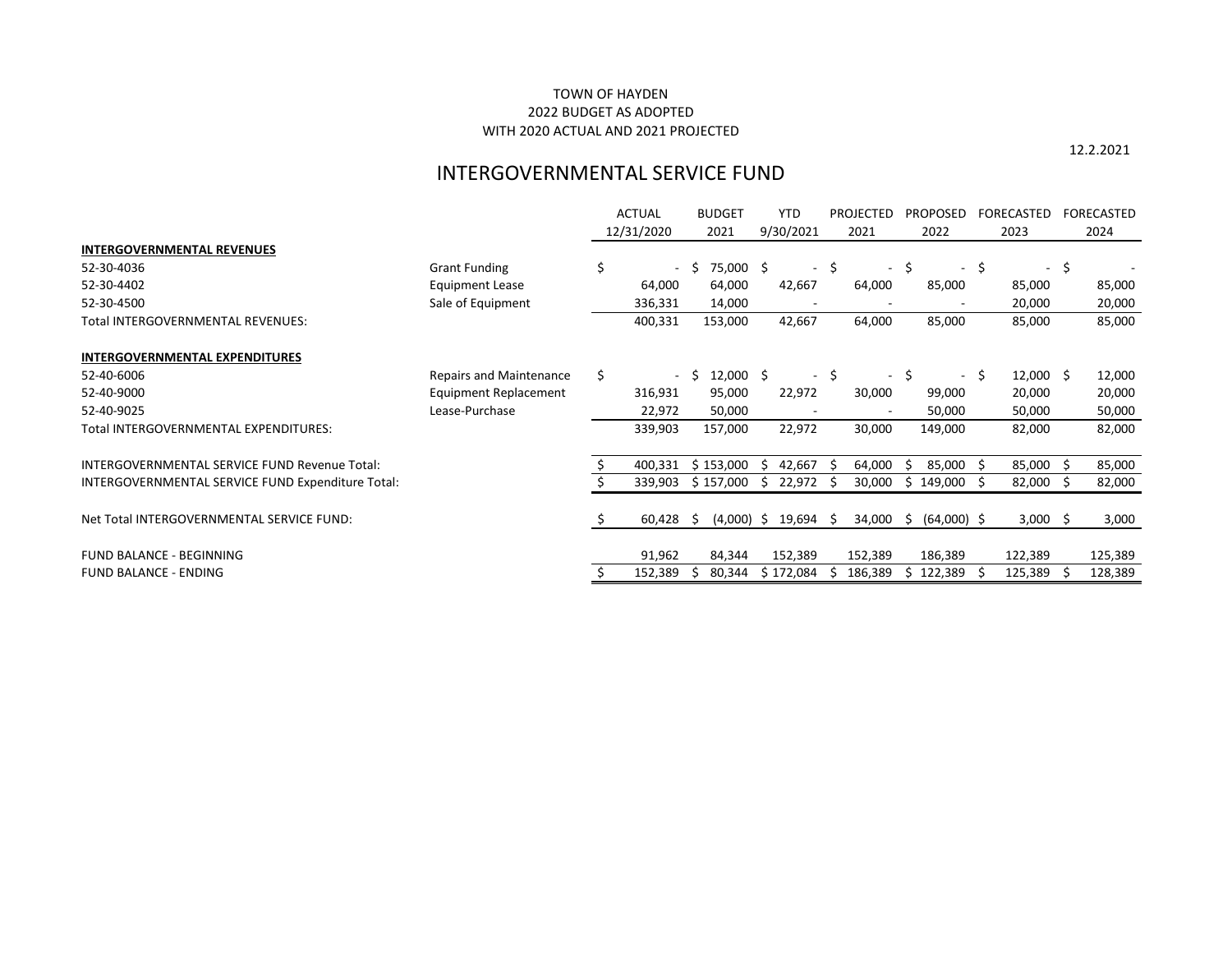12.2.2021

# CAPITAL IMPROVEMENT FUND

|                                                |                             |               | <b>ACTUAL</b>            |        | <b>BUDGET</b>            |      | <b>YTD</b>               |      | <b>PROJECTED</b>         | <b>PROPOSED</b> |                          |      | FORECASTED               |        | <b>FORECASTED</b>        |
|------------------------------------------------|-----------------------------|---------------|--------------------------|--------|--------------------------|------|--------------------------|------|--------------------------|-----------------|--------------------------|------|--------------------------|--------|--------------------------|
|                                                |                             |               | 12/31/2020               |        | 2021                     |      | 9/30/2021                |      | 2021                     |                 | 2022                     |      | 2023                     |        | 2024                     |
| <b>GRANT REVENUES - TOWN IMPR</b>              |                             |               |                          |        |                          |      |                          |      |                          |                 |                          |      |                          |        |                          |
| 40-39-4035                                     | <b>Grant Revenue</b>        |               | 45,620                   | - S    | 1,802,000                | -\$  | 314,800 \$               |      | 758,000                  | -\$             | 5,910,000                | S.   | 4,400,000                | -S     | 5,000,000                |
| <b>Total GRANT REVENUES - TOWN IMPR:</b>       |                             |               | 45,620                   |        | 1,802,000                |      | 314,800                  |      | 758,000                  |                 | 5,910,000                |      | 4,400,000                |        | 5,000,000                |
| <b>TRANSFER</b>                                |                             |               |                          |        |                          |      |                          |      |                          |                 |                          |      |                          |        |                          |
| 40-37-9000                                     | Transfer from other funds   | \$            | 317,449                  | - \$   | 131,190 \$               |      |                          | - \$ | 264,000                  | \$              | 465,000 \$               |      |                          | $-$ \$ |                          |
| <b>Total TRANSFER:</b>                         |                             |               | 317,449                  |        | 131,190                  |      |                          |      | 264,000                  |                 | 465,000                  |      | $\overline{\phantom{a}}$ |        |                          |
| <b>BOND REVENUES</b>                           |                             |               |                          |        |                          |      |                          |      |                          |                 |                          |      |                          |        |                          |
| 40-39-4702                                     | <b>Bond Revenue</b>         | \$            |                          | - \$   | 1,900,000 \$             |      | 1,777,007 \$             |      | 1,777,007                |                 |                          |      |                          | \$     |                          |
| 40-39-4703                                     | Cost of Issuance            |               |                          |        |                          |      |                          |      |                          |                 |                          |      |                          |        |                          |
| <b>Total GRANT &amp; BOND REVENUES:</b>        |                             |               |                          |        | 1,900,000                |      | 1,777,007                |      | 1,777,007                |                 |                          |      |                          |        |                          |
| <b>CAPITAL IMPROVEMENT FUND Revenue Total:</b> |                             |               | 363,069                  |        | $3,833,190$ \$           |      | 2,091,807 \$             |      | 2,799,007 \$             |                 | 6,375,000                |      | \$4,400,000              | \$     | 5,000,000                |
| PW CAPITAL OUTLAY EXPENSE                      |                             |               |                          |        |                          |      |                          |      |                          |                 |                          |      |                          |        |                          |
| 40-41-8000                                     | Public Works Capital Outlay | $\ddot{\phi}$ |                          | - \$   |                          | \$   |                          | -\$  |                          | - \$            | 1,400,000 \$             |      |                          | \$     |                          |
| Total PW CAPITAL OUTLAY EXPENSE:               |                             |               |                          |        |                          |      |                          |      |                          |                 | 1,400,000                |      |                          |        |                          |
| <b>SEWER CAPITAL OUTLAY</b>                    |                             |               |                          |        |                          |      |                          |      |                          |                 |                          |      |                          |        |                          |
| 40-44-8000                                     | Sewer Capital Outlay        | $\mathsf{S}$  |                          | $-$ \$ |                          | - \$ |                          | - \$ |                          | - \$            | 480,000 \$               |      |                          | - \$   |                          |
| Total SEWER CAPITAL OUTLAY:                    |                             |               |                          |        |                          |      | $\sim$                   |      |                          |                 | 480,000                  |      | $\overline{\phantom{a}}$ |        |                          |
| <b>TOWN IMPR CAPITAL PROJECTS</b>              |                             |               |                          |        |                          |      |                          |      |                          |                 |                          |      |                          |        |                          |
| 40-45-8000                                     | <b>CAPITAL OUTLAY</b>       |               | 266,526 \$               |        | 3,644,193 \$             |      | $1,084,121$ \$           |      | 2,890,000 \$             |                 | 4,500,000                | S.   | 4,400,000                |        | 5,000,000                |
| Total TOWN IMPR CAPITAL PROJECTS:              |                             |               | 266,526                  |        | 3,644,193                |      | 1,084,121                |      | 2,890,000                |                 | 4,500,000                |      | 4,400,000                |        | 5,000,000                |
| <b>WATER CAPITAL OUTLAY EXPENSE</b>            |                             |               |                          |        |                          |      |                          |      |                          |                 |                          |      |                          |        |                          |
| 40-46-8000                                     | <b>Water Capital Outlay</b> | \$            |                          | - \$   |                          | - \$ |                          | - \$ |                          | -\$             |                          | - \$ |                          | - \$   |                          |
| 40-46-9010                                     | Contingency                 |               | $\overline{\phantom{a}}$ |        | $\overline{\phantom{a}}$ |      | $\overline{\phantom{a}}$ |      | $\overline{\phantom{a}}$ |                 |                          |      | $\overline{\phantom{a}}$ |        |                          |
| Total WATER CAPITAL OUTLAY EXPENSE:            |                             |               | $\overline{\phantom{a}}$ |        | $\overline{\phantom{a}}$ |      | $\overline{\phantom{a}}$ |      | $\overline{\phantom{a}}$ |                 | $\overline{\phantom{a}}$ |      | $\overline{\phantom{a}}$ |        |                          |
| CAPITAL IMPROVEMENT FUND REVENUE Total:        |                             |               | 363,069 \$               |        | 3,833,190                | \$   | 2,091,807 \$             |      | 2,799,007 \$             |                 | 6,375,000                |      | \$4,400,000              |        | \$5,000,000              |
| CAPITAL IMPROVEMENT FUND Expenditure Total:    |                             |               | 266,526 \$               |        | 3,644,193                | \$   | $1,084,121$ \$           |      | 2,890,000                | \$              | 6,380,000                |      | \$4,400,000              | \$     | 5,000,000                |
| Net Total CAPITAL IMPROVEMENT FUND:            |                             |               | $96,543$ \$              |        | 188,997 \$               |      | $1,007,685$ \$           |      | $(90,993)$ \$            |                 | $(5,000)$ \$             |      |                          | $-5$   | $\overline{\phantom{a}}$ |
| <b>FUND BALANCE - BEGINNING</b>                |                             |               |                          |        |                          |      | 96,543                   |      | 96,543                   |                 | 5,550                    |      | 550                      |        | 550                      |
| <b>FUND BALANCE - ENDING</b>                   |                             | \$.           | $96,543$ \$              |        | 188,997 \$               |      | $1,104,228$ \$           |      | $5,550$ \$               |                 | 550 \$                   |      | 550 \$                   |        | 550                      |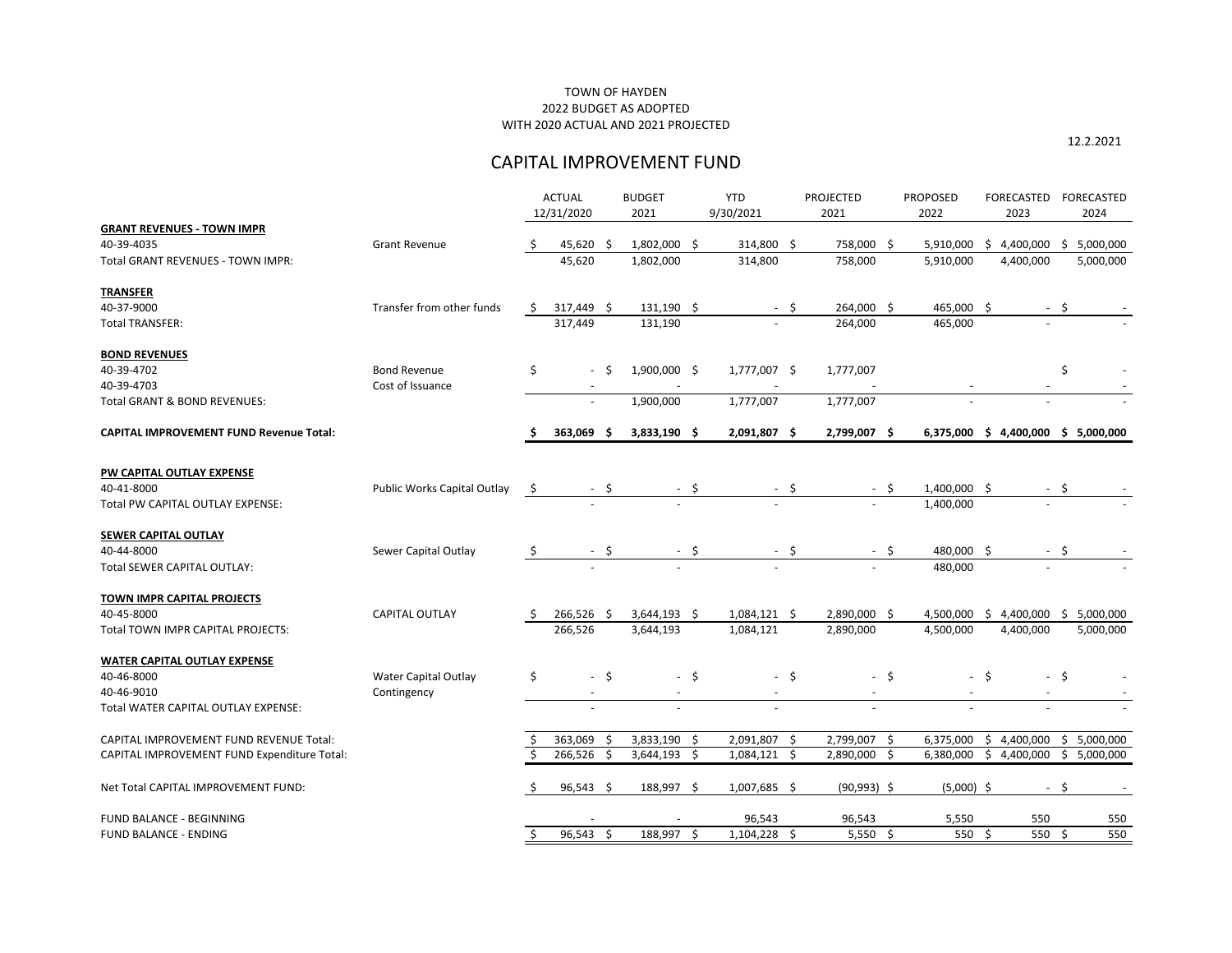12.2.2021

# CLIMATE ACTION COLLABORATIVE FUND

|                                           |                                  | <b>ACTUAL</b>                   | <b>BUDGET</b> | <b>YTD</b>                     |                                | <b>PROJECTED</b>         | <b>PROPOSED</b> |     | FORECASTED  | <b>FORECASTED</b> |
|-------------------------------------------|----------------------------------|---------------------------------|---------------|--------------------------------|--------------------------------|--------------------------|-----------------|-----|-------------|-------------------|
|                                           |                                  | 12/31/2020                      | 2021          | 9/30/2021                      |                                | 2021                     | 2022            |     | 2023        | 2024              |
| <b>CLIMATE ACTION FUND REVENUE</b>        |                                  |                                 |               |                                |                                |                          |                 |     |             |                   |
| 70-36-4051                                | Partner Revenue                  | \$                              |               | \$                             | \$<br>$\sim$                   | $-5$                     | 95,000 \$       |     | $95,000$ \$ | 95,000            |
| 70-36-4052                                | <b>Grant Revenue</b>             |                                 |               |                                |                                |                          | 50,000          |     | 50,000      | 50,000            |
| 70-36-4061                                | Donations                        |                                 |               |                                |                                |                          | 5,000           |     | 5,000       | 5,000             |
| 70-36-4062                                | Other Revenue                    |                                 |               |                                |                                |                          |                 |     |             |                   |
| <b>Total CLIMATE ACTION FUND REVENUE:</b> |                                  |                                 |               | $\blacksquare$                 | $\overline{\phantom{a}}$       | $\overline{\phantom{a}}$ | 150,000         |     | 150,000     | 150,000           |
| <b>TRANSFERS</b>                          |                                  |                                 |               |                                |                                |                          |                 |     |             |                   |
| 70-39-6000                                | Transfer from GF - CLIMATE       | \$                              | $-$ \$        | $-$ \$                         | $-5$                           | $-5$                     | $5,000$ \$      |     | $5,000$ \$  | 5,000             |
| <b>Total TRANSFERS:</b>                   |                                  |                                 |               |                                |                                |                          | 5,000           |     | 5,000       | 5,000             |
| <b>CLIMATE ACTION FUND Revenue Total:</b> |                                  | \$.                             | $-5$          | $-$ \$                         | $-$ \$                         | $-5$                     | 155,000         | -\$ | 155,000 \$  | 155,000           |
| <b>CLIMATE ACTION FUND EXPENDITURES</b>   |                                  |                                 |               |                                |                                |                          |                 |     |             |                   |
| 70-55-6000                                | Travel                           |                                 |               |                                |                                |                          | 500             |     | 500         | 500               |
| 70-55-6004                                | Miscellaneous                    |                                 |               |                                |                                |                          | 500             |     | 500         | 500               |
| 70-55-6008                                | <b>Professional Services</b>     |                                 |               |                                |                                |                          | 50,000          |     | 50,000      | 50,000            |
| 70-55-6010                                | Education/Membership             |                                 |               |                                |                                |                          | 1,000           |     | 1,000       | 1,000             |
| 70-55-6014                                | <b>General Operating Expense</b> |                                 |               |                                |                                |                          | 200             |     | 200         | 200               |
| 70-55-6015                                | Marketing                        |                                 |               |                                |                                |                          | 2,000           |     | 2,000       | 2,000             |
| 70-55-7000                                | Utilties                         |                                 |               |                                |                                |                          |                 |     |             |                   |
| 70-55-7010                                | Revolving Loan Fund/Grants       |                                 |               |                                |                                |                          |                 |     |             |                   |
| 70-55-8000                                | Capital Project                  |                                 |               |                                |                                |                          | 100,000         |     | 100,000     | 100,000           |
| Total CLIMATE ACTION EXPENDITURES:        |                                  | Ś.                              | $-5$          | $-5$                           | $-5$                           | $-5$                     | 154,200 \$      |     | 154,200 \$  | 154,200           |
| Net Total CLIMATE ACTION FUND:            |                                  | \$.<br>$\overline{\phantom{a}}$ | Ŝ.            | \$<br>$\overline{\phantom{a}}$ | Ŝ.<br>$\overline{\phantom{a}}$ | $-5$                     | 800             | -\$ | 800 \$      | 800               |
|                                           |                                  |                                 |               |                                |                                |                          |                 |     |             |                   |
| FUND BALANCE - BEGINNING                  |                                  |                                 |               |                                |                                |                          |                 |     | 800.00      | 1,600.00          |
| <b>FUND BALANCE - ENDING</b>              |                                  | \$<br>$\sim$                    | \$<br>$\sim$  | \$<br>$\sim$                   | \$                             | \$<br>$\sim$             | 800.00 \$       |     | 1,600.00 \$ | 2,400.00          |